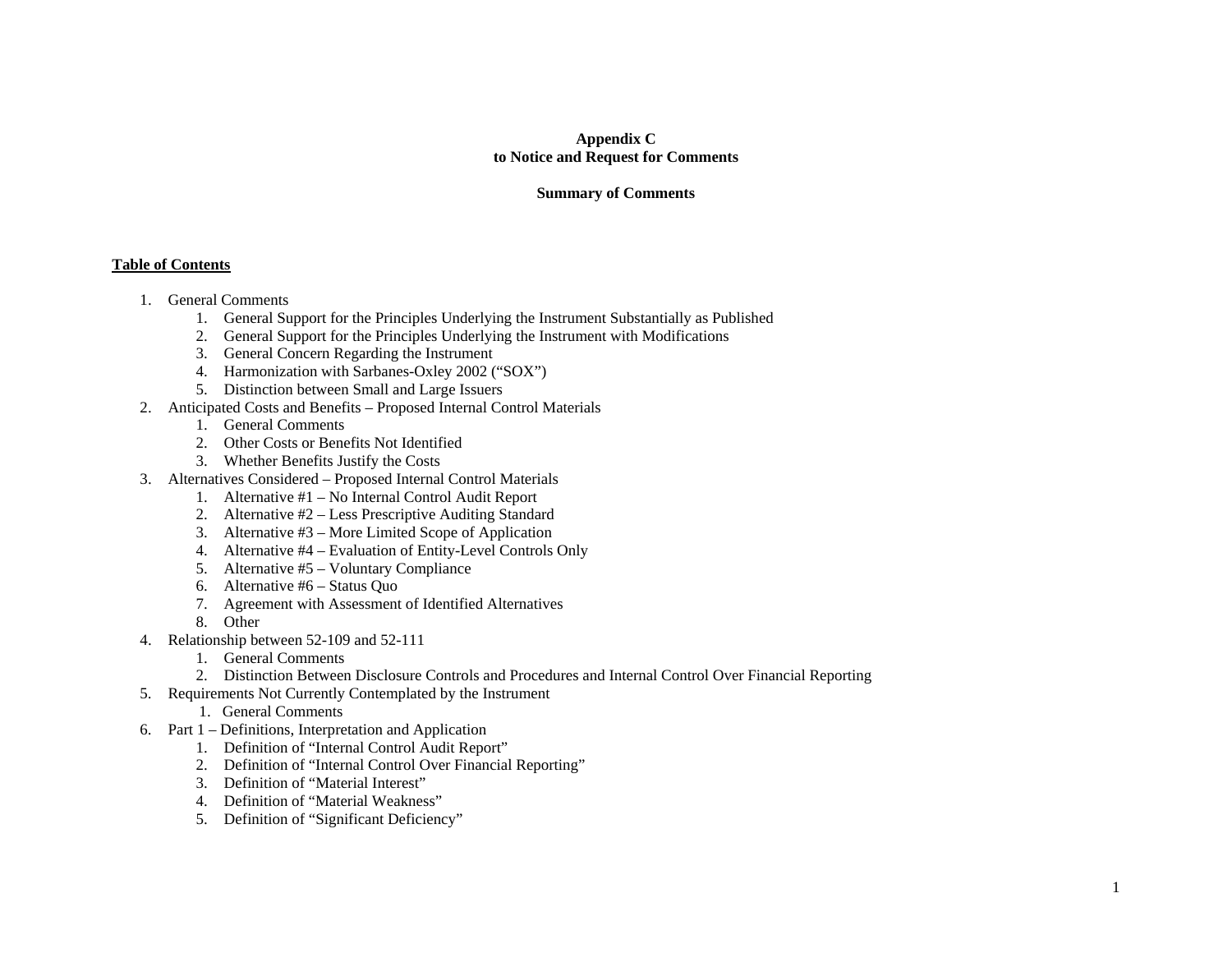- 6. Definition of "Variable Interest Entity"
- 7. Application to Issuers Exempt from 52-110
- 7. Part 2 Management's Assessment of Internal Control Over Financial Reporting
	- 1. General Comments
	- 2. Disclosure
	- 3. Risk-based Approach
	- 4. Definition of Management
	- 5. Scope of Evaluation
	- 6. Scope of Evaluation Joint Ventures
	- 7. Additional Control Frameworks
	- 8. Additional Guidance
	- 9. Evidence Content
	- 10. Evidence Manner of Maintaining
	- 11. Board Approval of Internal Control Report
	- 12. Limits on Disclosure JV, VIE, Acquired Business
	- 13. Limits on Disclosure JV
	- 14. Limits on Disclosure Other
- 8. Part 3 Internal Control Audit Report
	- 1. General Comments
	- 2. Integrated Audit
	- 3. Other Standards for Preparation
- 9. Part 5 Delivery of Internal Control Reports and Internal Control Audit Reports
	- 1. General Comments
- 10. Part 6 Language
	- 1. Translation
- 11. Part 7 Exemptions
	- 1. General Comments
	- 2. Transition
	- 3. Exemptions for Issuers that Comply with U.S. Laws
	- 4. Exemption for Foreign Issuers
	- 5. Exemption for Asset-Backed Securities Issuers
	- 6. Other Classes of Exempt Issuers
- 12. Part 8 Effective Date and Transition
	- 1. General Comments
	- 2. Appropriateness of Phased-in Implementation
	- 3. Phased-in Implementation and Expertise
- 13. Revised Certification Materials
	- 1. General Comments
	- 2. Venture Issuer to Refile Annual Certificates
	- 3. Timing Gap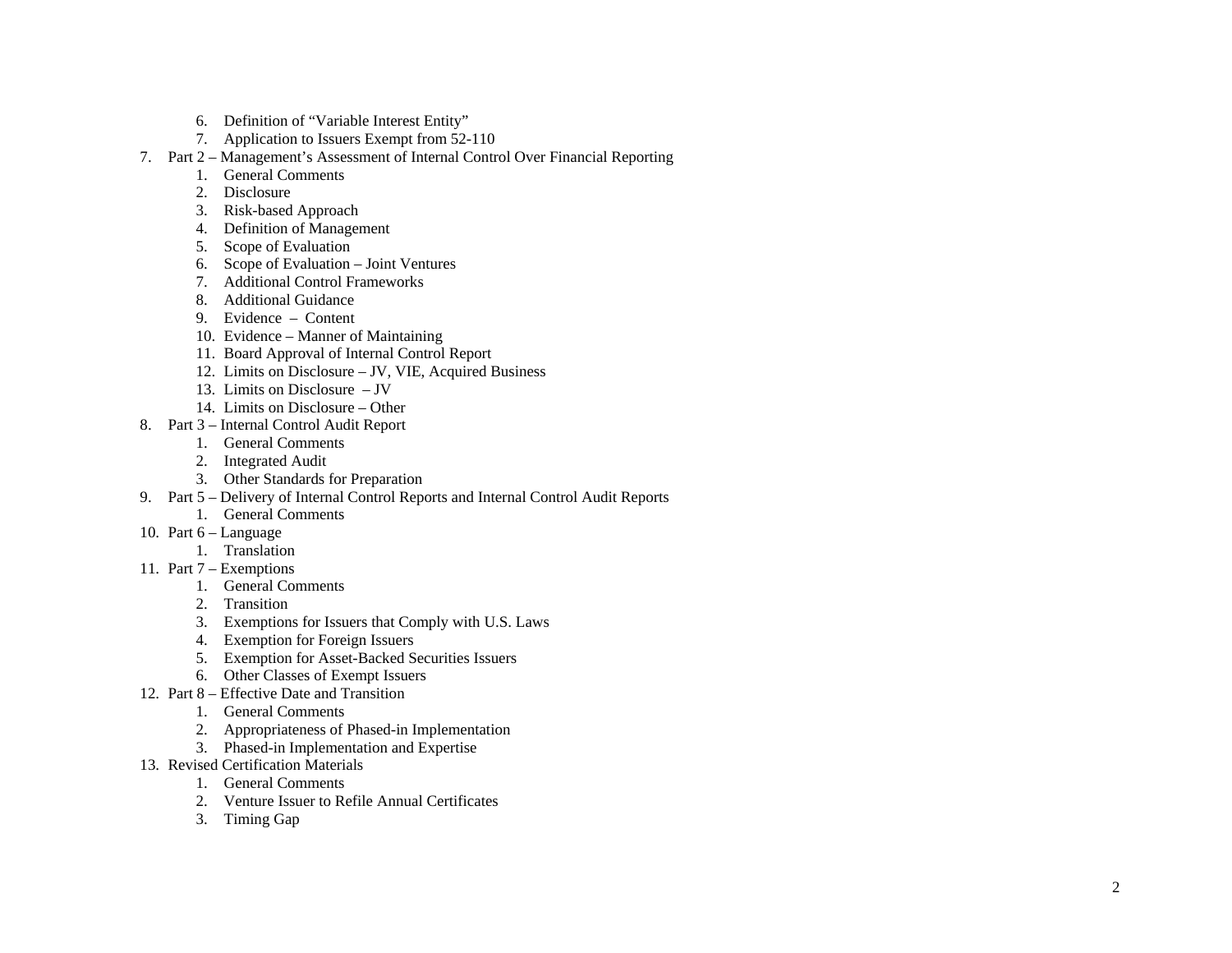- 4. Inability to Certify Under 52-109
- 5. Certification Extending to Underlying Entities
- 6. Treatment of Underlying Securities
- 7. Form of Certification for Asset-Backed Issuers

#### 14. Other Comments

- 1. Drafting Comments
- 2. Enforcement and Compliance
- 3. Directors' Liability
- 4. Interaction with Short Form Prospectus Rule
- 5. Linkage Between Corporate Governance Guidelines and Disclosure

# **Legend:**

ICFR: internal control over financial reporting. DC&P: disclosure controls and procedures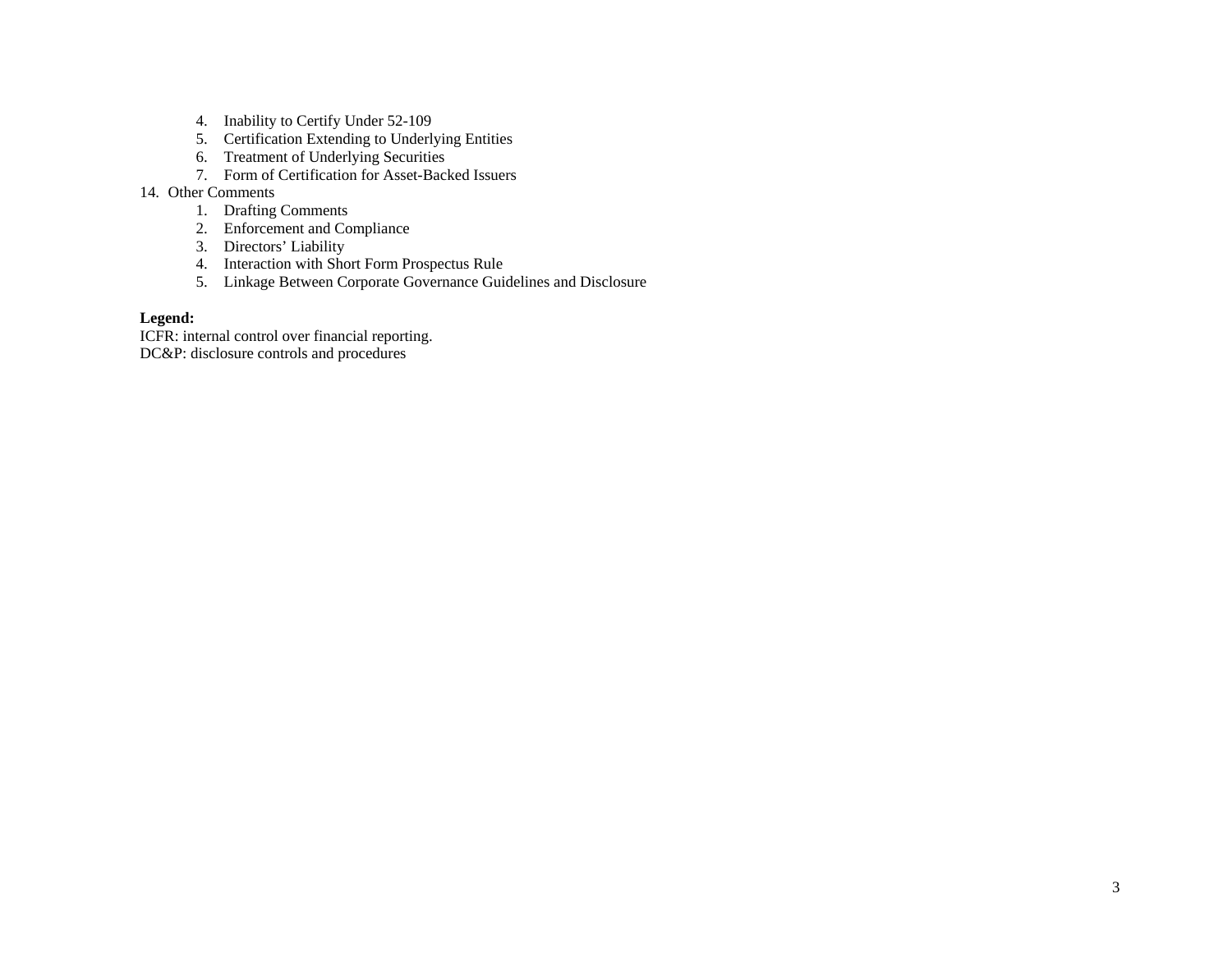| # | <b>Theme</b>                                                                                           | <b>Comments</b>                                                                                                                                                                                                                                                                                                                                                                                                                                                                                                                                                                                                                                                                                                                                                                                                                                                                                                                                                                                                                                                                                                                                                                                                                                                                                                                                                                                                                                                                                                                                                                                                                                                                                                         | <b>Responses</b>                                                                                                                                                                                                                                                                                                                                     |
|---|--------------------------------------------------------------------------------------------------------|-------------------------------------------------------------------------------------------------------------------------------------------------------------------------------------------------------------------------------------------------------------------------------------------------------------------------------------------------------------------------------------------------------------------------------------------------------------------------------------------------------------------------------------------------------------------------------------------------------------------------------------------------------------------------------------------------------------------------------------------------------------------------------------------------------------------------------------------------------------------------------------------------------------------------------------------------------------------------------------------------------------------------------------------------------------------------------------------------------------------------------------------------------------------------------------------------------------------------------------------------------------------------------------------------------------------------------------------------------------------------------------------------------------------------------------------------------------------------------------------------------------------------------------------------------------------------------------------------------------------------------------------------------------------------------------------------------------------------|------------------------------------------------------------------------------------------------------------------------------------------------------------------------------------------------------------------------------------------------------------------------------------------------------------------------------------------------------|
|   | 1. GENERAL COMMENTS                                                                                    |                                                                                                                                                                                                                                                                                                                                                                                                                                                                                                                                                                                                                                                                                                                                                                                                                                                                                                                                                                                                                                                                                                                                                                                                                                                                                                                                                                                                                                                                                                                                                                                                                                                                                                                         |                                                                                                                                                                                                                                                                                                                                                      |
|   | General Support<br>for the Principles<br>Underlying the<br>Instrument<br>Substantially as<br>Published | <b>Issuers</b><br>Eight commenters express general support for the principles underlying 52-111. Reasons<br>cited include:<br>improves quality and reliability of financial and other continuous disclosure<br>$\bullet$<br>documentation:<br>creates potential for improvements to business processes, improved accountability<br>of process owners, and enhancement of linkages with Enterprise Risk<br>Management;<br>promoting a culture that emphasizes strong internal control;<br>increased level of discipline and rigor around disclosure processes and providing<br>senior management and board with a heightened degree of comfort regarding<br>continuous disclosure processes;<br>benefits to issuers such as focused effort on effective and efficient ICFR,<br>promotion of an ethical environment and clear ownership and accountability for<br>managements' actions;<br>ensures competitiveness of Canadian companies in the global market;<br>approach is consistent with similar provisions under SOX; and<br>to maintain investor confidence in our markets through an enhanced focus on<br>ICFR and through auditor attestation requirement.<br><b>Public Accountants</b><br>Six commenters express general support for the principles underlying 52-111. Reasons<br>cited include:<br>focus of companies on ICFR will improve performance and reduce fraudulent<br>financial reporting;<br>strong ICFR is fundamental to reliable financial and other continuous disclosure<br>reporting;<br>focus will prove invaluable in restoring investing public's confidence in reliability<br>of financial statements; and<br>expands and makes more explicit auditor's responsibilities for ICFR thereby | After extensive review and consultation and in view of the<br>delays and debate underway in the U.S. over the Sox 404<br>Rules, we have determined not to proceed with proposed<br>Multilateral Instrument 52-111. Instead, we are proposing<br>to expand National Instrument 52-109 to include various<br>additional provisions in respect of ICFR. |
|   |                                                                                                        | reducing investor expectation gap.<br><b>Investors</b>                                                                                                                                                                                                                                                                                                                                                                                                                                                                                                                                                                                                                                                                                                                                                                                                                                                                                                                                                                                                                                                                                                                                                                                                                                                                                                                                                                                                                                                                                                                                                                                                                                                                  |                                                                                                                                                                                                                                                                                                                                                      |
|   |                                                                                                        | Two commenters express general support for the principles underlying 52-111 since they                                                                                                                                                                                                                                                                                                                                                                                                                                                                                                                                                                                                                                                                                                                                                                                                                                                                                                                                                                                                                                                                                                                                                                                                                                                                                                                                                                                                                                                                                                                                                                                                                                  |                                                                                                                                                                                                                                                                                                                                                      |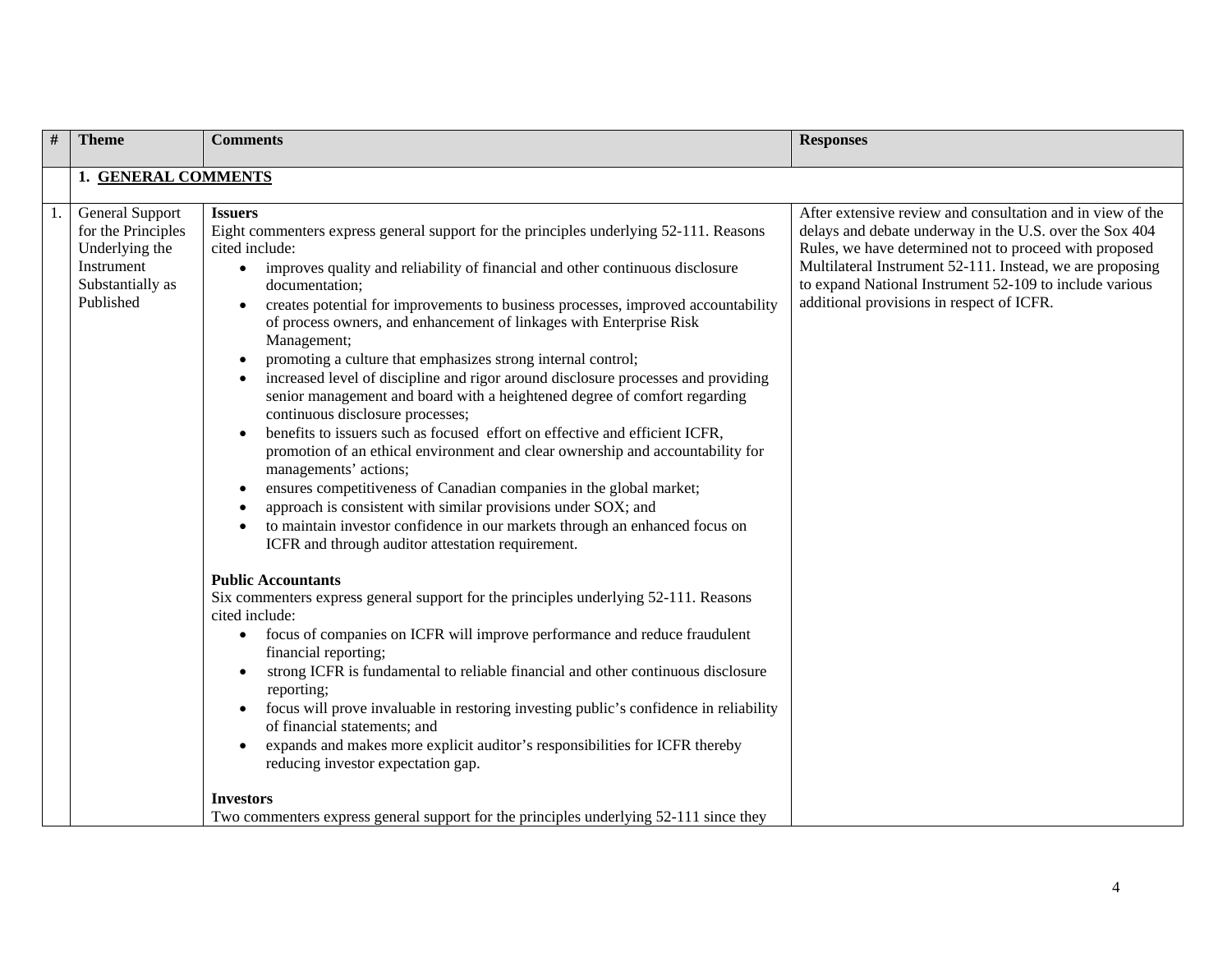| $\#$ | <b>Theme</b>                                                                                | <b>Comments</b>                                                                                                                                                                                                                                                                                                                                                                                                                                                                                                                                                                                                                                                                                                                                                                                                                                                                                                                                                                                                 | <b>Responses</b>                                                                                                                                                                                                                                                                                                                                                                                                                                                                                                                                                                                                                                                               |
|------|---------------------------------------------------------------------------------------------|-----------------------------------------------------------------------------------------------------------------------------------------------------------------------------------------------------------------------------------------------------------------------------------------------------------------------------------------------------------------------------------------------------------------------------------------------------------------------------------------------------------------------------------------------------------------------------------------------------------------------------------------------------------------------------------------------------------------------------------------------------------------------------------------------------------------------------------------------------------------------------------------------------------------------------------------------------------------------------------------------------------------|--------------------------------------------------------------------------------------------------------------------------------------------------------------------------------------------------------------------------------------------------------------------------------------------------------------------------------------------------------------------------------------------------------------------------------------------------------------------------------------------------------------------------------------------------------------------------------------------------------------------------------------------------------------------------------|
|      |                                                                                             | address key concern areas and control points.<br><b>Other</b><br>Two commenters express general support for the principles underlying 52-111. Reasons<br>cited include:<br>improving quality and reliability of financial reporting;<br>$\bullet$<br>enhancing investor confidence; and<br>maintaining consistency with SOX requirements.<br>$\bullet$                                                                                                                                                                                                                                                                                                                                                                                                                                                                                                                                                                                                                                                          |                                                                                                                                                                                                                                                                                                                                                                                                                                                                                                                                                                                                                                                                                |
|      | General Support<br>for the Principles<br>Underlying the<br>Instrument with<br>Modifications | <b>Issuers</b><br>Eight commenters express general support for the principles underlying 52-111 with<br>suggested modifications that include:<br>the requirement for an internal control audit report be removed from the<br>requirements of 52-111;<br>that the requirements not apply to smaller TSX issuers as well as TSX Venture<br>$\bullet$<br>issuers;<br>advocate a cautious and measured approach, a more efficient and effective "made-<br>in-Canada model" should be developed with the benefit of lessons learned from<br>the U.S. experience;<br>issuers should be permitted to conduct an assessment that is not a detailed<br>$\bullet$<br>"mechanistic, check-the-box exercise"; and<br>the proposed effective date should be no sooner than 24 months after the adoption<br>$\bullet$<br>of the final instrument.<br><b>Other</b><br>One commenter expresses general support for the principles underlying 52-111 but only for<br>issuers with a market capitalization of over \$500 Million. | After extensive review and consultation and in view of the<br>delays and debate underway in the U.S. over the Sox 404<br>Rules, we have determined not to proceed with proposed<br>Multilateral Instrument 52-111. Instead, we are proposing<br>to expand National Instrument 52-109 to include various<br>additional provisions in respect of ICFR. The proposals<br>recognize that ICFR is important for all issuers. We believe<br>the elimination of the requirement for the issuer to obtain<br>from its auditor an internal control audit opinion, as well as<br>various other changes, allow for a more risk-based, cost-<br>effective application of the requirements. |
| 3.   | General Concern<br>Regarding the<br>Instrument                                              | Eight commenters want 52-111 withdrawn.<br>Issuers<br>Twenty-three commenters generally do not support 52-111. Reasons cited include:<br>time spent to implement and recent concerns raised by issuers should be<br>$\bullet$<br>considered to ensure that all stakeholders benefit from 52-111;<br>regulations would give investors a false sense of security that the controls would<br>$\bullet$<br>prevent fraud;<br>the very intensive work required to evaluate internal controls, may take away from                                                                                                                                                                                                                                                                                                                                                                                                                                                                                                     | After extensive review and consultation and in view of the<br>delays and debate underway in the U.S. over the Sox 404<br>Rules, we have determined not to proceed with proposed<br>Multilateral Instrument 52-111. Instead, we are proposing<br>to expand National Instrument 52-109 to include various<br>additional provisions in respect of ICFR. We believe the<br>elimination of the requirement for the issuer to obtain from<br>its auditor an internal control audit opinion, as well as<br>various other changes, allow for a more risk-based, cost-                                                                                                                  |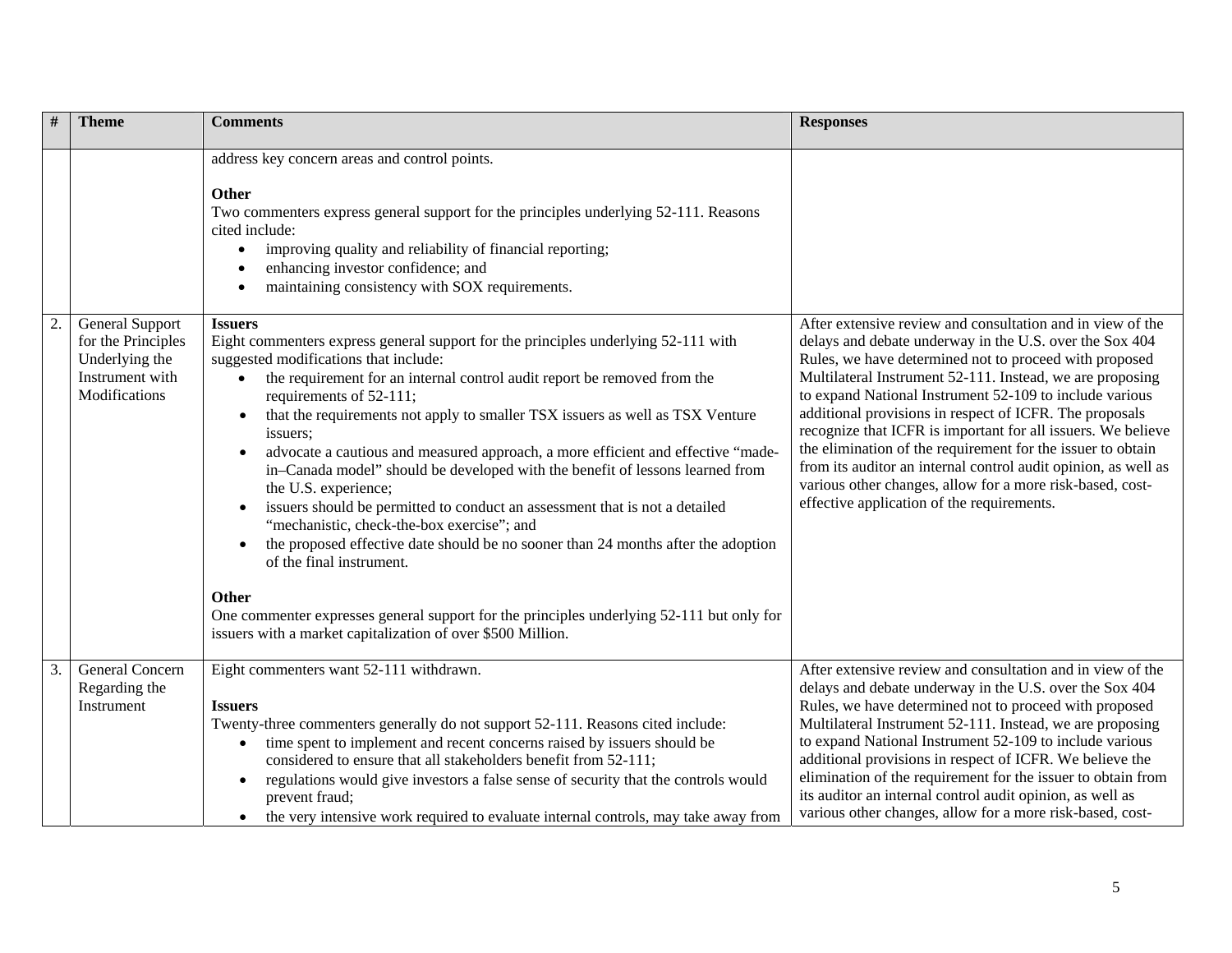| a company's efforts to ensure financial statement preparation process properly<br>effective application of the requirements.<br>states accurate financials of particular importance for smaller companies, as they<br>lack the resources to perform an adequate study of controls;<br>U.S. and Canadian capital markets are very different yet, proposed item is almost<br>identical;<br>overregulation will drive smaller companies to avoid public capital markets,<br>$\bullet$<br>resulting in reduced small cap options for investors in the future;<br>any marginal improvement in business ethics resulting from the requirement to<br>report on internal controls is not justified by the significant costs of                                                                                                                                                                                                                                                                                                                                                                                                                                                                                                                                                                                                                                                                                                                                                                                                                                                                                                                                                                                                                                                                                                                                                                      | # | <b>Theme</b> | <b>Comments</b> | <b>Responses</b> |
|---------------------------------------------------------------------------------------------------------------------------------------------------------------------------------------------------------------------------------------------------------------------------------------------------------------------------------------------------------------------------------------------------------------------------------------------------------------------------------------------------------------------------------------------------------------------------------------------------------------------------------------------------------------------------------------------------------------------------------------------------------------------------------------------------------------------------------------------------------------------------------------------------------------------------------------------------------------------------------------------------------------------------------------------------------------------------------------------------------------------------------------------------------------------------------------------------------------------------------------------------------------------------------------------------------------------------------------------------------------------------------------------------------------------------------------------------------------------------------------------------------------------------------------------------------------------------------------------------------------------------------------------------------------------------------------------------------------------------------------------------------------------------------------------------------------------------------------------------------------------------------------------|---|--------------|-----------------|------------------|
| advocates the top-down, risk-based approach to the internal review and<br>certification process, management with their external auditors should be able to<br>leverage the risk framework already employed in an organization to determine<br>areas and processes that have the greatest risk of a financial misstatement;<br>existing CSA initiatives have already resulted in improved investor confidence<br>(CEO/CFO certification, audit committee, corporate governance, retention of<br>auditors subject to CPAB);<br>excessive focus on rules and controls will lead to an atmosphere that constrains an<br>organization's ability to grow and to develop business strategies;<br>indication that Canada does not have the infrastructure to deal with 52-111;<br>cautious and conservative interpretation by external auditors of materiality and<br>likelihood, in order to protect themselves from potential litigation, is gradually<br>distancing issuers from the traditional concept of materiality;<br>auditor attestation will add undue burden to the reporting and auditing effort<br>required by public issuers in Canada;<br>guidance on the scope of work (use of judgment, concepts of risk and top-down<br>approach) and use of work of others (a competent and independent audit function)<br>to support certifications is constantly changing;<br>a more efficient and effective "made-in-Canada" solution should be developed<br>with the benefit of lessons to be learned from the U.S. experience; and<br>CSA has a duty to provide reasonable cost-effective protection to investors in<br>public companies, protection includes a viable, cost efficient market.<br><b>Public Accountants</b><br>Five commenters generally do not support 52-111. Reasons cited include:<br>serious doubts that the SOX "solution" will prevent "Enronitis"-type problems in |   |              | implementation; |                  |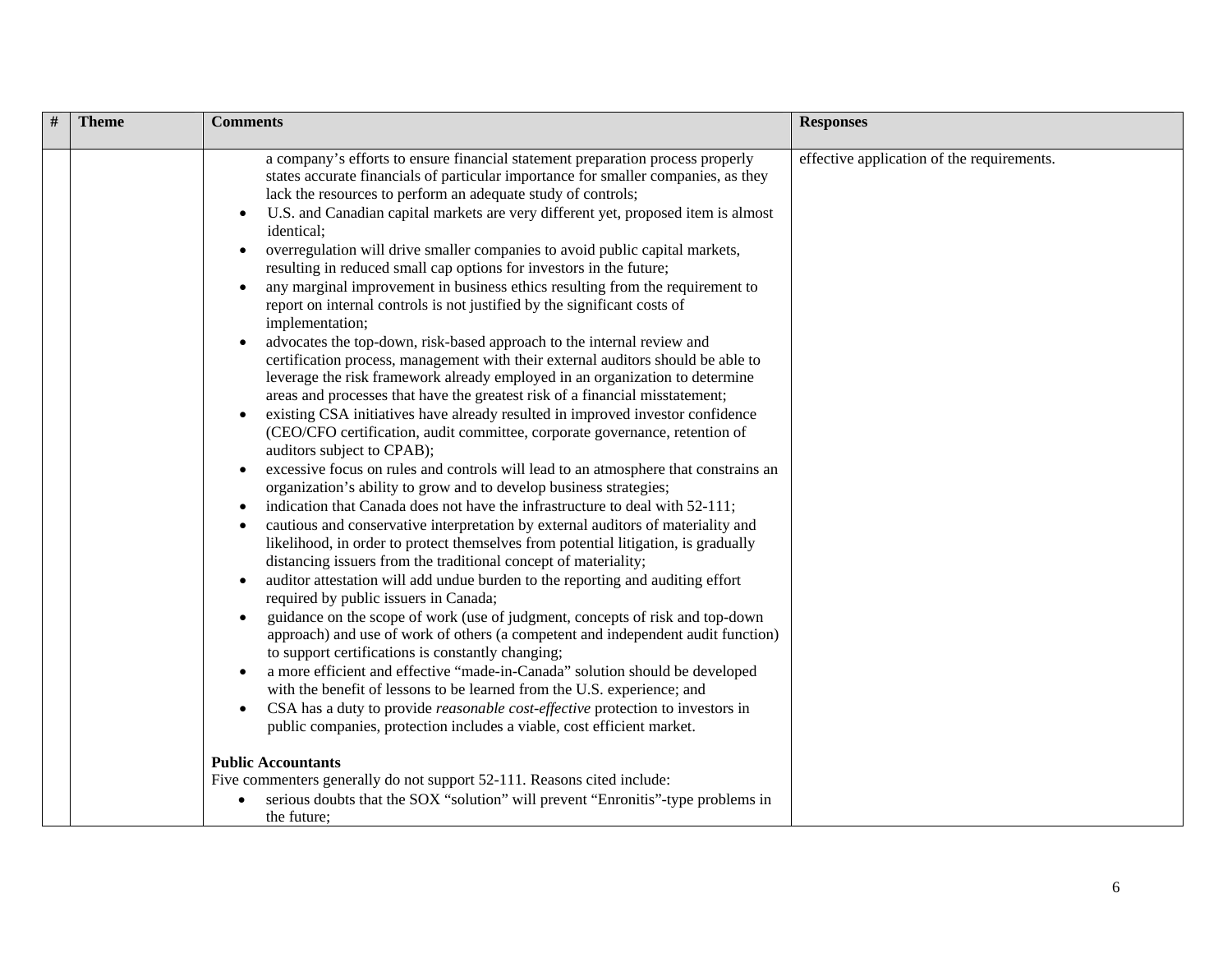|    | <b>Theme</b>                                             | <b>Comments</b>                                                                                                                                                                                                                                                                                                                                                                                                                                                                                                                                                                                                                                                                                                                                                                                                                                                               | <b>Responses</b>                                                                                                                                                                                                                                                                                        |
|----|----------------------------------------------------------|-------------------------------------------------------------------------------------------------------------------------------------------------------------------------------------------------------------------------------------------------------------------------------------------------------------------------------------------------------------------------------------------------------------------------------------------------------------------------------------------------------------------------------------------------------------------------------------------------------------------------------------------------------------------------------------------------------------------------------------------------------------------------------------------------------------------------------------------------------------------------------|---------------------------------------------------------------------------------------------------------------------------------------------------------------------------------------------------------------------------------------------------------------------------------------------------------|
|    |                                                          | the costs will outweigh the benefits;<br>that the pendulum of reform has swayed too far and increased the potential for<br>financial statement errors as companies and professional accounting firms were<br>already stretched to the limit;<br>cautioned against following the U.S. lead, rather should allow investors to decide;<br>supports the B.C. Commission's proposals where full disclosure is to be made<br>rather than implementing detailed rules proposed in 52-111;<br>cannot legislate morality, will merely increase the cost of capital substantially for<br>$\bullet$<br>Canadian public companies, without concomitant benefit;<br>need to focus on fraudulent manipulation by senior executives; and<br>$\bullet$<br>recommend a response that recognizes the types of issuers in Canada and that does<br>not impose an undue burden on those companies. |                                                                                                                                                                                                                                                                                                         |
|    |                                                          | <b>Lawyers</b><br>Three commenters generally do not support 52-111. Reasons cited include:<br>there is very little benefit to the policy in its totality, and the cost, in financial and<br>management time, completely outweighs any potential benefit;<br>52-111 copies the SOX internal reporting requirements, with little thought given<br>to the long-term effect of such policy and the actual long-term benefit to<br>shareholders;<br>52-111 does not provide guidance as to the purpose of requiring ICFR, and the<br>expectation of the regulators as to how that purpose is to be achieved; and<br>balance between costs and benefits for Canada's much smaller capital market and<br>smaller companies is questioned.                                                                                                                                            |                                                                                                                                                                                                                                                                                                         |
|    |                                                          | <b>Other</b><br>Two commenters generally do not support 52-111. Reasons cited include:<br>the letter and spirit of these new requirements brings management's attention to<br>$\bullet$<br>too low a level of detail; and<br>the cost has been much higher for smaller issuers who do not have infrastructure<br>$\bullet$<br>and resources to implement the COSO framework.                                                                                                                                                                                                                                                                                                                                                                                                                                                                                                  |                                                                                                                                                                                                                                                                                                         |
| 4. | Harmonization<br>with Sarbanes-<br>Oxley 2002<br>("SOX") | <b>Issuers</b><br>Six commenters agree that 52-111 should be harmonized with SOX. Reasons cited<br>include:<br>given the close market ties between Canada and the U.S., harmonization of<br>$\bullet$<br>reporting standards contributes to more consistent financial reporting for users and                                                                                                                                                                                                                                                                                                                                                                                                                                                                                                                                                                                 | After careful consideration of the feedback received and<br>recent developments internationally, particularly in the<br>U.S., we propose to expand MI 52-109 to include the<br>internal control requirements. As described in our Notice,<br>issuers will not be required to obtain an internal control |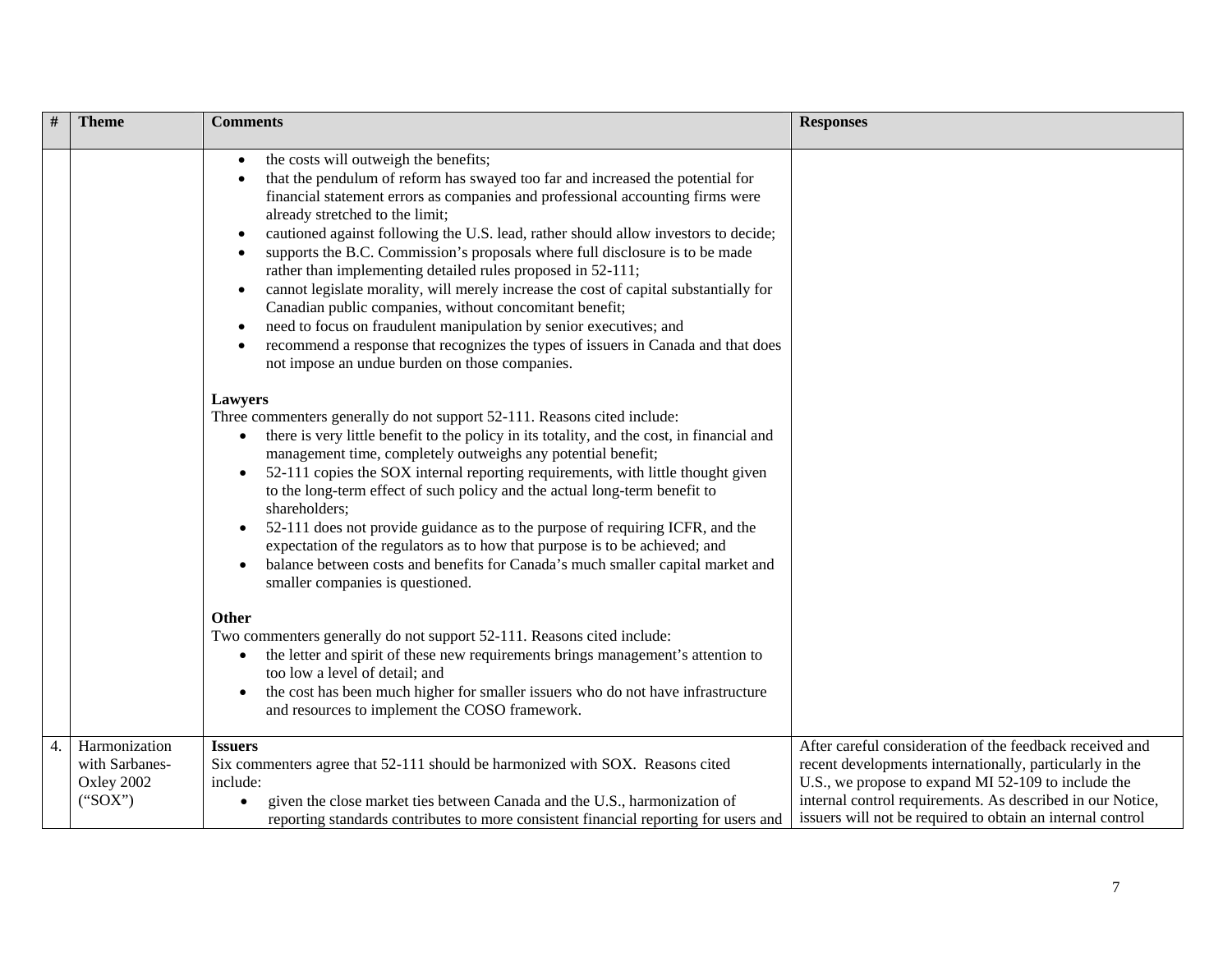| <b>Theme</b> | <b>Comments</b>                                                                                                                                                                                                                                                                                                                                                                                                                                                                                                                                                                                                                                                                                                                                                                                                                                                                                                                                                                                                                                                                                                                                                                                                                                                                                                                                                                                                                                                                                                                                                                                                                                                           | <b>Responses</b>                  |
|--------------|---------------------------------------------------------------------------------------------------------------------------------------------------------------------------------------------------------------------------------------------------------------------------------------------------------------------------------------------------------------------------------------------------------------------------------------------------------------------------------------------------------------------------------------------------------------------------------------------------------------------------------------------------------------------------------------------------------------------------------------------------------------------------------------------------------------------------------------------------------------------------------------------------------------------------------------------------------------------------------------------------------------------------------------------------------------------------------------------------------------------------------------------------------------------------------------------------------------------------------------------------------------------------------------------------------------------------------------------------------------------------------------------------------------------------------------------------------------------------------------------------------------------------------------------------------------------------------------------------------------------------------------------------------------------------|-----------------------------------|
|              | streamlines the process for preparation of financial reports; and<br>encourages the CSA to critically evaluate the experience of SOX implementation<br>and to give consideration to adopting a unique Canadian solution.                                                                                                                                                                                                                                                                                                                                                                                                                                                                                                                                                                                                                                                                                                                                                                                                                                                                                                                                                                                                                                                                                                                                                                                                                                                                                                                                                                                                                                                  | audit opinion from their auditor. |
|              | Eleven commenters identify harmonization concerns and/or make recommendations,<br>including:<br>Canadian approach should build from the SOX 404 experience which revealed<br>$\bullet$<br>lack of interpretation guidelines and risk-based approach are adversely affecting<br>cost effectiveness;<br>supports two important differences from SOX 404 (exclusion of certain issuers,<br>staggered implementation dates);<br>supports need to be compatible with SOX 404, however, cautions against<br>following a "lock-step" approach in achieving comparability with the U.S. rules<br>and standards;<br>wants to ensure there is a thriving market for smaller entities in the future and that<br>regulations such as 52-111 do not cause companies to stay private;<br>notes differences between the financial environment in Canada and the U.S.<br>(company size and limited access to venture capital);<br>develop rules and auditing standards that focus on aspects of control and reporting<br>that are most effective at providing protection to capital markets and providing<br>Canadian issuers with the most effective sources of assurance (cost/benefit<br>balance); and<br>ensure that harmonization reflects the principles articulated in the SEC and<br>PCAOB May 16 <sup>th</sup> guidance.<br>Eight commenters disagree that 52-111 should be harmonized with SOX. Reasons cited<br>include:<br>need to re-orient approach to a top down, risk-based assessment approach; and<br>leverage the U.S. experience to improve the cost-benefit relationship, rather than<br>impose a compulsory and compliance oriented regulatory regime with punitive |                                   |
|              | undertones.<br><b>Public Accountants</b><br>Three commenters agree that 52-111 should be harmonized with SOX. Reasons cited<br>include:<br>having two sets of rules/processes could be hugely confusing to issuers and<br>auditors leading to incremental increases in costs; and                                                                                                                                                                                                                                                                                                                                                                                                                                                                                                                                                                                                                                                                                                                                                                                                                                                                                                                                                                                                                                                                                                                                                                                                                                                                                                                                                                                         |                                   |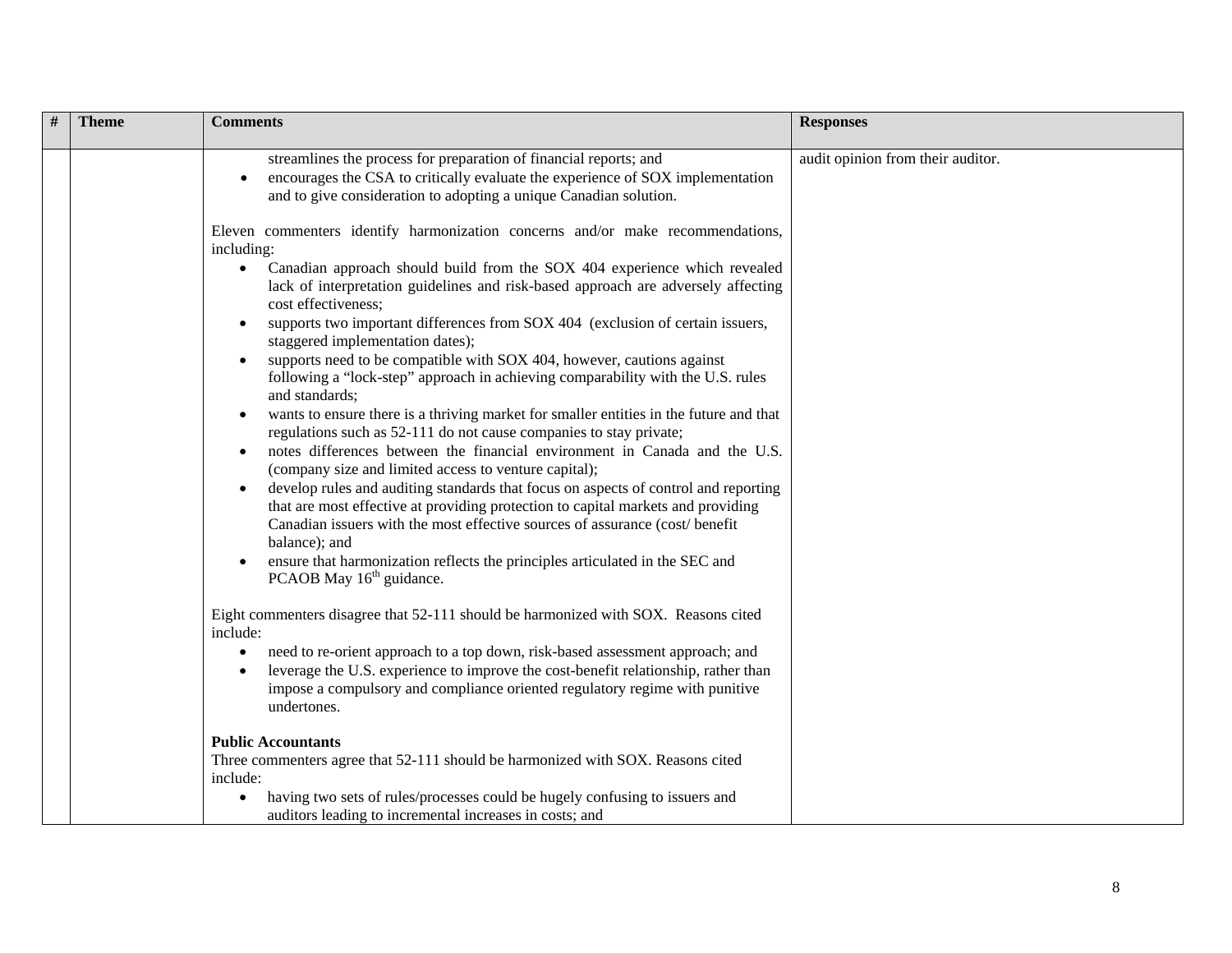|    | <b>Theme</b>                                      | <b>Comments</b>                                                                                                                                                                                                                                                                                                                                                                                                                                                                              | <b>Responses</b>                                                                                                                                                                                                                                                                                                                                                                                                                                                                                                                                                                                                                                                                                                                                                                                  |
|----|---------------------------------------------------|----------------------------------------------------------------------------------------------------------------------------------------------------------------------------------------------------------------------------------------------------------------------------------------------------------------------------------------------------------------------------------------------------------------------------------------------------------------------------------------------|---------------------------------------------------------------------------------------------------------------------------------------------------------------------------------------------------------------------------------------------------------------------------------------------------------------------------------------------------------------------------------------------------------------------------------------------------------------------------------------------------------------------------------------------------------------------------------------------------------------------------------------------------------------------------------------------------------------------------------------------------------------------------------------------------|
|    |                                                   | the SEC Advisory Committee on Smaller Public Companies is studying how the<br>internal control model is to be applied to smaller companies, and their<br>recommendations will likely alleviate some of the current concerns.                                                                                                                                                                                                                                                                 |                                                                                                                                                                                                                                                                                                                                                                                                                                                                                                                                                                                                                                                                                                                                                                                                   |
|    |                                                   | Three commenters make specific recommendations regarding harmonization:<br>that the CSA and OSC establish a group to review U.S. implementation guidance<br>$\bullet$<br>and endorse the views for use by Canadian reporting issuers, and to encourage the<br>CICA to establish a similar group to assess guidance issued by the PCAOB<br>specific to auditors; and<br>closely monitoring developments in the U.S. will avoid significant costs<br>experienced with SOX 404 implementation.  |                                                                                                                                                                                                                                                                                                                                                                                                                                                                                                                                                                                                                                                                                                                                                                                                   |
|    |                                                   | One commenter disagrees that 52-111 should be harmonized with SOX. Reasons cited<br>include:<br>U.S. implementation costs much higher than expected;<br>$\bullet$                                                                                                                                                                                                                                                                                                                            |                                                                                                                                                                                                                                                                                                                                                                                                                                                                                                                                                                                                                                                                                                                                                                                                   |
|    |                                                   | implementation has been overdone by its attention to detail and by not using a<br>risk-based top-down approach; and<br>smaller companies will be caught by the requirement on detail and documentation<br>which does not address the core issue of fraudulent manipulation.                                                                                                                                                                                                                  |                                                                                                                                                                                                                                                                                                                                                                                                                                                                                                                                                                                                                                                                                                                                                                                                   |
|    |                                                   | Other<br>One commenter agrees that 52-111 should be harmonized with SOX. Reasons cited<br>include:<br>to keep methodology development implementation costs to a minimum; and                                                                                                                                                                                                                                                                                                                 |                                                                                                                                                                                                                                                                                                                                                                                                                                                                                                                                                                                                                                                                                                                                                                                                   |
|    |                                                   | to put Canadian business on an equal footing with American businesses.                                                                                                                                                                                                                                                                                                                                                                                                                       |                                                                                                                                                                                                                                                                                                                                                                                                                                                                                                                                                                                                                                                                                                                                                                                                   |
| 5. | Distinction<br>between Small<br>and Large Issuers | Six commenters express concerns for smaller issuers:<br>in the U.S. costs were multiples of expectations and the greatest burden was on<br>$\bullet$<br>smaller entities;<br>establishing a Canadian equivalent to the SEC Advisory Committee on Smaller<br>$\bullet$<br>Public Companies (develop "made-in-Canada" approach); and<br>recommends that the CSA and OSC use the time provided by the phased approach<br>$\bullet$<br>to actively investigate the smaller public company issue. | We do not propose to distinguish between non-venture<br>issuers and venture issuers, so issuers will have to comply<br>with the additional internal control requirements regardless<br>of where their securities may be listed or quoted. Our<br>proposals recognize that ICFR is important for all reporting<br>issuers, regardless of their size or listing. The concern of<br>small issuers was a key reason for eliminating the<br>requirement for an internal control audit opinion. We have<br>also included a design accommodation in our proposals.<br>This recognizes that certain venture issuers cannot<br>reasonably overcome all the challenges in designing ICFR<br>and allows these issuers to disclose a reportable deficiency<br>in their design without having to remediate it. |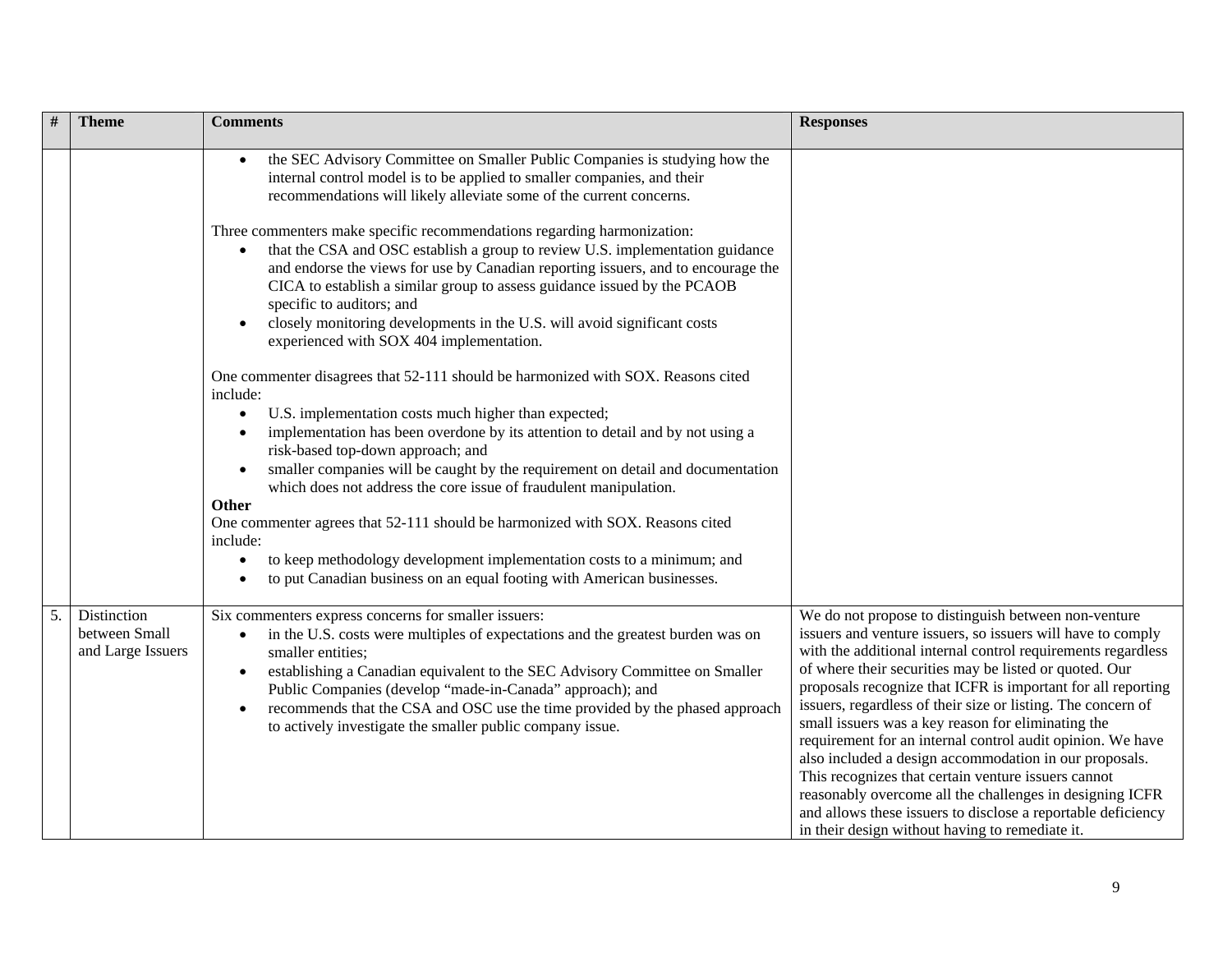| #                | <b>Theme</b>                                        | <b>Comments</b>                                                                                                                                                                                                                                                                                                                                                                                                                                                                                                                                                                                                                                                                                                                                                                                                                                                                                                                                                                                                                                                                                                                                                                                                                                     | <b>Responses</b>                                                                                                                                                                                                                                                      |
|------------------|-----------------------------------------------------|-----------------------------------------------------------------------------------------------------------------------------------------------------------------------------------------------------------------------------------------------------------------------------------------------------------------------------------------------------------------------------------------------------------------------------------------------------------------------------------------------------------------------------------------------------------------------------------------------------------------------------------------------------------------------------------------------------------------------------------------------------------------------------------------------------------------------------------------------------------------------------------------------------------------------------------------------------------------------------------------------------------------------------------------------------------------------------------------------------------------------------------------------------------------------------------------------------------------------------------------------------|-----------------------------------------------------------------------------------------------------------------------------------------------------------------------------------------------------------------------------------------------------------------------|
|                  |                                                     | 2. ANTICIPATED COSTS AND BENEFITS - PROPOSED INTERNAL CONTROL MATERIALS                                                                                                                                                                                                                                                                                                                                                                                                                                                                                                                                                                                                                                                                                                                                                                                                                                                                                                                                                                                                                                                                                                                                                                             |                                                                                                                                                                                                                                                                       |
| 1.               | General<br>Comments                                 | One commenter notes that commentary from various U.S. public issuers, including those at<br>the SEC Roundtable on May 10, 2006, have indicated that U.S. issuers have spent an<br>average of 0.5% (larger companies) to 2.5% (smaller companies) of their revenues in<br>complying with SOX attestation rules. As Canadian issuers have a smaller market cap, it<br>appears that there will be an even higher cost for Canadian issuers. These high costs are<br>not justified.                                                                                                                                                                                                                                                                                                                                                                                                                                                                                                                                                                                                                                                                                                                                                                     | We believe that elimination of the requirement for the<br>issuer to obtain from its auditor an internal control audit<br>opinion concerning management's assessment of the<br>effectiveness of ICFR will address some of the cost<br>concerns experienced in the U.S. |
|                  |                                                     | One commenter refers to a survey conducted at Policy Forum 2005 held on May 26, 2005<br>by the CICA and the Institute of Corporate Directors where 80% of participants indicated<br>that in "Year 1" of SOX 404 compliance, they expected the costs to exceed the<br>improvement or benefit in the disclosure or control processes. Even in the second year, 2/3<br>of those surveyed indicated that there was no clear benefit which would outweigh the costs.                                                                                                                                                                                                                                                                                                                                                                                                                                                                                                                                                                                                                                                                                                                                                                                     |                                                                                                                                                                                                                                                                       |
|                  |                                                     | One commenter notes that, as a "small" U.S. company is much larger than most companies<br>on the TSX, companies with less than a \$500 million market cap will have a more difficult<br>and costly process.                                                                                                                                                                                                                                                                                                                                                                                                                                                                                                                                                                                                                                                                                                                                                                                                                                                                                                                                                                                                                                         |                                                                                                                                                                                                                                                                       |
| $\overline{2}$ . | Other Costs or<br><b>Benefits Not</b><br>Identified | <b>Issuers</b><br>Eight commenters note various costs and concerns, including:<br>impairment of the competitiveness of our capital market as an additional cost<br>burden (compared to the UK that has less regulation);<br>redirection of capital from growing smaller Canadian enterprises to compliance<br>costs for which there is no demonstrated benefit;<br>issuers are spending disproportionate amount of resources to meet new<br>compliance initiatives, affecting issuers' ability to spend on profit generating<br>investments in growth initiatives;<br>may take away time management would normally devote to strategic sales and<br>business development;<br>an increase in the external audit fees, audit related services, and consulting costs<br>$\bullet$<br>to prepare for SOX 404;<br>estimates would likely be significantly higher (than the Charles River estimates)<br>$\bullet$<br>given the increased demand for auditors and the rising costs to execute SOX 404;<br>and<br>hidden costs may include staff hiring requirements, increased salary levels,<br>$\bullet$<br>management focus on internal controls rather than strategic management of the<br>organization, and external audit firms staffing challenges. | We believe that the proposed revisions to National<br>Instrument 52-109 adequately address the additional<br>concerns raised while attempting to realize the maximum<br>benefits.                                                                                     |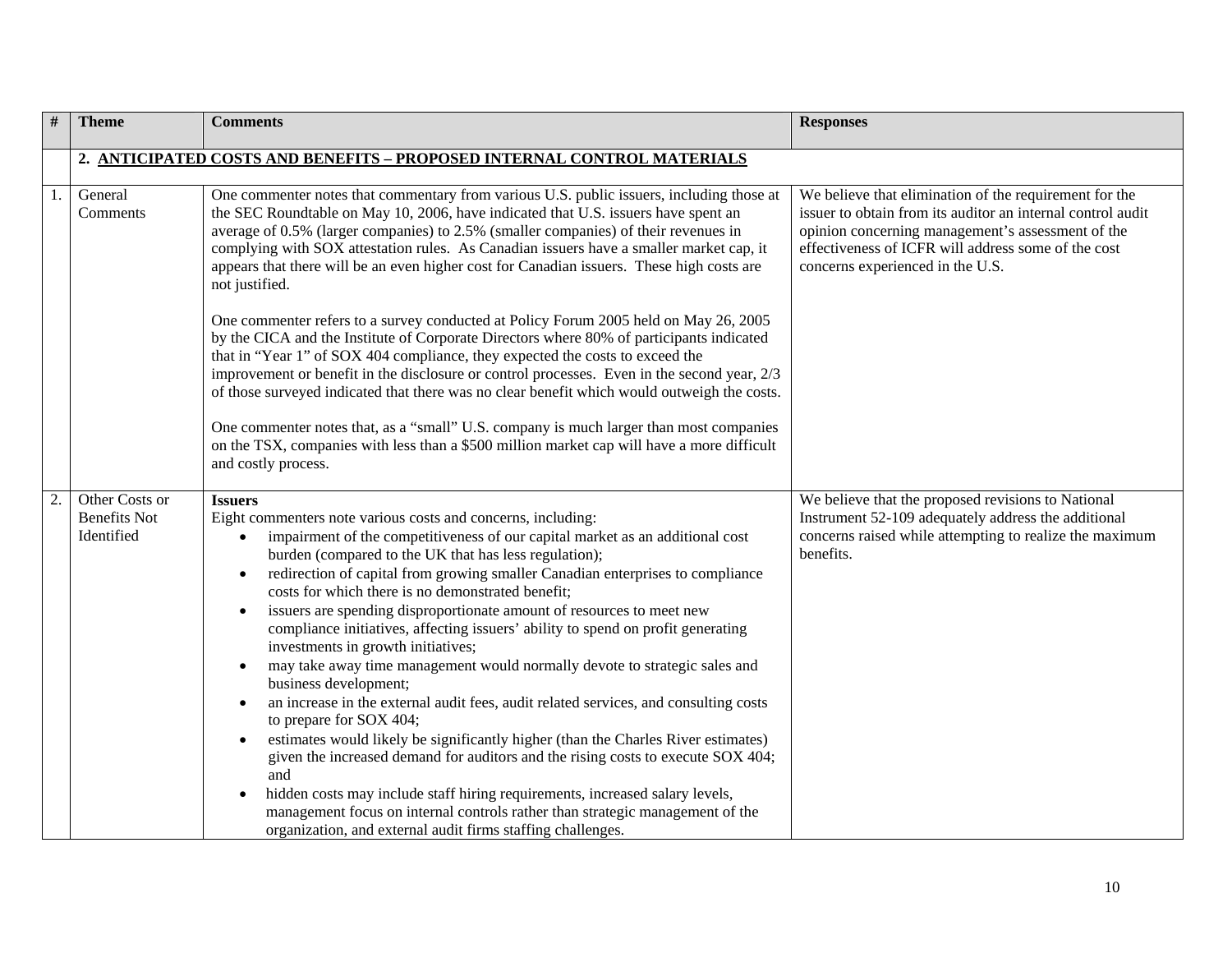|    | <b>Theme</b>      | <b>Comments</b>                                                                                                                                                                                                                                                                                                                             | <b>Responses</b>                                         |
|----|-------------------|---------------------------------------------------------------------------------------------------------------------------------------------------------------------------------------------------------------------------------------------------------------------------------------------------------------------------------------------|----------------------------------------------------------|
|    |                   | Two commenters note that an advantage is the creation of structured risk and control<br>documentation which should reduce the risk related to turnover rate and facilitate staff<br>succession and training.                                                                                                                                |                                                          |
|    |                   | <b>Public Accountants</b><br>One commenter encourages the exercise of caution when examining the U.S. experience<br>because of regulatory staff increases, legal costs of litigation arising from these<br>requirements (regulatory, civil) and the diversion of talent to these requirements when it<br>could be used for better purposes. |                                                          |
|    |                   | Three commenters note additional benefits of 52-111 and the Sox 404 Rules, including:<br>increased awareness and skills of company personnel to assess risks and<br>implement controls to mitigate those risks;                                                                                                                             |                                                          |
|    |                   | will lead to a lower cost of borrowing and reduced litigation risk for larger public<br>companies;<br>upgraded membership of board of directors and audit committee;                                                                                                                                                                        |                                                          |
|    |                   | positive impact on company-wide or entity-wide controls; and<br>improved financial statement close process.                                                                                                                                                                                                                                 |                                                          |
|    |                   | One commenter notes the following considerations when examining the U.S. experience:<br>existing weaknesses in corporate practice;                                                                                                                                                                                                          |                                                          |
|    |                   | time crunch caused by underestimating the size of the projects and the delays in<br>making appropriate plans and taking timely actions;                                                                                                                                                                                                     |                                                          |
|    |                   | unclear expectations of management and auditors (a lot of the guidance did not get<br>published until late in the year);                                                                                                                                                                                                                    |                                                          |
|    |                   | one time cost investments (e.g. documentation of systems); and<br>the scarcity of expertise.                                                                                                                                                                                                                                                |                                                          |
|    |                   | One commenter notes that quantitative analysis is incomplete because of significant<br>assumptions that must be made and difficulty quantifying benefits. The following cannot                                                                                                                                                              |                                                          |
|    |                   | be easily quantified: cost of internal control failures, related impact on cost of capital and<br>benefits to investors, the increased ability of issuers to produce reliable financial statements                                                                                                                                          |                                                          |
|    |                   | without significant audit adjustments given management has assessed and remediated their<br>ICFR.                                                                                                                                                                                                                                           |                                                          |
| 3. | Whether Benefits  | <b>Issuers</b>                                                                                                                                                                                                                                                                                                                              | We believe the proposed additional internal control      |
|    | Justify the Costs | Two commenters believe that the benefits will justify the costs. However, the position is                                                                                                                                                                                                                                                   | reporting requirements will contribute towards achieving |
|    |                   | contingent on application of proposed rules in a cost effective and responsible manner that                                                                                                                                                                                                                                                 | our objectives while balancing the associated costs and  |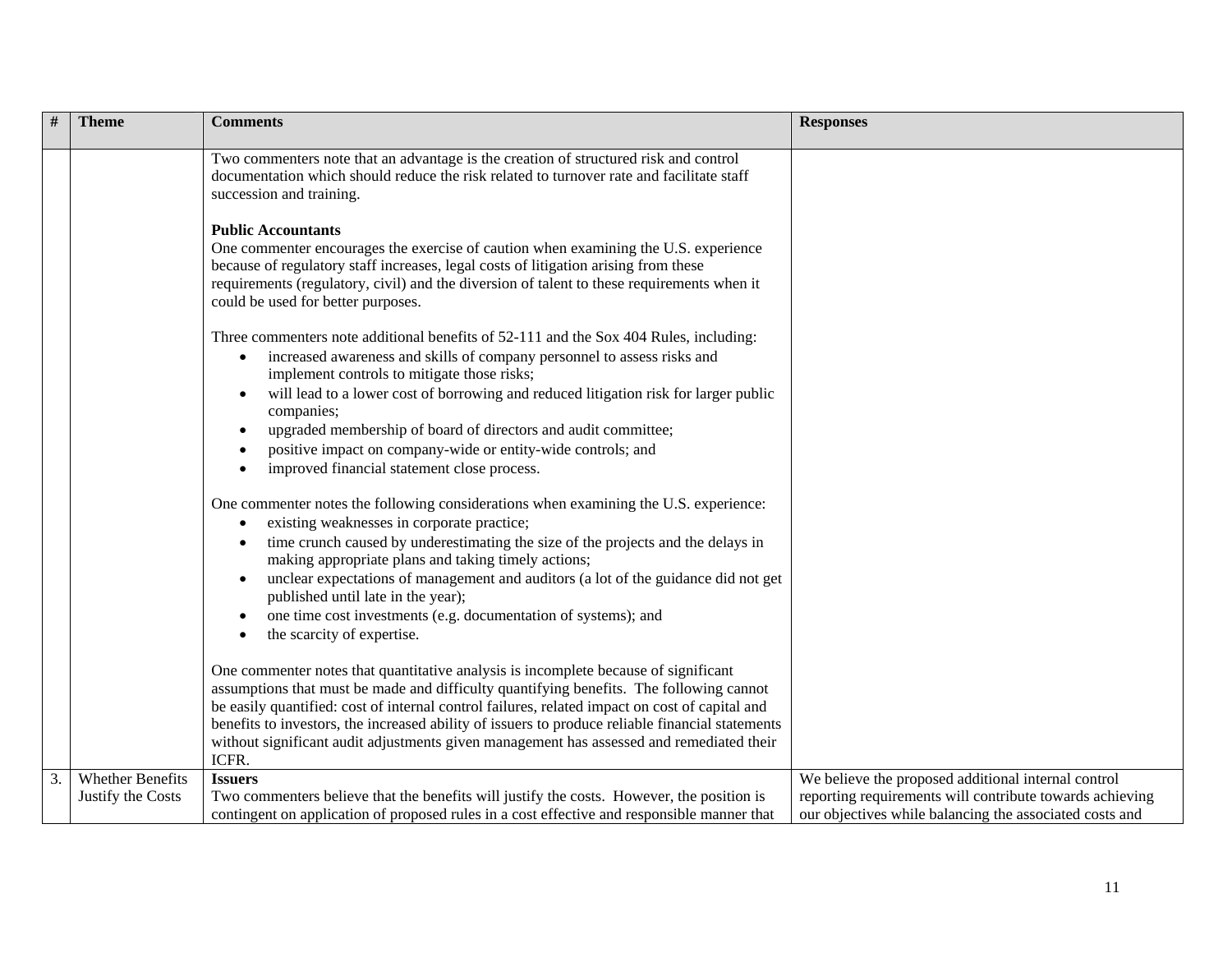| $\#$ | <b>Theme</b> | <b>Comments</b>                                                                                                                                                                                                                                                                                                                                                                                                                                                                                                                                                                                                                                                                                                                                                                                                                                                                                                                                                                                                                                                                                                                                                                                                                                                                                                                                                                                                                                                                                                                                                                                                                                                                                                                                                                                                                                                                                                                                                                                                                                                                                                  | <b>Responses</b>                                                                                                                                                                                                                                                                                                                                                                                                                                                                                                                                                                                                                                                                       |
|------|--------------|------------------------------------------------------------------------------------------------------------------------------------------------------------------------------------------------------------------------------------------------------------------------------------------------------------------------------------------------------------------------------------------------------------------------------------------------------------------------------------------------------------------------------------------------------------------------------------------------------------------------------------------------------------------------------------------------------------------------------------------------------------------------------------------------------------------------------------------------------------------------------------------------------------------------------------------------------------------------------------------------------------------------------------------------------------------------------------------------------------------------------------------------------------------------------------------------------------------------------------------------------------------------------------------------------------------------------------------------------------------------------------------------------------------------------------------------------------------------------------------------------------------------------------------------------------------------------------------------------------------------------------------------------------------------------------------------------------------------------------------------------------------------------------------------------------------------------------------------------------------------------------------------------------------------------------------------------------------------------------------------------------------------------------------------------------------------------------------------------------------|----------------------------------------------------------------------------------------------------------------------------------------------------------------------------------------------------------------------------------------------------------------------------------------------------------------------------------------------------------------------------------------------------------------------------------------------------------------------------------------------------------------------------------------------------------------------------------------------------------------------------------------------------------------------------------------|
|      |              | takes into account the commercial and business imperatives of the issuer.<br>Nineteen commenters indicate that the benefits will not justify the costs. Reasons cited<br>include:<br>competent controlled system audits will not result simply by requiring that they be<br>$\bullet$<br>performed;<br>costs will be disproportionately higher for smaller companies and those with<br>$\bullet$<br>complex or decentralized operations;<br>the non-quantifiable benefits from 52-111 do not justify imposing such a cost<br>$\bullet$<br>burden on shareholders of these small issuers for the sake of harmonization;<br>support found in the modest number of material weaknesses reported under the<br>$\bullet$<br>SOX 404 Rules;<br>auditor review and reporting represents an unnecessary duplication of effort and<br>$\bullet$<br>cost; and<br>will not provide any material benefit to stakeholders of public companies beyond<br>$\bullet$<br>what will be achieved by 52-109.<br><b>Public Accountants</b><br>Two commenters contend that the benefits will not justify the costs of compliance.<br>Five commenters indicate that the benefits will likely outweigh the costs in the long-term.<br>Factors referred to include:<br>likely be two more years before there is sufficient stability in issuers' and<br>$\bullet$<br>auditors' processes to enable a fair assessment; and<br>costs are expected to be lower when Canadian companies implement 52-111, as<br>$\bullet$<br>issuers learn from U.S. experience and audit firms develop an improved integrated<br>audit methodology.<br>One commenter supports measuring costs and benefits, but believes that any conclusion<br>will have to be largely a judgmental determination made by the securities commissions in<br>light of proposed objectives.<br><b>Lawyers</b><br>One commenter contends that the costs will completely outweigh the benefits, that 52-111<br>is unnecessary and not cost-effective. Commenter represents the perspective of junior<br>companies and smaller TSX issuers with a market cap below \$250 million. | benefits. To minimize the costs of implementing the<br>proposed internal control reporting requirements, we have<br>eliminated the requirement that an issuer obtain from its<br>auditors an internal control audit opinion. We have also<br>provided guidance for management which should assist<br>management in avoiding undue costs of implementation for<br>issuers of all sizes. Further, our proposals include a design<br>accommodation. This recognizes that certain venture<br>issuers cannot reasonably overcome all the challenges in<br>designing ICFR and allows these issuers to disclose a<br>reportable deficiency in their design without having to<br>remediate it. |
|      |              |                                                                                                                                                                                                                                                                                                                                                                                                                                                                                                                                                                                                                                                                                                                                                                                                                                                                                                                                                                                                                                                                                                                                                                                                                                                                                                                                                                                                                                                                                                                                                                                                                                                                                                                                                                                                                                                                                                                                                                                                                                                                                                                  |                                                                                                                                                                                                                                                                                                                                                                                                                                                                                                                                                                                                                                                                                        |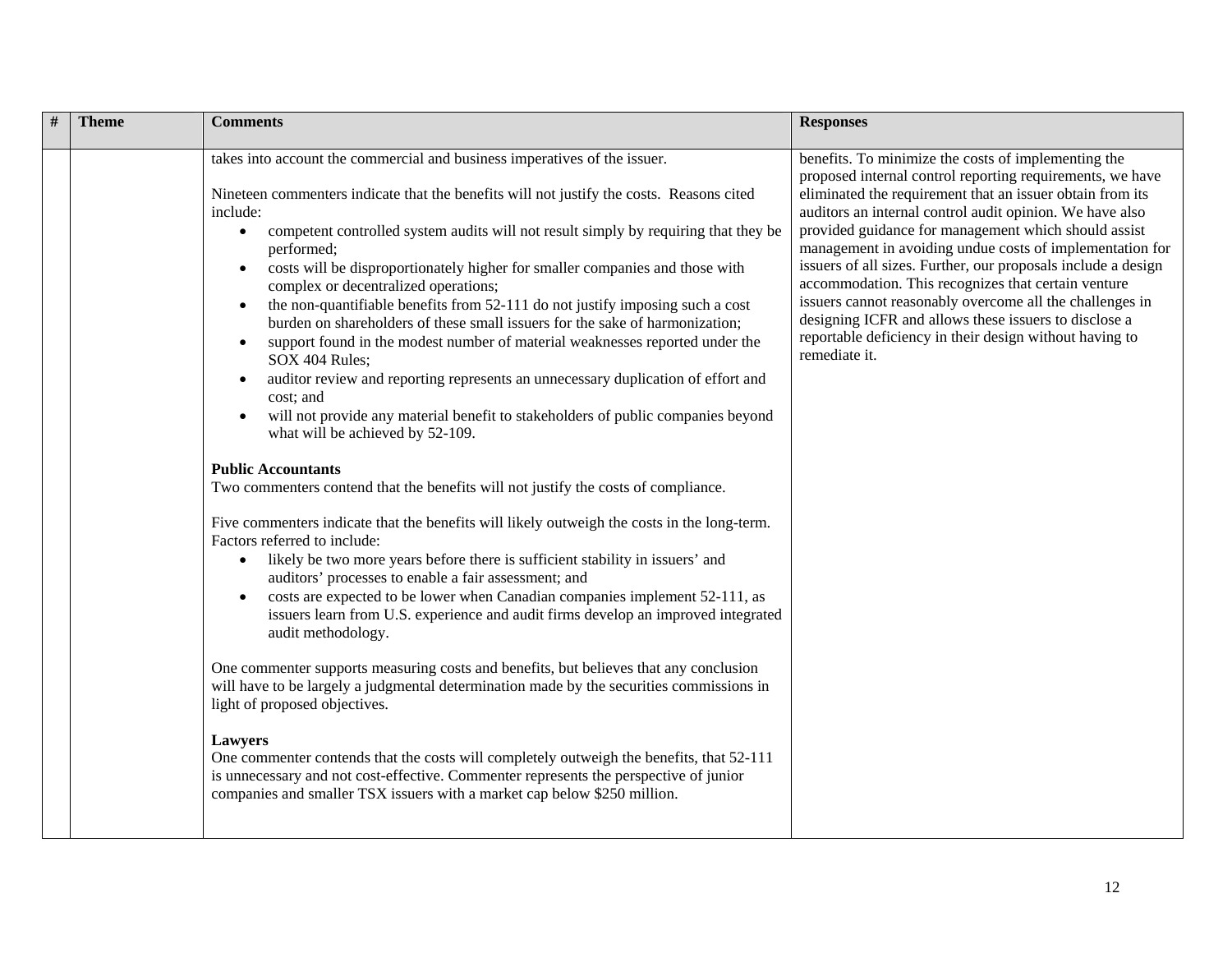|    | <b>Theme</b>                                               | <b>Comments</b>                                                                                                                                                                                                                                                                                                                                                                                                                                                                                                                                                                                                                                                                                                                                                                                                                                                                                                                                                                                                                                                                                                                                                                                             | <b>Responses</b>                                                                                                                                                                                                                                                                                                                                                                                                                                                                                                                                                           |
|----|------------------------------------------------------------|-------------------------------------------------------------------------------------------------------------------------------------------------------------------------------------------------------------------------------------------------------------------------------------------------------------------------------------------------------------------------------------------------------------------------------------------------------------------------------------------------------------------------------------------------------------------------------------------------------------------------------------------------------------------------------------------------------------------------------------------------------------------------------------------------------------------------------------------------------------------------------------------------------------------------------------------------------------------------------------------------------------------------------------------------------------------------------------------------------------------------------------------------------------------------------------------------------------|----------------------------------------------------------------------------------------------------------------------------------------------------------------------------------------------------------------------------------------------------------------------------------------------------------------------------------------------------------------------------------------------------------------------------------------------------------------------------------------------------------------------------------------------------------------------------|
|    |                                                            | One commenter recommends that Canada achieve a better balance between costs and<br>benefits. Less convinced that 52-111 is appropriate for Canada's much smaller capital<br>market and much smaller public companies.                                                                                                                                                                                                                                                                                                                                                                                                                                                                                                                                                                                                                                                                                                                                                                                                                                                                                                                                                                                       |                                                                                                                                                                                                                                                                                                                                                                                                                                                                                                                                                                            |
|    |                                                            | <b>Other</b><br>One commenter recommends alternative approach to ensure costs are reasonable for small<br>companies and do not deter them from adopting risk management principles.                                                                                                                                                                                                                                                                                                                                                                                                                                                                                                                                                                                                                                                                                                                                                                                                                                                                                                                                                                                                                         |                                                                                                                                                                                                                                                                                                                                                                                                                                                                                                                                                                            |
|    |                                                            | One commenter contends that without proper guidance and implementation of the<br>regulations, costs quickly begin to erode the potential benefits.                                                                                                                                                                                                                                                                                                                                                                                                                                                                                                                                                                                                                                                                                                                                                                                                                                                                                                                                                                                                                                                          |                                                                                                                                                                                                                                                                                                                                                                                                                                                                                                                                                                            |
|    |                                                            | One commenter notes that long-term benefits will probably justify the costs involved but in<br>the short term, the cost benefit balance will be much more challenging (cites IIA research).                                                                                                                                                                                                                                                                                                                                                                                                                                                                                                                                                                                                                                                                                                                                                                                                                                                                                                                                                                                                                 |                                                                                                                                                                                                                                                                                                                                                                                                                                                                                                                                                                            |
|    |                                                            | One commenter contends that the costs do not justify the benefits. Reasons cited include:<br>many private companies will delay or defer going public based on the excessive<br>$\bullet$<br>costs and other issues driven by these requirements; and<br>additional audit costs could result in a significant reduction in market<br>capitalization, detrimental to shareholder value.                                                                                                                                                                                                                                                                                                                                                                                                                                                                                                                                                                                                                                                                                                                                                                                                                       |                                                                                                                                                                                                                                                                                                                                                                                                                                                                                                                                                                            |
|    |                                                            |                                                                                                                                                                                                                                                                                                                                                                                                                                                                                                                                                                                                                                                                                                                                                                                                                                                                                                                                                                                                                                                                                                                                                                                                             |                                                                                                                                                                                                                                                                                                                                                                                                                                                                                                                                                                            |
|    |                                                            | 3. ALTERNATIVES CONSIDERED - PROPOSED INTERNAL CONTROL MATERIALS                                                                                                                                                                                                                                                                                                                                                                                                                                                                                                                                                                                                                                                                                                                                                                                                                                                                                                                                                                                                                                                                                                                                            |                                                                                                                                                                                                                                                                                                                                                                                                                                                                                                                                                                            |
| 1. | Alternative #1 -<br>No Internal<br>Control Audit<br>Report | Twelve commenters oppose the auditor attestation requirement. Reasons cited include:<br>additional costs associated with layering yet another audit requirement on issuers<br>$\bullet$<br>would not be justified with any perceived or actual increased benefit to investors;<br>requirement will do more to hinder than promote timely and accurate reporting;<br>$\bullet$<br>existing regulations are sufficient to govern corporate internal control practices of<br>$\bullet$<br>small companies;<br>concern over auditor attestation is particularly acute for smaller issuers;<br>$\bullet$<br>existing requirements in 52-109 are sufficient to provide the requisite assurances<br>$\bullet$<br>for investors that accurate and timely financial information is being disseminated<br>and that senior management has instituted internal control processes and fostered<br>an attitude of open, timely disclosure of all material information;<br>issuers not required to comply with Sox 302 and 404 Rules would provide only<br>the CEO/CFO certifications; marketplace should decide whether there is any<br>added value in having issuers go through an internal control attestation process; | We agree and have eliminated the requirement for the<br>issuer to obtain from its auditor an internal control audit<br>opinion. The board of directors and its audit committee, in<br>consultation with the certifying officers, may choose to<br>consider whether they wish to engage the issuer's auditor to<br>assist in discharging their respective responsibilities for the<br>issuer's ICFR and review and approval of the issuer's<br>annual MD&A. We have also provided additional guidance<br>that should help issuers apply a top-down, risk-based<br>approach. |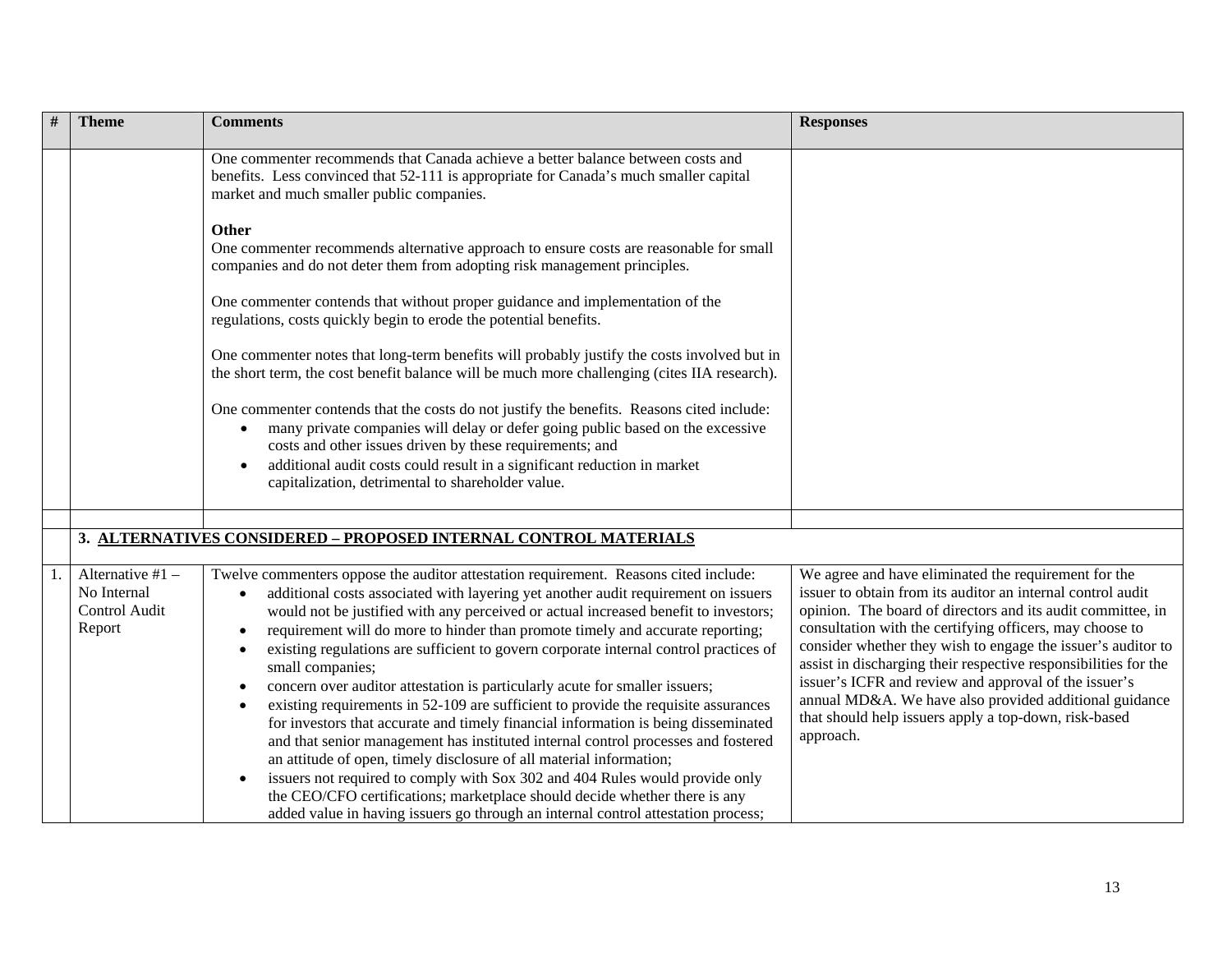|    | <b>Theme</b>                                                        | <b>Comments</b>                                                                                                                                                                                                                                                                                                                                                                                                                                                                                                      | <b>Responses</b>                                                                                                                                                                                                                                                                                                                                                        |
|----|---------------------------------------------------------------------|----------------------------------------------------------------------------------------------------------------------------------------------------------------------------------------------------------------------------------------------------------------------------------------------------------------------------------------------------------------------------------------------------------------------------------------------------------------------------------------------------------------------|-------------------------------------------------------------------------------------------------------------------------------------------------------------------------------------------------------------------------------------------------------------------------------------------------------------------------------------------------------------------------|
|    |                                                                     | management should decide on the nature and extent of any audit work on the<br>$\bullet$<br>internal control certification that is appropriate in the circumstances;<br>sufficient to have a brief paragraph in the MD&A or financials, setting out steps<br>$\bullet$<br>that management has taken and their comments on its overall effectiveness; and<br>similar wording in the financial statement certificates would also provide greater<br>comfort to the regulators.                                          |                                                                                                                                                                                                                                                                                                                                                                         |
|    |                                                                     | One commenter suggests that the capital markets would be adequately protected by a<br>combination of:<br>management's report and evaluation of ICFR; and<br>an external opinion on management's process to arrive at its self-assessment.                                                                                                                                                                                                                                                                            |                                                                                                                                                                                                                                                                                                                                                                         |
|    |                                                                     | One commenter recommends a model including alternatives #1 and #4. Reasons cited<br>include:<br>would reduce costs to acceptable levels yet still provide a reasonably high level of<br>$\bullet$<br>comfort to investors; and<br>takes into account that the major financial reporting frauds have been committed                                                                                                                                                                                                   |                                                                                                                                                                                                                                                                                                                                                                         |
|    |                                                                     | top-down.<br>Auditor attestation should not be required because auditor involvement has contributed<br>significantly to the cost-benefit mismatch. Auditors legitimately fear second-guessing by<br>regulators and auditing oversight bodies and have been unwilling to apply professional<br>judgment, leading to overkill in the internal control auditing process. Auditor's role should<br>be restricted to providing negative assurance on management's report on internal control<br>(similar to MD&A review). |                                                                                                                                                                                                                                                                                                                                                                         |
|    |                                                                     | One commenter recommends waiving the requirement for an internal control audit report in<br>the first year of adoption. This would enhance focus on ICFR and would lower compliance<br>costs.                                                                                                                                                                                                                                                                                                                        |                                                                                                                                                                                                                                                                                                                                                                         |
| 2. | Alternative $#2 -$<br>Less Prescriptive<br><b>Auditing Standard</b> | One commenter recommends less guidance for issuers and more guidance for auditors who<br>should be permitted and encouraged to apply professional judgment in their audits.                                                                                                                                                                                                                                                                                                                                          | As noted above, we have eliminated the requirement for the<br>issuer to obtain from their auditor an internal control audit<br>opinion.                                                                                                                                                                                                                                 |
| 3. | Alternative $#3 -$<br>More Limited<br>Scope of<br>Application       | Eleven commenters agree with the scope of application.<br>Four commenters disagree with scope of application, reasons cited include:<br>compliance should be limited to issuers that because of size, type of business and<br>$\bullet$<br>number of employees rely extensively on internal controls;                                                                                                                                                                                                                | We do not propose to distinguish between non-venture<br>issuers and venture issuers, with the result that issuers will<br>have to comply with the additional internal control<br>requirements regardless of where their securities may be<br>listed or quoted. Our proposals recognize that ICFR is<br>important for all reporting issuers, regardless of their size or |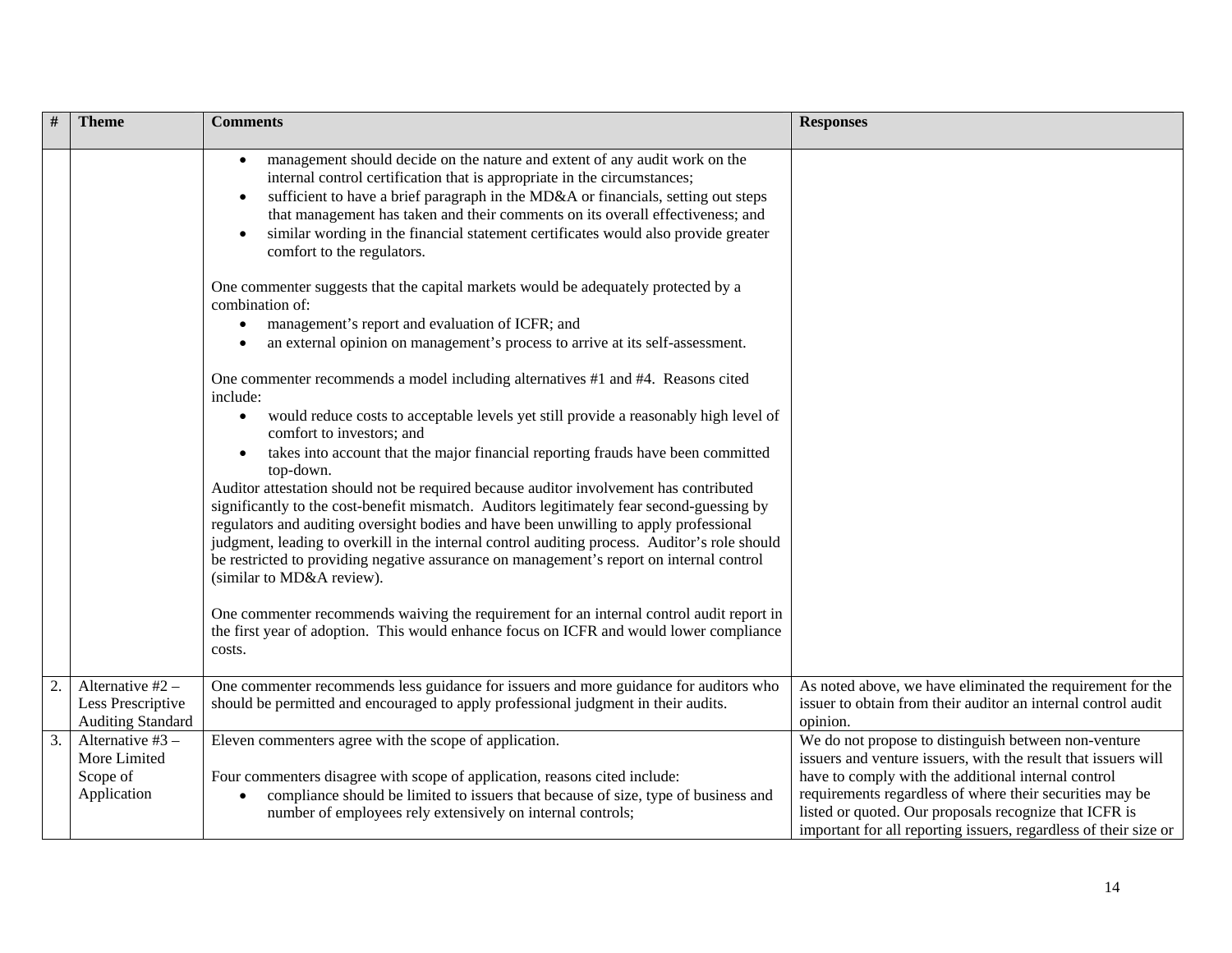| # | <b>Theme</b> | <b>Comments</b>                                                                                                                                                                                                                                                                                                                                                                                                                                                                                                                                                                                                                                                                                                                                                                                                                                                                                                                                                                                                                                                                                                                                                                                                                                                                                                                                                                                                                                                                                                                                                                                                                                                                                                                                                                                                                                                                           | <b>Responses</b>                                                                                                                                                                                                                                                                                                                                                                                                                |
|---|--------------|-------------------------------------------------------------------------------------------------------------------------------------------------------------------------------------------------------------------------------------------------------------------------------------------------------------------------------------------------------------------------------------------------------------------------------------------------------------------------------------------------------------------------------------------------------------------------------------------------------------------------------------------------------------------------------------------------------------------------------------------------------------------------------------------------------------------------------------------------------------------------------------------------------------------------------------------------------------------------------------------------------------------------------------------------------------------------------------------------------------------------------------------------------------------------------------------------------------------------------------------------------------------------------------------------------------------------------------------------------------------------------------------------------------------------------------------------------------------------------------------------------------------------------------------------------------------------------------------------------------------------------------------------------------------------------------------------------------------------------------------------------------------------------------------------------------------------------------------------------------------------------------------|---------------------------------------------------------------------------------------------------------------------------------------------------------------------------------------------------------------------------------------------------------------------------------------------------------------------------------------------------------------------------------------------------------------------------------|
|   |              | should apply to future large cap venture issuers;<br>$\bullet$<br>requirements should only apply to the largest issuers;<br>costs of compliance are disproportionately higher for smaller companies; and<br>rules do not recognize that some entity-level controls and auditing procedures are<br>particularly effective at determining the reliability of financial reporting in smaller<br>enterprises.                                                                                                                                                                                                                                                                                                                                                                                                                                                                                                                                                                                                                                                                                                                                                                                                                                                                                                                                                                                                                                                                                                                                                                                                                                                                                                                                                                                                                                                                                 | listing. The concern of small issuers was a key reason for<br>eliminating the requirement for an internal control audit<br>opinion and as a result of the change. We have also<br>included a design accommodation in our proposals. This<br>recognizes that certain venture issuers cannot reasonably<br>overcome all the challenges in designing ICFR and allows<br>these issuers to disclose a reportable deficiency in their |
|   |              | Four commenters make recommendations on the scope of application, which include:<br>application to future large cap criteria in year after meeting large cap criteria<br>(certification of design effectiveness, followed by certification of operating<br>effectiveness);<br>application to venture issuers in the longer term to reap benefits of internal control<br>reporting;<br>companies listed on the equivalent of the venture exchange in other countries, that<br>are not SEC issuers, should not be subject to 52-111; and<br>extending exemption to include non-venture issuers with market capitalization of<br>$\bullet$<br>less than \$75 million (cost-benefit equation is much harder to demonstrate).<br>Nine commenters disagree with the exemption for venture issuers. Reasons cited include:<br>all issuers should be required to disclose known material weaknesses in their<br>$\bullet$<br>ICFR, and disclose fraud, whether or not material, that involves management or<br>other employees who have a significant role in issuer's ICFR;<br>there should not be a difference in disclosures of material weaknesses known to<br>management, the external auditors or the directors;<br>will lead to further "ghettoization" of small issuers and that variation is not good<br>$\bullet$<br>for investors, issuers, or general perception of Canadian markets;<br>52-109 applies to venture issuers, therefore CEOs and CFOs will be required to<br>$\bullet$<br>acknowledge responsibility for ICFR and certify that they have designed such<br>controls;<br>goal to improve investor confidence and enhance the quality and reliability of<br>financial disclosure is lost; and<br>venture issuers can be at a high risk of weaker controls over financial reporting.<br>One commenter disagrees with exemption for investment funds. Reasons cited include: | design without having to remediate it.                                                                                                                                                                                                                                                                                                                                                                                          |
|   |              | investment funds are widely held by consumers who are outsourcing investment<br>$\bullet$<br>to professional fund managers;<br>investors could be largely unsophisticated and deserving of additional care; and                                                                                                                                                                                                                                                                                                                                                                                                                                                                                                                                                                                                                                                                                                                                                                                                                                                                                                                                                                                                                                                                                                                                                                                                                                                                                                                                                                                                                                                                                                                                                                                                                                                                           |                                                                                                                                                                                                                                                                                                                                                                                                                                 |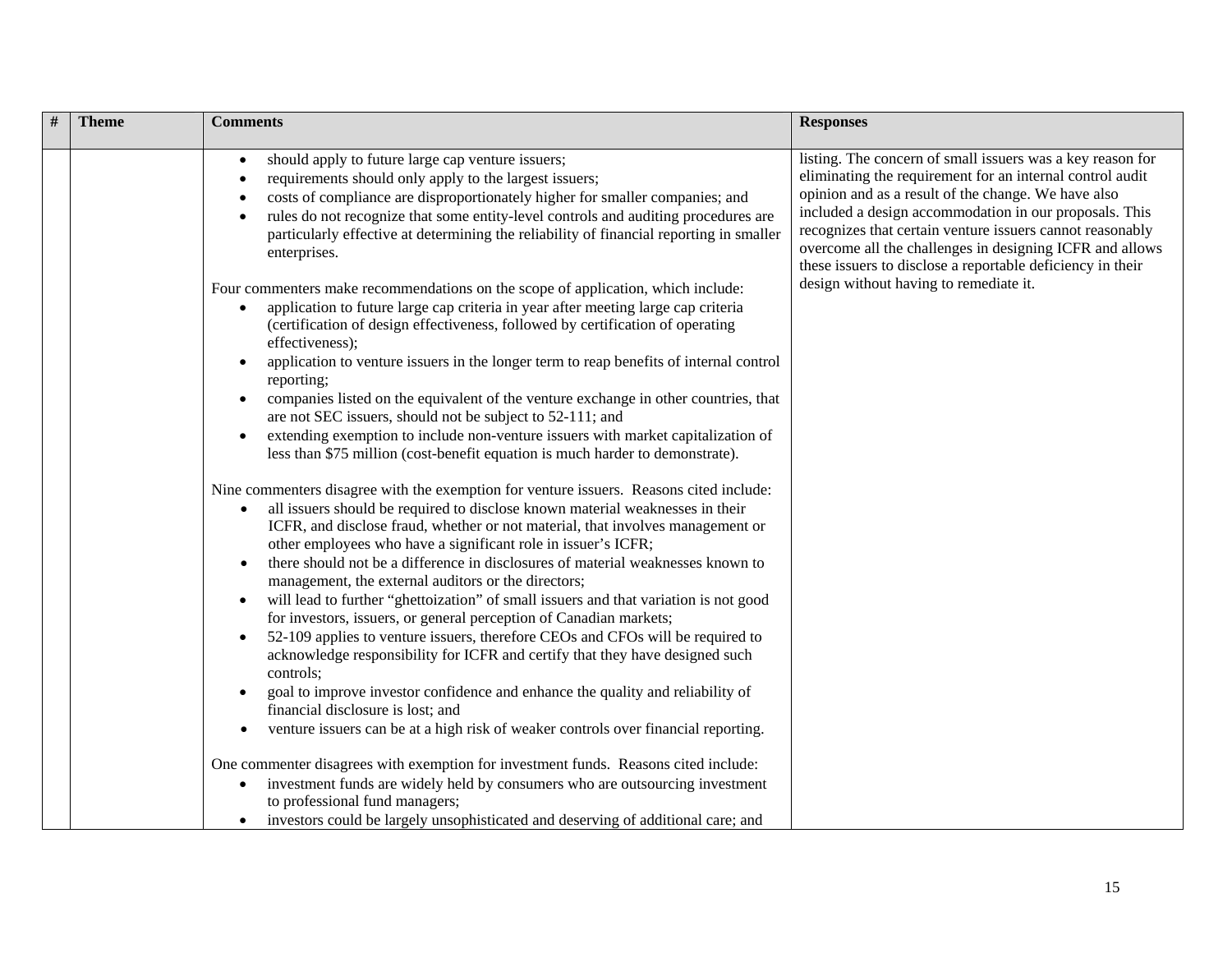|    | <b>Theme</b>                                                                | <b>Comments</b>                                                                                                                                                                                                                                                                                                                                                                                                                                                                                                                                                                                                                                                                                                                                                                                                                                                                                                                                                                                                                                                                                                                                                                                                                                                                                                                                                                                                                                                                                                                                                                                                             | <b>Responses</b>                                                                                                                                                                                                                                                                                                                                                                                                                                                       |
|----|-----------------------------------------------------------------------------|-----------------------------------------------------------------------------------------------------------------------------------------------------------------------------------------------------------------------------------------------------------------------------------------------------------------------------------------------------------------------------------------------------------------------------------------------------------------------------------------------------------------------------------------------------------------------------------------------------------------------------------------------------------------------------------------------------------------------------------------------------------------------------------------------------------------------------------------------------------------------------------------------------------------------------------------------------------------------------------------------------------------------------------------------------------------------------------------------------------------------------------------------------------------------------------------------------------------------------------------------------------------------------------------------------------------------------------------------------------------------------------------------------------------------------------------------------------------------------------------------------------------------------------------------------------------------------------------------------------------------------|------------------------------------------------------------------------------------------------------------------------------------------------------------------------------------------------------------------------------------------------------------------------------------------------------------------------------------------------------------------------------------------------------------------------------------------------------------------------|
|    |                                                                             | if income trusts are considered investment funds, widespread conversion into<br>income trusts means exemption would apply even though underlying control risks<br>remain the same for corporations.                                                                                                                                                                                                                                                                                                                                                                                                                                                                                                                                                                                                                                                                                                                                                                                                                                                                                                                                                                                                                                                                                                                                                                                                                                                                                                                                                                                                                         |                                                                                                                                                                                                                                                                                                                                                                                                                                                                        |
|    |                                                                             | Six commenters stated their views on minimum market capitalization thresholds for<br>application. The views cited include:<br>the benefits do not justify the costs of compliance for market capitalization below<br>\$75 million.<br>larger companies have a broader scope for error, therefore consider a market cap<br>$\bullet$<br>of \$100 million or more:<br>not in favour of a lower 'cap' since the majority of companies, let alone TSX-V<br>juniors, cannot afford the financial burden of 52-111;<br>application of 52-111 should be limited to the largest (market cap exceeding \$500<br>million) issuers and agrees with exemption for venture issuers;<br>set a market cap of \$1 billion. Solution would capture majority of marketplace<br>$\bullet$<br>and recognize differences between Canadian and U.S. markets; and<br>limiting application to issuers with market cap of \$500 million or more. This<br>would address 92% of market value traded and spares 2/3 of issuers the<br>disproportionate expense of full compliance by their companies.<br>One commenter argues that 52-111 should not apply to subsidiary issuers which do not<br>have equity securities trading on a marketplace and whose parent company is subject to and<br>complies with 52-111 (parallel 52-110 and 58-101).<br>One commenter recommends that venture issuers report on overall corporate governance<br>approach, ethics guidelines and oversight of financial reporting.<br>One commenter recommends clarifying whether 52-111 only applies to issuers with listed<br>equity securities (Section 1.2 and Part 7). | We believe that governance issues respecting investment<br>funds give rise to unique concerns, and thus are beyond the<br>scope of this project.                                                                                                                                                                                                                                                                                                                       |
| 4. | Alternative #4 -<br>Evaluation of<br>Entity-Level<br>Controls (ELC)<br>Only | Five commenters support ELC. Reasons cited include:<br>could save a mandatory diversion of effort to focus on essential corporate<br>controls;<br>an adequate level of assurance can be achieved, particularly if coupled with a<br>focus on strong corporate governance and robust enforcement procedures;<br>ELC can be part of a top-down risk-based approach; and<br>ELC can be used as a risk assessment filter to identify which accounts and                                                                                                                                                                                                                                                                                                                                                                                                                                                                                                                                                                                                                                                                                                                                                                                                                                                                                                                                                                                                                                                                                                                                                                         | We believe that the evaluation of ELC only would not<br>result in an assessment that achieves our objective of<br>improving the reliability and transparency of financial<br>reporting. Although ELCs are important components of<br>ICFR that should be evaluated, we believe that a further<br>evaluation of the underlying controls over financial<br>reporting from a risk-based perspective is needed for an<br>issuer's management to increase its focus on, and |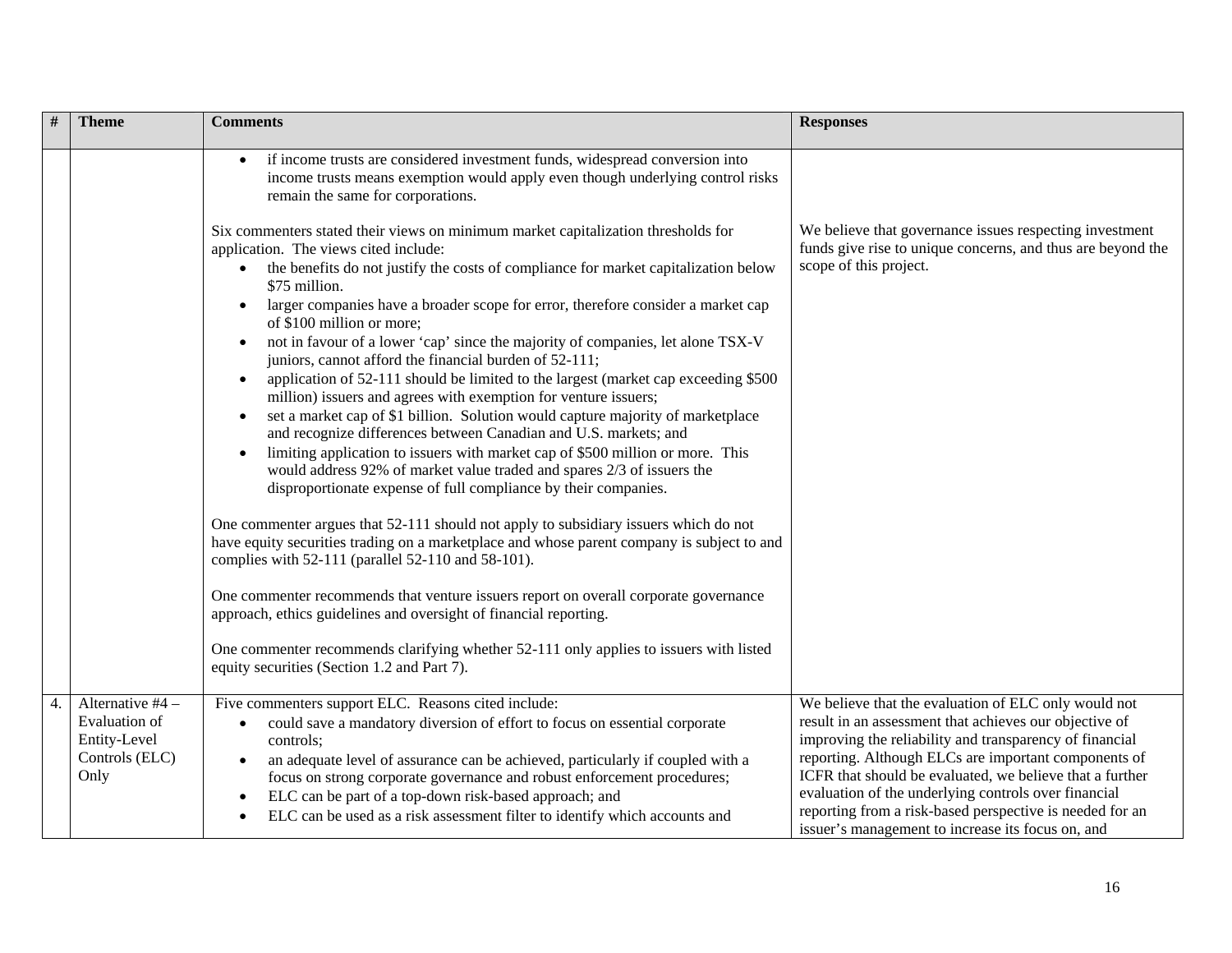| $\#$<br><b>Theme</b>                                                | <b>Comments</b>                                                                                                                                                                                                                                                                                                                                                                                                                                                                                                                                                                   | <b>Responses</b>                                                                                                                                                                                                                                                                                                                                   |
|---------------------------------------------------------------------|-----------------------------------------------------------------------------------------------------------------------------------------------------------------------------------------------------------------------------------------------------------------------------------------------------------------------------------------------------------------------------------------------------------------------------------------------------------------------------------------------------------------------------------------------------------------------------------|----------------------------------------------------------------------------------------------------------------------------------------------------------------------------------------------------------------------------------------------------------------------------------------------------------------------------------------------------|
|                                                                     | processes pose the most risk.                                                                                                                                                                                                                                                                                                                                                                                                                                                                                                                                                     | accountability for, the quality of financial reporting.                                                                                                                                                                                                                                                                                            |
|                                                                     | One commenter recommends requiring management to evaluate ELCs relating to financial<br>reporting as at financial year end and requiring the issuer to file a report of management<br>that assessment of such controls aligns with its ethics, code of conduct and "tone at the<br>top".                                                                                                                                                                                                                                                                                          |                                                                                                                                                                                                                                                                                                                                                    |
|                                                                     | One commenter recommends that this alternative be implemented at little cost for a five<br>year trial period. Reporting on ICFR should remain voluntary for Canadian reporting<br>issuers for this trial period.                                                                                                                                                                                                                                                                                                                                                                  |                                                                                                                                                                                                                                                                                                                                                    |
|                                                                     | One commenter notes that an alternative would be to focus the external audit on higher risk<br>areas such as ELCs. Notes that within many issuers there is a commonly held view that<br>ELCs are most significant in protecting the capital markets, and cynicism that so much of<br>the effort required to fulfill the rules becomes focused on the relatively less significant<br>process level controls.                                                                                                                                                                       |                                                                                                                                                                                                                                                                                                                                                    |
| 5.<br>Alternative #5 -<br>Voluntary<br>Compliance                   | One commenter rejected this alternative.                                                                                                                                                                                                                                                                                                                                                                                                                                                                                                                                          | We believe that ICFR is important for all reporting issuers,<br>regardless of size or listing. Therefore, all issuers will have<br>to comply with the additional internal control reporting<br>requirements regardless of where their securities may be<br>listed or quoted.                                                                       |
| Alternative #6 -<br>6.<br><b>Status Quo</b>                         | One commenter rejected this alternative.                                                                                                                                                                                                                                                                                                                                                                                                                                                                                                                                          | We believe that ICFR is important for all reporting issuers,<br>regardless of size or listing. Therefore, all issuers will have<br>to comply with the additional internal control reporting<br>requirements regardless of where their securities may be<br>listed or quoted.                                                                       |
| 7.<br>Agreement with<br>Assessment of<br>Identified<br>Alternatives | Six commenters generally agree with CSA's assessment of identified alternatives. Reasons<br>cited include:<br>• U.S. rules coupled with recent SEC and PCAOB guidance create an effective<br>model if embraced by the regulators, standard setters, public companies $\&$<br>independent auditors; and<br>decision not to adopt formal reporting over ICFR with auditor attestation could<br>$\bullet$<br>create negative and unfair perceptions by investors, rating agencies and foreign<br>regulators about the quality of management and governance in Canadian<br>companies. | We acknowledge these comments and in light of recent<br>events, comments received, and various consultations, we<br>have decided not to require issuers to obtain from their<br>auditors an internal control audit opinion. Instead, we are<br>proposing to require issuers to describe their process for<br>evaluating the effectiveness of ICFR. |
|                                                                     | One commenter notes that the list of alternatives is reasonable. However, consideration                                                                                                                                                                                                                                                                                                                                                                                                                                                                                           |                                                                                                                                                                                                                                                                                                                                                    |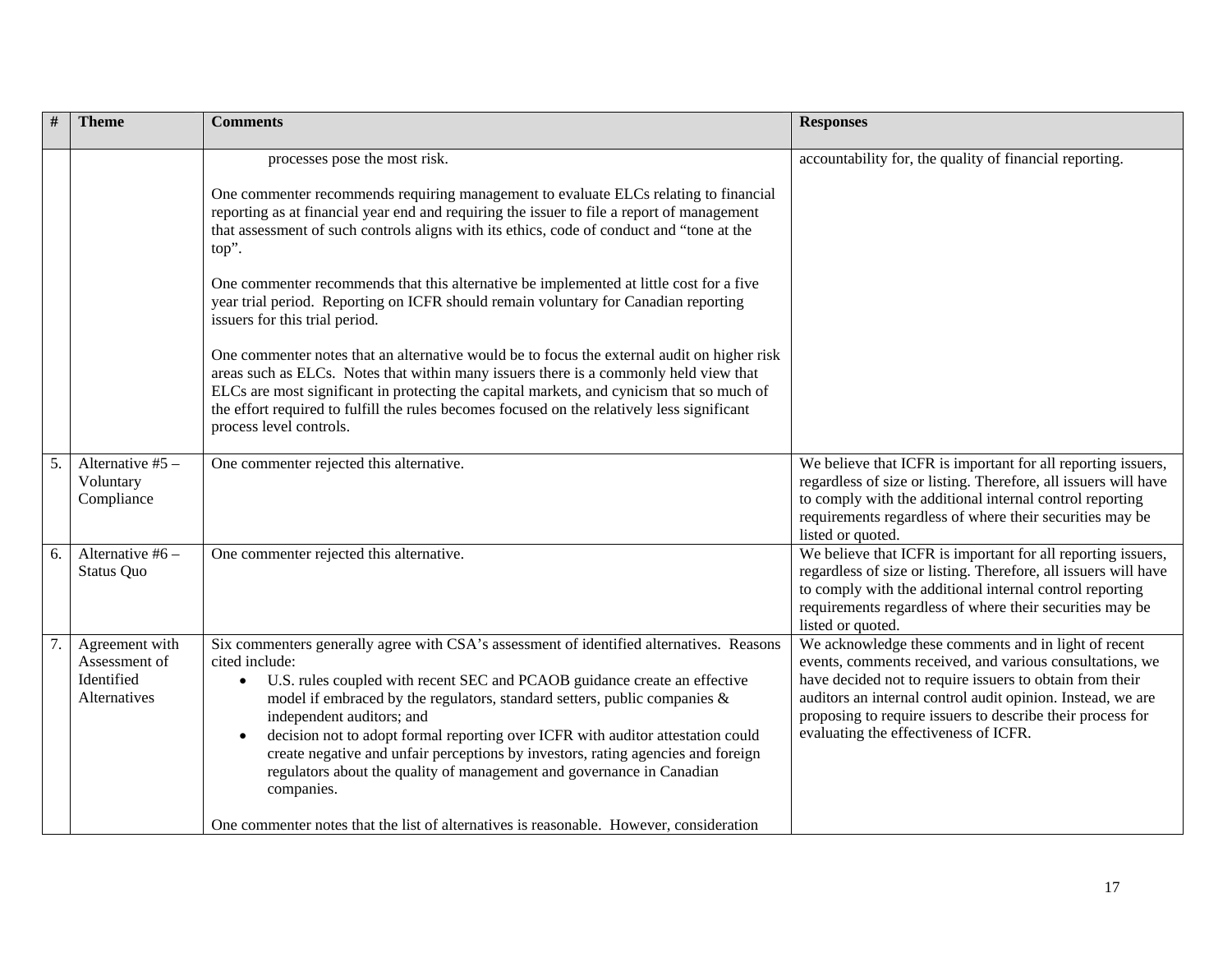| # | <b>Theme</b> | <b>Comments</b>                                                                                                                                                                                                                                                                                                                                                                                                                                                                                         | <b>Responses</b>                                                                                                                                                                                                                                                                                                                                                                           |
|---|--------------|---------------------------------------------------------------------------------------------------------------------------------------------------------------------------------------------------------------------------------------------------------------------------------------------------------------------------------------------------------------------------------------------------------------------------------------------------------------------------------------------------------|--------------------------------------------------------------------------------------------------------------------------------------------------------------------------------------------------------------------------------------------------------------------------------------------------------------------------------------------------------------------------------------------|
|   |              | should be given to a combination of alternatives such as combining the status quo with<br>voluntary or entity-level compliance to allow issuers discretion based on particular<br>priorities.                                                                                                                                                                                                                                                                                                           |                                                                                                                                                                                                                                                                                                                                                                                            |
|   |              | One commenter disagrees with the assessment of identified alternatives.                                                                                                                                                                                                                                                                                                                                                                                                                                 |                                                                                                                                                                                                                                                                                                                                                                                            |
| 8 | Other        | One commenter notes that given the objective of improving reputation of the Canadian<br>market, disclosure of additional control related information including disclosure of<br>remediation plans should be considered. Disclosure by venture issuers of known material<br>weaknesses in ICFR and of any known fraud, whether or not material, involving<br>management or other employees who have a significant role in the issuer's ICFR is<br>consistent with this objective and should be required. | Our current proposals require issuers to disclose any<br>changes in ICFR during the reporting period that materially<br>affect ICFR and information about an issuer's remediation<br>plans, if any.                                                                                                                                                                                        |
|   |              | One commenter recommends that management be required to implement policies and<br>procedures to enhance the overall control environment. Approach will be specific dealing<br>with the broader control environment/culture issues helping to enhance investor<br>confidence.                                                                                                                                                                                                                            | We believe our proposals will result in an overall<br>enhancement of the control environment.                                                                                                                                                                                                                                                                                              |
|   |              | One commenter proposes that 52-111 be changed to allow all issuers or at least those under<br>a certain size, to disclose those "standard" internal controls they have chosen NOT to adopt<br>and say why and what they do instead. The exemption should apply for one year.                                                                                                                                                                                                                            | Although we do not agree that the adoption of "standard"<br>internal controls should be optional, we recognize that<br>certain venture issuers cannot reasonably overcome all the<br>challenges in designing ICFR. Our proposals allow these<br>issuers to disclose a reportable deficiency in their design<br>without having to remediate it.                                             |
|   |              | One commenter calls for a new proposal based on the following principles:<br>top-down risk-based approach;<br>$\bullet$<br>greater emphasis on entity controls;<br>further staging delay to permit U.S. experiences to be solidified and to recognize<br>the current U.S. timetables for foreign private issuers; and<br>staging for smaller entities to accommodate additional work being done on control<br>framework for smaller entities.                                                           | After extensive review and consultation, we have<br>determined that we will not require the issuer to obtain from<br>its auditor an internal control audit opinion, but leave the<br>engagement of the auditors to the discretion of the board<br>and/or audit committee. We have also provided additional<br>guidance that should help issuers apply a top-down, risk-<br>based approach. |
|   |              | One commenter notes that interpretations are very broad and significantly impact the levels<br>of documentation requirements. Suggestions include:<br>enhance and be more specific on the requirements for and reliance on company<br>level controls:<br>clarify testing requirements for low risk but material processes;                                                                                                                                                                              |                                                                                                                                                                                                                                                                                                                                                                                            |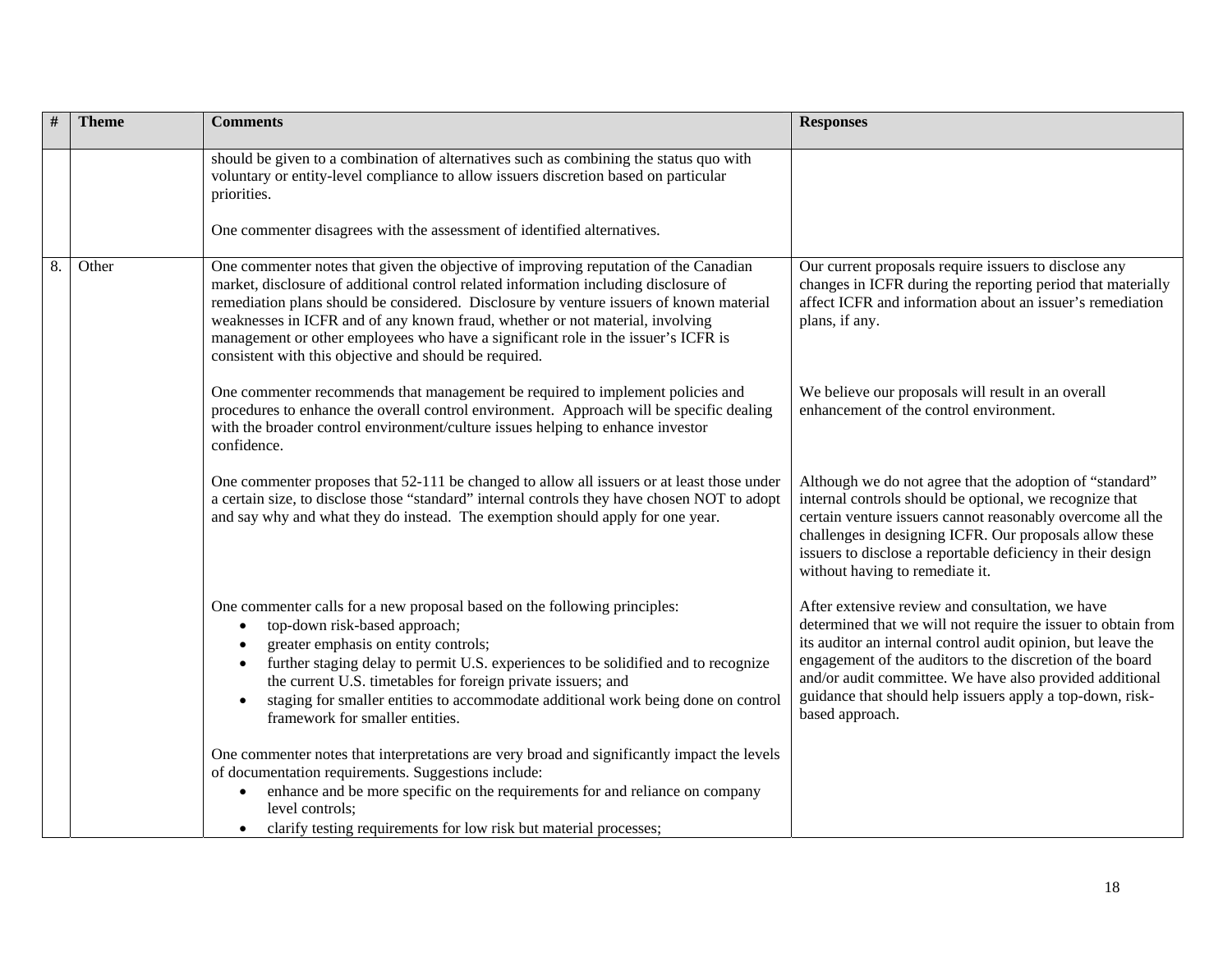| <b>Theme</b>        | <b>Comments</b>                                                                                                                                                                                                                                                                                                                                                                                                                                                                                                                                                                                                                                                                                                                                                                                                                                                                                                                                                                                                                                                                                                                                                                                                                                                                                                                                                                                                                                                                                                                                                                                                                                                                                                   | <b>Responses</b>             |
|---------------------|-------------------------------------------------------------------------------------------------------------------------------------------------------------------------------------------------------------------------------------------------------------------------------------------------------------------------------------------------------------------------------------------------------------------------------------------------------------------------------------------------------------------------------------------------------------------------------------------------------------------------------------------------------------------------------------------------------------------------------------------------------------------------------------------------------------------------------------------------------------------------------------------------------------------------------------------------------------------------------------------------------------------------------------------------------------------------------------------------------------------------------------------------------------------------------------------------------------------------------------------------------------------------------------------------------------------------------------------------------------------------------------------------------------------------------------------------------------------------------------------------------------------------------------------------------------------------------------------------------------------------------------------------------------------------------------------------------------------|------------------------------|
|                     | introduce a measurement for the promotion of an ethical environment;<br>training in the areas of ethics and ethics policies, financial reporting and entity<br>governance should be a top priority from the entry level employee to the board of<br>directors; and<br>implementation of an ethics hotline that is safe and confidential to use.<br>One commenter supports the U.K. framework (put forward by Ken Rushton). Believes that<br>the U.K. framework and a less rule-based policy, which gives companies flexibility to<br>modify such policies based on their size and requirements, is the only workable solution if<br>internal controls are 'deemed' necessary for political reasons.<br>One commenter recommends a top-down, risk-based approach, using sound professional<br>judgment to improve financial reporting and balance of costs and benefits. Assurances of<br>fair treatment at the outset will help increase the comfort level of Ontario-based auditors in<br>the absence of protective legislation found in other jurisdictions.<br>One commenter proposes the following process to evaluate and test key internal controls:<br>include assessment of key controls that should be in place for the specific<br>$\bullet$<br>company in the financial statement audit;<br>auditors to provide management and the audit committee with their assessments;<br>incumbent on the audit committee to act on these recommendations as part of their<br>corporate governance; and<br>CEO and CFO would review results in their assessments regarding the accuracy of<br>the financial statements.<br>One commenter proposes that an issuer be allowed to opt out of 52-111 with the express |                              |
|                     | approval of a majority of shareholders. This opt out process could be required to be<br>repeated not less than every three years and should be prominently disclosed.                                                                                                                                                                                                                                                                                                                                                                                                                                                                                                                                                                                                                                                                                                                                                                                                                                                                                                                                                                                                                                                                                                                                                                                                                                                                                                                                                                                                                                                                                                                                             |                              |
|                     | 4. RELATIONSHIP BETWEEN 52-109 AND 52-111                                                                                                                                                                                                                                                                                                                                                                                                                                                                                                                                                                                                                                                                                                                                                                                                                                                                                                                                                                                                                                                                                                                                                                                                                                                                                                                                                                                                                                                                                                                                                                                                                                                                         |                              |
|                     |                                                                                                                                                                                                                                                                                                                                                                                                                                                                                                                                                                                                                                                                                                                                                                                                                                                                                                                                                                                                                                                                                                                                                                                                                                                                                                                                                                                                                                                                                                                                                                                                                                                                                                                   |                              |
| General<br>Comments | One commenter makes recommendations regarding the relationship between 52-109 and<br>$52 - 111$ :<br>there are substantive and meaningful penalties for not maintaining effective<br>disclosure controls and ICFR; and<br>CICA Corporate Performance Reporting Board with the CSA develops guidance                                                                                                                                                                                                                                                                                                                                                                                                                                                                                                                                                                                                                                                                                                                                                                                                                                                                                                                                                                                                                                                                                                                                                                                                                                                                                                                                                                                                               | We acknowledge the comments. |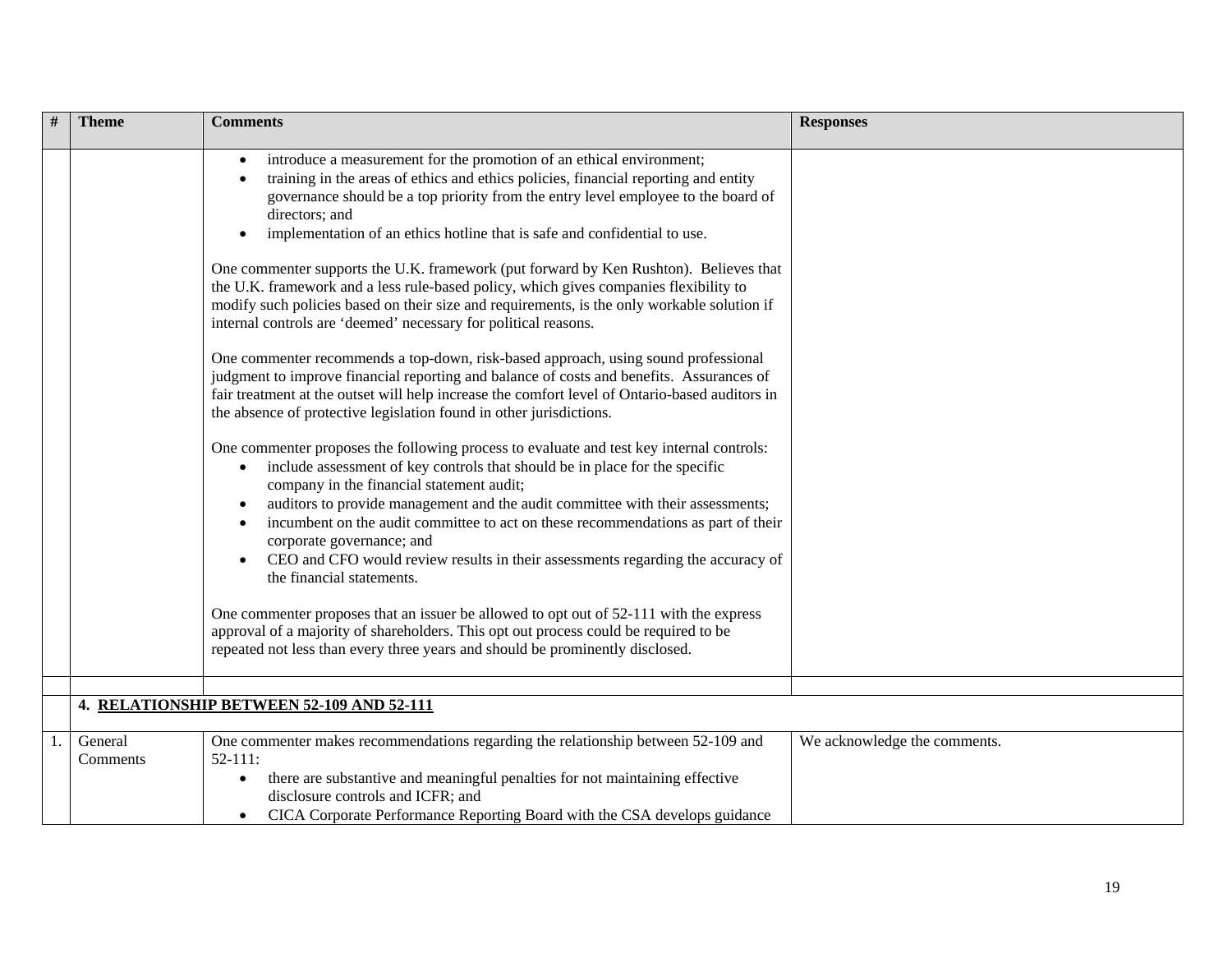| #                | <b>Theme</b>                                                              | <b>Comments</b>                                                                                                                                                                                                                                                                                                                                                                                                                                                                                                                                                                                                                                                                                                                                                                                   | <b>Responses</b>                                                                                                                                                                                                                                                                                                                                                                                                                                                                                                                                                                                                                                                                                                                              |
|------------------|---------------------------------------------------------------------------|---------------------------------------------------------------------------------------------------------------------------------------------------------------------------------------------------------------------------------------------------------------------------------------------------------------------------------------------------------------------------------------------------------------------------------------------------------------------------------------------------------------------------------------------------------------------------------------------------------------------------------------------------------------------------------------------------------------------------------------------------------------------------------------------------|-----------------------------------------------------------------------------------------------------------------------------------------------------------------------------------------------------------------------------------------------------------------------------------------------------------------------------------------------------------------------------------------------------------------------------------------------------------------------------------------------------------------------------------------------------------------------------------------------------------------------------------------------------------------------------------------------------------------------------------------------|
|                  |                                                                           | for a separate section of the MD&A dealing with the various disclosures related to<br>both disclosure control and ICFR.                                                                                                                                                                                                                                                                                                                                                                                                                                                                                                                                                                                                                                                                           |                                                                                                                                                                                                                                                                                                                                                                                                                                                                                                                                                                                                                                                                                                                                               |
| 2.               | Distinction<br>Between DC&P<br>and ICFR                                   | Six commenters note overlap between DC&P and ICFR.                                                                                                                                                                                                                                                                                                                                                                                                                                                                                                                                                                                                                                                                                                                                                | We have considered the overlap between DC&P and ICFR<br>and we believe our proposals address concerns relating to<br>the overlap.                                                                                                                                                                                                                                                                                                                                                                                                                                                                                                                                                                                                             |
|                  |                                                                           | 5. REQUIREMENTS NOT CURRENTLY CONTEMPLATED BY THE INSTRUMENT                                                                                                                                                                                                                                                                                                                                                                                                                                                                                                                                                                                                                                                                                                                                      |                                                                                                                                                                                                                                                                                                                                                                                                                                                                                                                                                                                                                                                                                                                                               |
| 1.               | General<br>Comments                                                       | Two commenters make the following recommendations:<br>the CSA and OSC launch (or encourage SEC) study on DC&P to develop<br>guidance around what is a desirable control structure;<br>the CSA and OSC undertake to provide guidance on the role of audit committees<br>in an audit of ICFR;<br>audit committee to review the management report over ICFR and propose to the<br>board for approval or CSA should clarify (amendment to 52-108); and<br>clarify role of audit committee and board of directors (separate oversight<br>responsibilities for certification process and ICFR).<br>One commenter questions whether the audit committee should review the internal control<br>report and make a recommendation to the board as to whether or not the board should<br>approve the report. | We acknowledge the comments but have decided that<br>design of ICFR is best left to the judgment of certifying<br>officers, acting reasonably, based on factors that may be<br>particular to the issuer and that we will not mandate the use<br>of a particular control framework.<br>Based on the proposals, the issuer's MD&A is required to<br>include conclusions about the effectiveness of ICFR, the<br>control framework used, if any, the process for evaluating<br>the effectiveness of ICFR and any reportable deficiencies.<br>The issuer's MD&A is required to be approved by the<br>board of directors and audit committee before being filed in<br>accordance with existing continuous disclosure and audit<br>committee rules. |
|                  |                                                                           | 6. PART 1 - DEFINITIONS, INTERPRETATION AND APPLICATION                                                                                                                                                                                                                                                                                                                                                                                                                                                                                                                                                                                                                                                                                                                                           |                                                                                                                                                                                                                                                                                                                                                                                                                                                                                                                                                                                                                                                                                                                                               |
| 1.               | Definition of<br>"Internal Control<br>Audit Report"                       | One commenter notes that the definition includes a report that "states that an opinion<br>cannot be expressed". Consideration should be given whether issuers should be allowed to<br>file a denial of opinion.                                                                                                                                                                                                                                                                                                                                                                                                                                                                                                                                                                                   | The term is no longer used because issuers will not be<br>required to obtain an internal control audit opinion from<br>their auditor.                                                                                                                                                                                                                                                                                                                                                                                                                                                                                                                                                                                                         |
| 2.               | Definition of<br>"Internal Control<br><b>Over Financial</b><br>Reporting" | One commenter recommended that the words "policies and procedures that" should be<br>replaced by "policies and procedures that are designed to".                                                                                                                                                                                                                                                                                                                                                                                                                                                                                                                                                                                                                                                  | We have made this change in paragraphs (b) and (c) of the<br>definition.                                                                                                                                                                                                                                                                                                                                                                                                                                                                                                                                                                                                                                                                      |
| $\overline{3}$ . | Definition of<br>"Material<br>Interest"                                   | One commenter notes "material interest" is not defined.                                                                                                                                                                                                                                                                                                                                                                                                                                                                                                                                                                                                                                                                                                                                           | We do not believe that material interest needs to be defined.                                                                                                                                                                                                                                                                                                                                                                                                                                                                                                                                                                                                                                                                                 |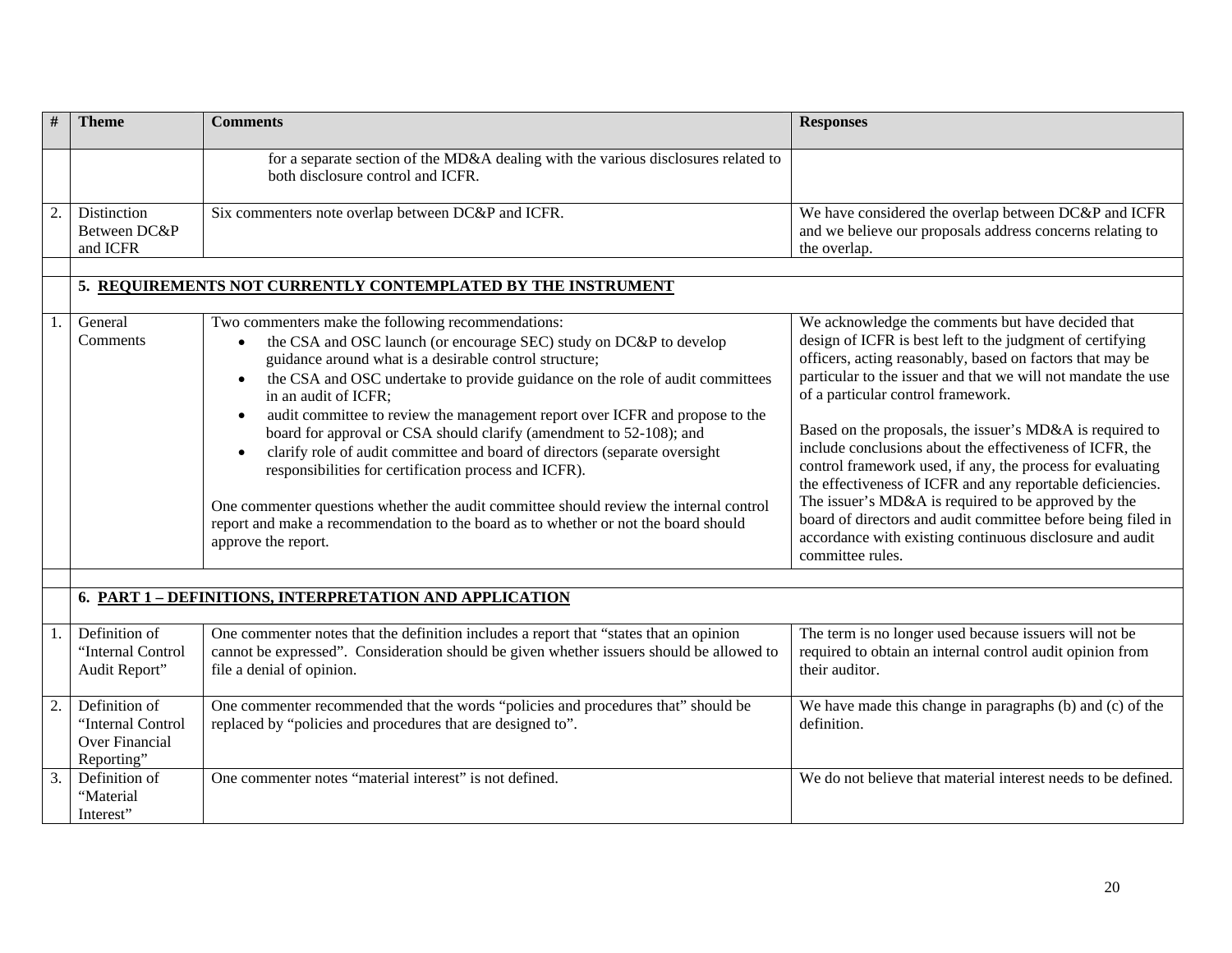| #  | <b>Theme</b>                                           | <b>Comments</b>                                                                                                                                                                                                                                                                                                                                                                                                                                                                                                                                                                                                                                                                                                                                                                                                                                                                       | <b>Responses</b>                                                                                                                                                                                                                                                                                                                                                                                                                                                                                                                                                                 |
|----|--------------------------------------------------------|---------------------------------------------------------------------------------------------------------------------------------------------------------------------------------------------------------------------------------------------------------------------------------------------------------------------------------------------------------------------------------------------------------------------------------------------------------------------------------------------------------------------------------------------------------------------------------------------------------------------------------------------------------------------------------------------------------------------------------------------------------------------------------------------------------------------------------------------------------------------------------------|----------------------------------------------------------------------------------------------------------------------------------------------------------------------------------------------------------------------------------------------------------------------------------------------------------------------------------------------------------------------------------------------------------------------------------------------------------------------------------------------------------------------------------------------------------------------------------|
| 4. | Definition of<br>"Material<br>Weakness"                | Two commenters make the following recommendations regarding the definition of material<br>weakness:<br>clarify that if a reporting issuer has a material weakness in ICFR that they would<br>$\bullet$<br>conclude that internal control is ineffective; and<br>including definition of "material weakness" rather than reference to the auditing<br>$\bullet$<br>standard.<br>One commenter notes that using the attestation standard set out by the CICA would set the<br>standard so high that it would ultimately be unmet (costs outweigh benefits). This<br>standard's definition of material weakness is unrealistic.<br>One commenter notes that casting the test as "more than a remote likelihood" will result in<br>matters being treated as material weaknesses even though a reasonable person would think<br>that the risk of a misstatement occurring is not material. | "Material weakness" is no longer used and has been<br>replaced with the concept of a "reportable deficiency". A<br>reportable deficiency is a deficiency, or combination of<br>deficiencies, in the design or operation of one or more<br>controls that would cause a reasonable person to doubt that<br>the design or operation of internal control over financial<br>reporting provides reasonable assurance regarding the<br>reliability of financial reporting and the preparation of<br>financial statements for external purposes in accordance<br>with the issuer's GAAP. |
| 5. | Definition of<br>"Significant<br>Deficiency"           | Three commenters raise points regarding the definition of "significant deficiency", which<br>include:<br>recommend a definition of "significant deficiency" rather than reference to the<br>$\bullet$<br>auditing standard;<br>query the definitional concern regarding significant deficiency; and<br>$\bullet$<br>recommend additional guidance on what constitutes a "significant deficiency" and<br>how to apply materiality when it relates to internal control reporting and extent of<br>coverage required (check box approach is not helpful).                                                                                                                                                                                                                                                                                                                                | "Significant deficiency" is no longer used and has been<br>replaced with the concept of "reportable deficiency"<br>discussed above.                                                                                                                                                                                                                                                                                                                                                                                                                                              |
| 6. | Definition of<br>"Variable Interest<br>Entity"         | One commenter suggests that a definition of "variable interest entity" be added to the rule.                                                                                                                                                                                                                                                                                                                                                                                                                                                                                                                                                                                                                                                                                                                                                                                          | We have defined "variable interest entity" to have the<br>meaning ascribed to the term under the issuer's GAAP.                                                                                                                                                                                                                                                                                                                                                                                                                                                                  |
| 7. | Application to<br><b>Issuers Exempt</b><br>from 52-110 | One issuer and two lawyers suggest that subsidiary entities should also be exempt from 52-<br>111 if they meet the requirements set out in $52-110$ (s. 1.2(e)).                                                                                                                                                                                                                                                                                                                                                                                                                                                                                                                                                                                                                                                                                                                      | We continue to believe controls over subsidiaries that are<br>consolidated are relevant since the subsidiary entities have a<br>risk profile that is different from the issuer.                                                                                                                                                                                                                                                                                                                                                                                                  |
|    |                                                        |                                                                                                                                                                                                                                                                                                                                                                                                                                                                                                                                                                                                                                                                                                                                                                                                                                                                                       |                                                                                                                                                                                                                                                                                                                                                                                                                                                                                                                                                                                  |
|    |                                                        | 7. PART 2 - MANAGEMENT'S ASSESSMENT OF INTERNAL CONTROL OVER FINANCIAL REPORTING                                                                                                                                                                                                                                                                                                                                                                                                                                                                                                                                                                                                                                                                                                                                                                                                      |                                                                                                                                                                                                                                                                                                                                                                                                                                                                                                                                                                                  |
|    | General<br>Comments                                    | One commenter suggests that 52-111 or the 52-111CP should contain a clear statement as<br>to when management cannot conclude that ICFR is effective. Reasons cited include:<br>SOX 404 Rules state management cannot conclude that ICFR is effective if there<br>$\bullet$<br>are any material weaknesses; and                                                                                                                                                                                                                                                                                                                                                                                                                                                                                                                                                                        | We continue to believe that certifying officers, acting<br>reasonably, should determine if there is a reportable<br>deficiency in ICFR. We have included additional guidance<br>in the companion policy regarding the evaluation of ICFR.                                                                                                                                                                                                                                                                                                                                        |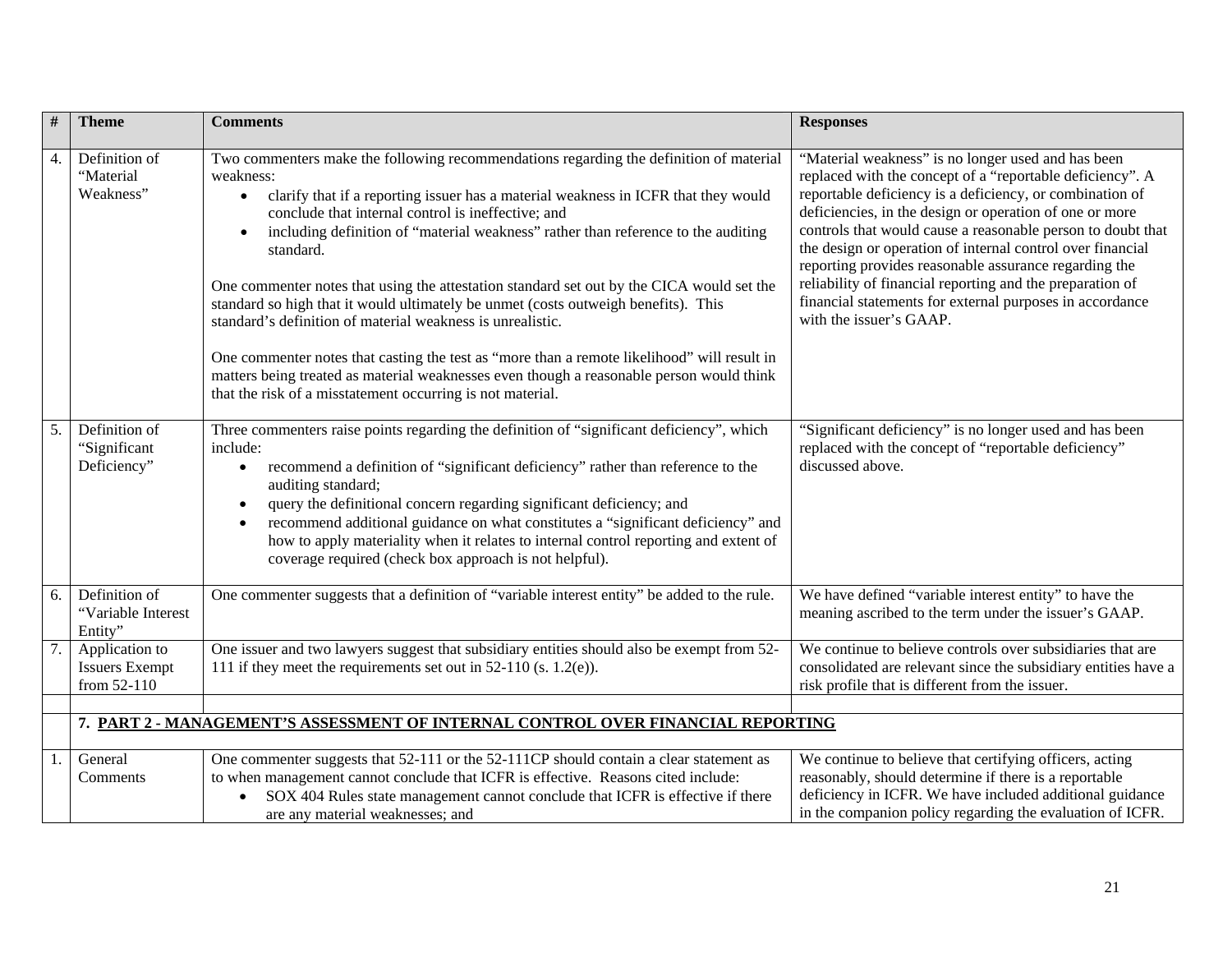|    | <b>Theme</b> | <b>Comments</b>                                                                                                                                                                                                                                                                                                                                                                                                                                                                                                                                                                                                                                                                                                                                                                                                                                                                                                                                                                                                                                                                                                                                                                                                                                                                                            | <b>Responses</b>                                                                                                                                                                                                                                                                                                                                                                                                                                                                                                                                                                                                                                      |
|----|--------------|------------------------------------------------------------------------------------------------------------------------------------------------------------------------------------------------------------------------------------------------------------------------------------------------------------------------------------------------------------------------------------------------------------------------------------------------------------------------------------------------------------------------------------------------------------------------------------------------------------------------------------------------------------------------------------------------------------------------------------------------------------------------------------------------------------------------------------------------------------------------------------------------------------------------------------------------------------------------------------------------------------------------------------------------------------------------------------------------------------------------------------------------------------------------------------------------------------------------------------------------------------------------------------------------------------|-------------------------------------------------------------------------------------------------------------------------------------------------------------------------------------------------------------------------------------------------------------------------------------------------------------------------------------------------------------------------------------------------------------------------------------------------------------------------------------------------------------------------------------------------------------------------------------------------------------------------------------------------------|
|    |              | although the CICA Standard prohibits an auditor from concluding ICFR is<br>effective if there are any material weaknesses, 52-111 and 52-111CP lack a similar<br>statement for management's assessment.                                                                                                                                                                                                                                                                                                                                                                                                                                                                                                                                                                                                                                                                                                                                                                                                                                                                                                                                                                                                                                                                                                    |                                                                                                                                                                                                                                                                                                                                                                                                                                                                                                                                                                                                                                                       |
|    |              | Four commenters support requirement that management certify the effectiveness of ICFR.<br>Reasons cited include:<br>management should be required to publicly report on all internal controls (entity<br>and bottom level);<br>internal auditing can contribute significantly to an organization's efforts to<br>$\bullet$<br>improve ICFR; and<br>internal auditor should support management in carrying out its responsibilities but<br>not take on management's responsibilities for documenting controls or<br>implementing systems of internal controls.                                                                                                                                                                                                                                                                                                                                                                                                                                                                                                                                                                                                                                                                                                                                              | We acknowledge that certifying officers should evaluate the<br>effectiveness of ICFR and disclose their conclusions,<br>describe the process used in their evaluation and disclose<br>any reportable deficiencies.                                                                                                                                                                                                                                                                                                                                                                                                                                    |
| 2. | Disclosure   | One commenter agrees that all issuers identified in 52-111 should be required to prepare<br>the internal control report.<br>Three commenters disagree with requiring management to prepare an internal control<br>report. Reasons cited include:<br>it will be fruitless to perform a financial reporting control check when the crucial<br>$\bullet$<br>decisions are made by a small group who can circumvent financial reporting;<br>certification by CEOs and CFOs is more than adequate;<br>concern over criminal responsibility of a CEO or CFO for something beyond their<br>professional training (i.e. engineer); and<br>disclosure of weaknesses identified should only be reported internally to the audit<br>committee and the external auditors.<br>One commenter expresses concerns over the internal control report. Reasons cited:<br>letter and spirit of requirements brings management's attention to too low a level<br>$\bullet$<br>of detail;<br>few executives can be effective evaluators of ICFR if emphasis is on control<br>procedures; and<br>'information technology general controls' $(52-111CP 2.3(2)(e))$ and 'control over<br>procedures used to enter transaction totals' $(52-111CP 2.3(2)(f))$ are items on<br>which management can only take the word of associates. | We have determined not to proceed with an internal control<br>report. Instead, we propose to require that issuers disclose<br>their conclusions about the effectiveness of ICFR in their<br>annual MD&A. To achieve our objective of transparency in<br>financial reporting, we believe identified reportable<br>deficiencies should be disclosed publicly, including any<br>changes made to ICFR which may have been made in<br>response to previously identified reportable deficiencies.<br>We further believe that the potential market reaction by<br>investors to reportable deficiency disclosure will increase<br>management's focus on ICFR. |
|    |              | One commenter notes that the management report required by Accounting Guideline 7 The                                                                                                                                                                                                                                                                                                                                                                                                                                                                                                                                                                                                                                                                                                                                                                                                                                                                                                                                                                                                                                                                                                                                                                                                                      |                                                                                                                                                                                                                                                                                                                                                                                                                                                                                                                                                                                                                                                       |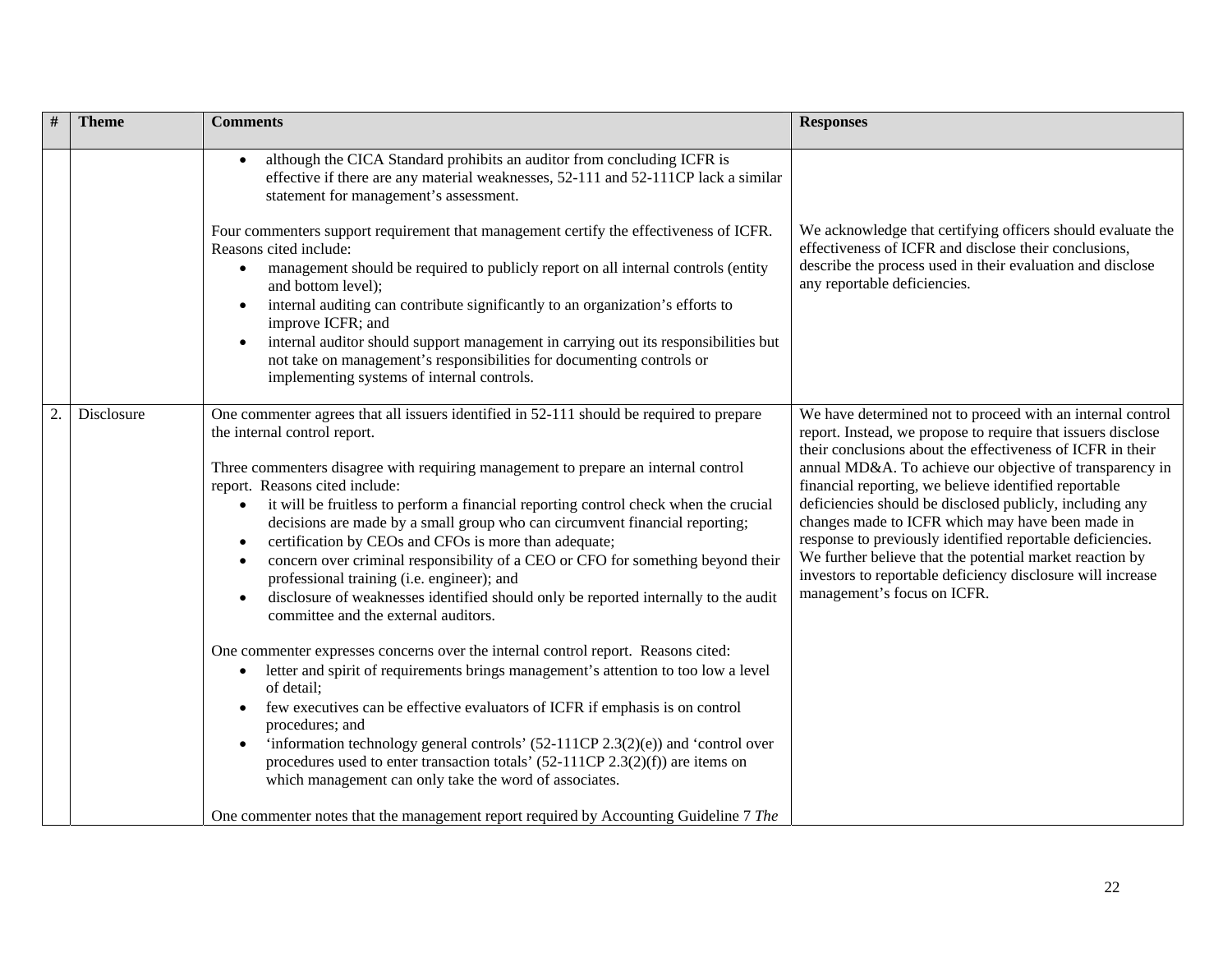|    | <b>Theme</b>                | <b>Comments</b>                                                                                                                                                                                                                                                                                                                    | <b>Responses</b>                                                                                                                                                                                                                      |
|----|-----------------------------|------------------------------------------------------------------------------------------------------------------------------------------------------------------------------------------------------------------------------------------------------------------------------------------------------------------------------------|---------------------------------------------------------------------------------------------------------------------------------------------------------------------------------------------------------------------------------------|
|    |                             | Management Report has become a perfunctory piece of disclosure, not subjected to any<br>formal audit requirement or governance review and is not supported by any standardized or<br>consistent assessment or evaluation of internal controls to support the statements made in<br>such reports.                                   |                                                                                                                                                                                                                                       |
|    |                             | One commenter recommends that management's annual report be filed as a separate<br>document. Reasons cited include:<br>52-109 contemplates that statements of effectiveness of DC&P and management's<br>report on effectiveness of ICFR would be included in the MD&A and<br>to maintain consistency with SEC's flexible approach. |                                                                                                                                                                                                                                       |
| 3. | Risk-based<br>approach      | One commenter recommends that only internal controls considered primary should warrant<br>documentation, assessment, and testing. Assessment and testing of ICFR should focus<br>more on acceptability of residual risk as opposed to inferring an absolute state of<br>effectiveness.                                             | We believe an evaluation of the effectiveness of ICFR<br>should take into account the particular risks of the issuer.<br>We have also provided additional guidance that should help<br>issuers apply a top-down, risk-based approach. |
|    |                             | One commenter expresses concern that the requirements in $2.5(3)$ of $52-111$ will cause an<br>inordinate amount of work to be done within a relatively short period of time.                                                                                                                                                      |                                                                                                                                                                                                                                       |
|    |                             | One commenter advocates risk-based approach to process controls. Refers to the SEC and<br>PCAOB May 16 <sup>th</sup> guidance, commenter believes more reliance should be placed on:<br>company level controls;<br>a risk-based approach to process and control identification and testing; and                                    |                                                                                                                                                                                                                                       |
|    |                             | a focus on an "ethical environment".<br>The commenter also notes that the application of associated testing of SOX 404 and 52-111                                                                                                                                                                                                  |                                                                                                                                                                                                                                       |
|    |                             | should be based on an assessment of risk and not a quantitative only approach. 52-111<br>guidance should build on SEC May 16 <sup>th</sup> SOX 404 interpretations and where possible,<br>provide additional guidance to allow for an effective and efficient application.                                                         |                                                                                                                                                                                                                                       |
| 4. | Definition of<br>Management | Nine commenters agree that a definition of management is not required.                                                                                                                                                                                                                                                             | The term "management" is no longer used. Requirements<br>for certification relate to each "certifying officer", which is<br>defined in the instrument.                                                                                |
|    |                             | Three commenters recommend a definition of management be included or guidance be<br>provided.                                                                                                                                                                                                                                      |                                                                                                                                                                                                                                       |
| 5. | Scope of<br>Evaluation      | Four commenters agree with the scope of evaluation and recommend consideration of the<br>following:<br>contemplation of unusual circumstances and provide the equivalent of a BAR                                                                                                                                                  | We acknowledge the comments and have included<br>discussion in our guidance about the use of a top-down,<br>risk-based approach and the importance of an effective                                                                    |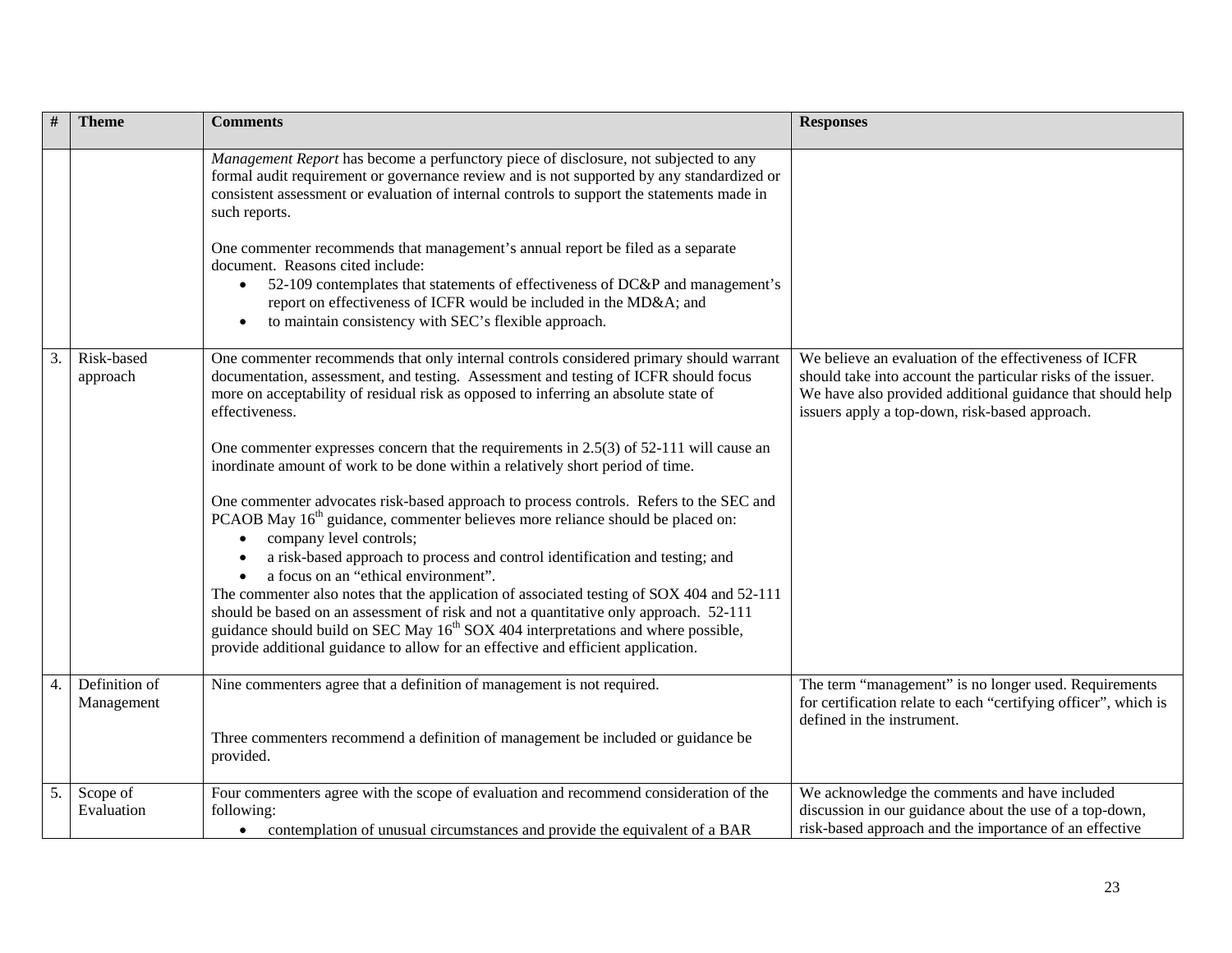| # | <b>Theme</b> | <b>Comments</b>                                                                                                                                                                                                                                                                                                                                                                                                                                                                                                                                                                                                                                                                                                                                                                                                                                                                                                                                                                                                                                                                                                                          | <b>Responses</b>     |
|---|--------------|------------------------------------------------------------------------------------------------------------------------------------------------------------------------------------------------------------------------------------------------------------------------------------------------------------------------------------------------------------------------------------------------------------------------------------------------------------------------------------------------------------------------------------------------------------------------------------------------------------------------------------------------------------------------------------------------------------------------------------------------------------------------------------------------------------------------------------------------------------------------------------------------------------------------------------------------------------------------------------------------------------------------------------------------------------------------------------------------------------------------------------------|----------------------|
|   |              | with less than 75 days for an acquisition;<br>ordering of s. 2.3(2) of 52-111CP as emphasis is fundamental to the "top-down"<br>approach recommended by the SEC and PCAOB;<br>guidance in s. 2.3 of 52-111CP is complete, however, recent guidance suggests<br>that controls that have a pervasive impact (i.e. control environment) should be<br>considered first; and<br>nature and extent of evaluation (management and auditor) should be based on<br>assessment of inherent risk.                                                                                                                                                                                                                                                                                                                                                                                                                                                                                                                                                                                                                                                   | control environment. |
|   |              | Two commenters recommend emphasis on top-down, risk-based approach to the internal<br>review and certification process. Reasons cited include:<br>guidelines in the CP with respect to scope of evaluation of ICFR are not adequate;<br>provision of "reasonable" assurance and which approach allows use of a<br>reasonable person's judgment having regard to the size and nature of operations of<br>the issuer and the risks associated with such issuer;<br>only material risks should be the focus of attestation; and<br>management with their auditors should be able to leverage the risk framework<br>already employed in an organization to determine areas and processes that have<br>the greatest risk of a financial misstatement.                                                                                                                                                                                                                                                                                                                                                                                         |                      |
|   |              | Four commenters express the following concerns regarding the scope of evaluation:<br>enquiry is referred to only briefly (52-111CP 2.3(3));<br>management can only take the word of associates on IT general controls (52-<br>111CP $2.3(2)(e)$ and control over procedures used to enter transaction totals (52-<br>111CP 2.3(2)(f));<br>companies have been compelled by their audit firms to document and assess<br>$\bullet$<br>controls at a very detailed level which resulted in spending a disproportionately<br>high level of resources to document low impact and low risk processes;<br>audit firms have required management to attain coverage with less regard to risk<br>$\bullet$<br>(i.e. perceived "requirement" to obtain at least 80% coverage across significant<br>accounts);<br>queries how an internal or external auditor would be able to practically assess the<br>ethical stance of senior management and/or the board of directors;<br>scope of evaluation in 52-111 is similar to PCAOB AS 2, point 40 - it is vague on<br>significant account and does not include controversial aspects such as assessing |                      |
|   |              | the likelihood of a deficiency, determining the entities to cover and the use of<br>work of internal audit;                                                                                                                                                                                                                                                                                                                                                                                                                                                                                                                                                                                                                                                                                                                                                                                                                                                                                                                                                                                                                              |                      |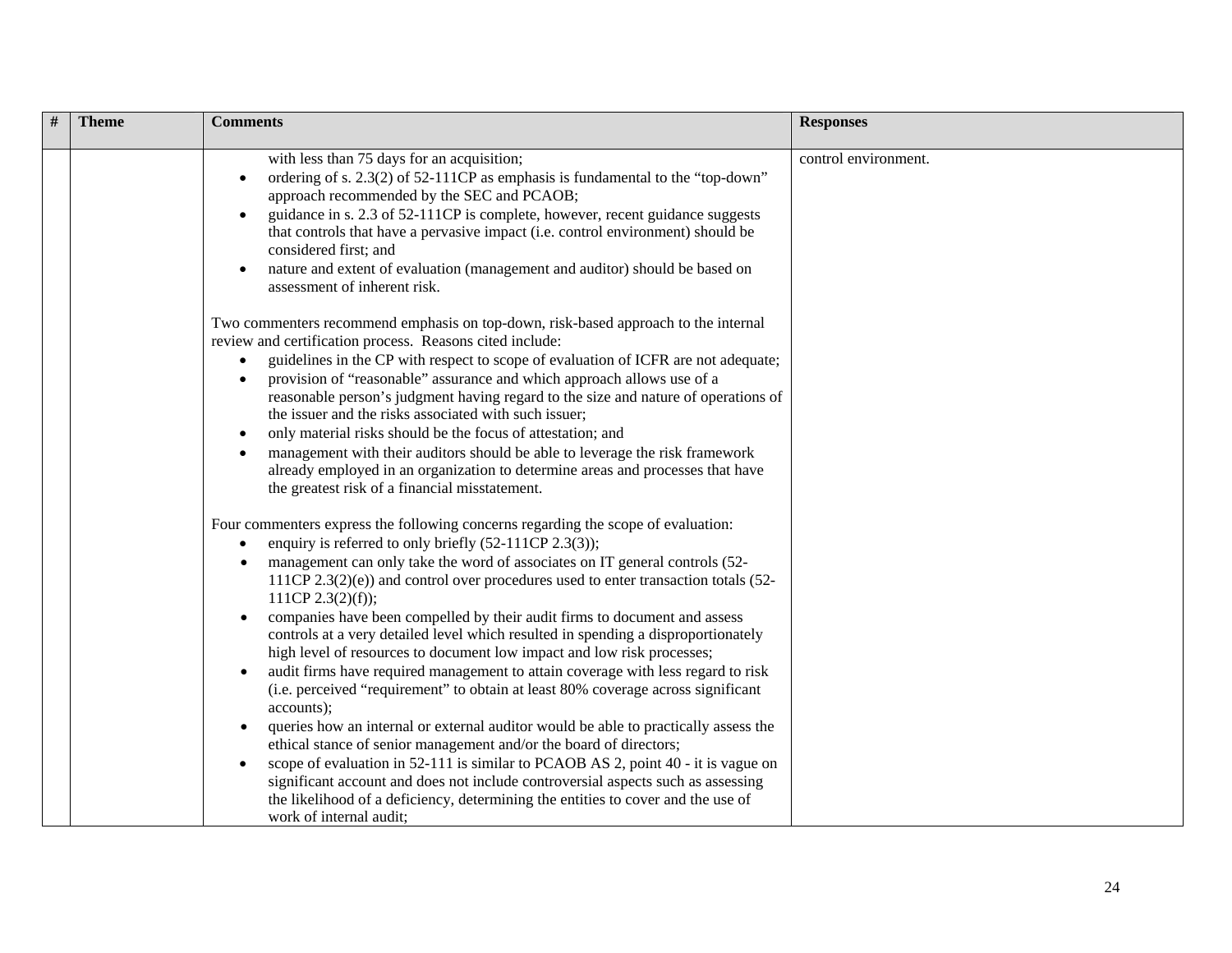| # | <b>Theme</b> | <b>Comments</b>                                                                                                                                                                                                                                                                                                                                                                                                                                                                                                                                                                                                                                                                                                                                                                                                                                                                                                                                      | <b>Responses</b> |
|---|--------------|------------------------------------------------------------------------------------------------------------------------------------------------------------------------------------------------------------------------------------------------------------------------------------------------------------------------------------------------------------------------------------------------------------------------------------------------------------------------------------------------------------------------------------------------------------------------------------------------------------------------------------------------------------------------------------------------------------------------------------------------------------------------------------------------------------------------------------------------------------------------------------------------------------------------------------------------------|------------------|
|   |              | brief description will not make it possible to adequately restrict scope of work<br>recommended by external audit firms when interpreting the more detailed<br>recommendations of the PCAOB;<br>issuers will face the same difficulties (as in the U.S.) if an effort is not made to<br>more precisely define materiality, scope of work, and the use of work of the<br>internal audit function to support certificates; and<br>in the banking industry the single concept of materiality, calculated using a<br>percentage of pre-tax net earnings, results in coverage in excess of 80% for all<br>balance sheet items and coverage in excess of 99% for 75% of items (due to the<br>lack of precision in the scope of evaluation and the conservative stance adopted<br>by external audit firms).                                                                                                                                                 |                  |
|   |              | Three commenters recommend that more emphasis should be placed on entity-level<br>controls in financial reporting and disclosure. Reasons cited:<br>approach will direct management and auditor efforts to a more risk-based<br>$\bullet$<br>approach and reliance on company level controls which are more difficult to test;<br>implementation and ongoing compliance costs including consulting and auditing<br>costs could be reduced;<br>company level controls and risk based approach are essential to 52-111 being<br>implemented in an effective and efficient manner;<br>more time needs to be spent on reliance on tone at the top and assessing and<br>testing financial statement impacting processes based on risk by management that<br>can be relied on by the company's auditor; and<br>scoping should not be done by formula, but should be risk-based and not based on<br>arbitrary mandated percentages (professional judgment). |                  |
|   |              | Six commenters make various recommendations regarding the scope of evaluation, which<br>include:<br>52-111 should allow management and audit firms to use professional judgment in<br>$\bullet$<br>determining scope and coverage;<br>guidance on the level of coverage necessary to support assessment by<br>management of the effectiveness of the issuers ICFR;<br>clarification on implementation of requirements, the level of documentation,<br>assessment and testing of controls over financial reporting throughout an<br>organization and how to effectively utilize a risk based approach with more<br>reliance on entity level controls;<br>clearly defining "all significant accounts  in the financial statements" in the 52-                                                                                                                                                                                                          |                  |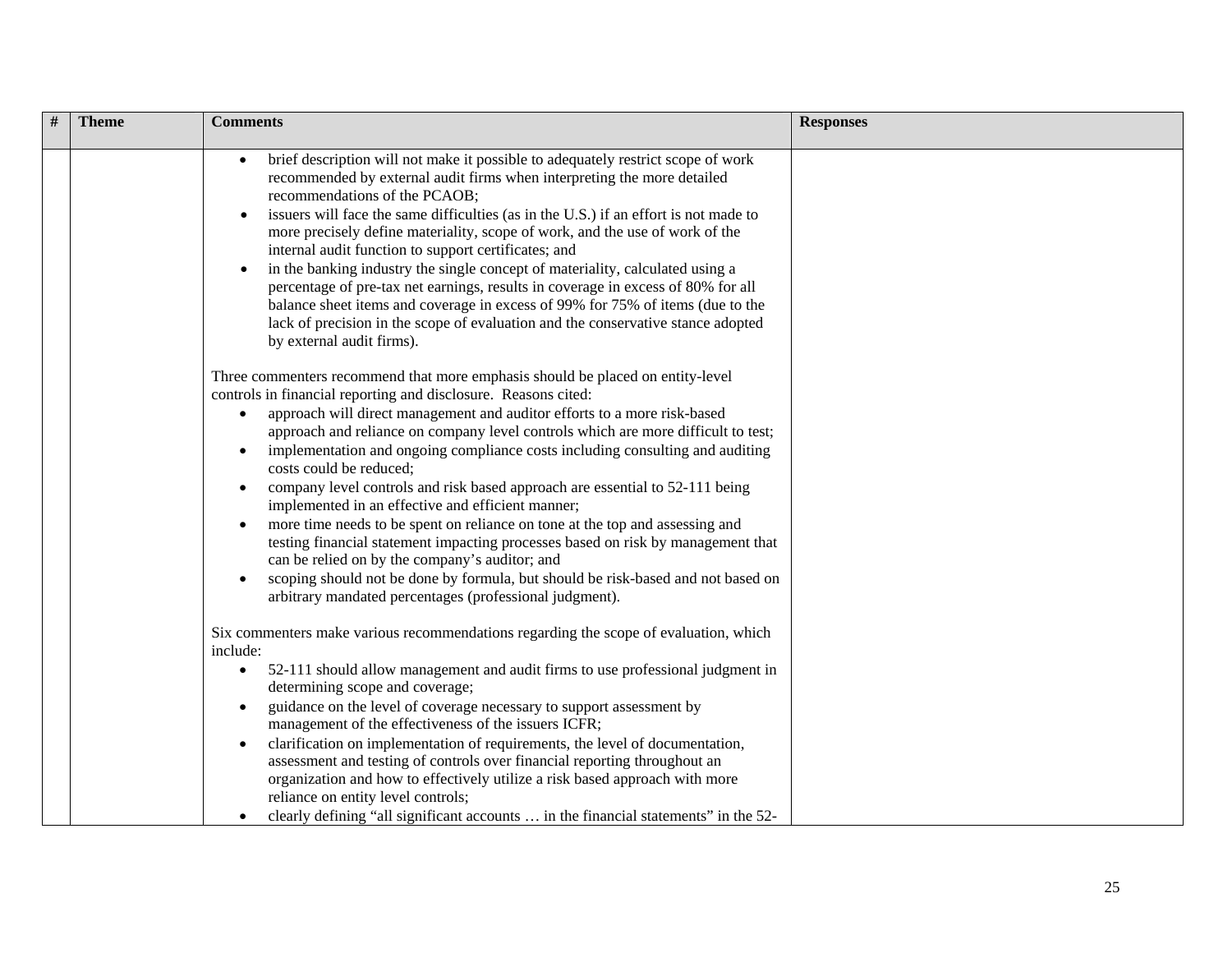|    | <b>Theme</b>                               | <b>Comments</b>                                                                                                                                                                                                                                                                                                                                                                                                                                                                                                                                                                                                                                                                                                                                                                                                                                                                                                                                                                                                    | <b>Responses</b>                                                                                                                                                                                 |
|----|--------------------------------------------|--------------------------------------------------------------------------------------------------------------------------------------------------------------------------------------------------------------------------------------------------------------------------------------------------------------------------------------------------------------------------------------------------------------------------------------------------------------------------------------------------------------------------------------------------------------------------------------------------------------------------------------------------------------------------------------------------------------------------------------------------------------------------------------------------------------------------------------------------------------------------------------------------------------------------------------------------------------------------------------------------------------------|--------------------------------------------------------------------------------------------------------------------------------------------------------------------------------------------------|
|    |                                            | 111CP; and<br>additional guidance regarding industry-specific entities.<br>One commenter recommends more guidance on tone at the top and recommends several<br>factors to consider which include:<br>transparency;<br>establishing a reward and compensation system that does not discourage people<br>to manipulate short term results to obtain their bonuses; and<br>listening to what everyone in the organization has to say.<br>One commenter recommends CSA affirm focus on top-down, risk-based approach to the<br>evaluation of ICFR. Reasons cited include:<br>ensures effort and resources are directed to right areas in proportion to risk;<br>leads to focus on most significant issues which will yield greater net benefits and<br>$\bullet$<br>to a more efficient and effective compliance process; and<br>ensures a sharper focus when determining nature and extent of process<br>documentation, selecting controls to evaluate and test the nature, timing and<br>extent of controls testing. |                                                                                                                                                                                                  |
|    |                                            | One commenter is concerned that there is insufficient guidance regarding the scope of<br>internal control evaluation for smaller TSX issuers (those issuers with limited formal<br>structures for internal control over financial reporting).                                                                                                                                                                                                                                                                                                                                                                                                                                                                                                                                                                                                                                                                                                                                                                      |                                                                                                                                                                                                  |
|    |                                            | One commenter supports management certification of internal controls, if it is based on a<br>risk-based, and not absolute, approach to the assessment of controls.                                                                                                                                                                                                                                                                                                                                                                                                                                                                                                                                                                                                                                                                                                                                                                                                                                                 |                                                                                                                                                                                                  |
| 6. | Scope of<br>Evaluation - Joint<br>Ventures | One commenter requests deleting s. 2.6 of 52-111. Reasons cited include:<br>the oil and gas industry is based on reliance on an operator's processes for JV and<br>$\bullet$<br>partnerships;<br>it is inappropriate for regulators to interfere with the business negotiations and<br>$\bullet$<br>industry practice; and<br>investors should derive comfort from the certifications and attestations of the<br>operator without forcing JV partners to replicate the oversight already undertaken<br>by the operator.                                                                                                                                                                                                                                                                                                                                                                                                                                                                                            | We agree and have provided a scope limitation from the<br>requirement to design DC&P and ICFR extending into the<br>JV if the scope limitation is appropriately disclosed in the<br>annual MD&A. |
|    | Additional<br>Control                      | Four commenters note that they are not aware of any additional established frameworks.                                                                                                                                                                                                                                                                                                                                                                                                                                                                                                                                                                                                                                                                                                                                                                                                                                                                                                                             | Certifying officers are not required to design ICFR using a<br>control framework or evaluate the effectiveness of ICFR                                                                           |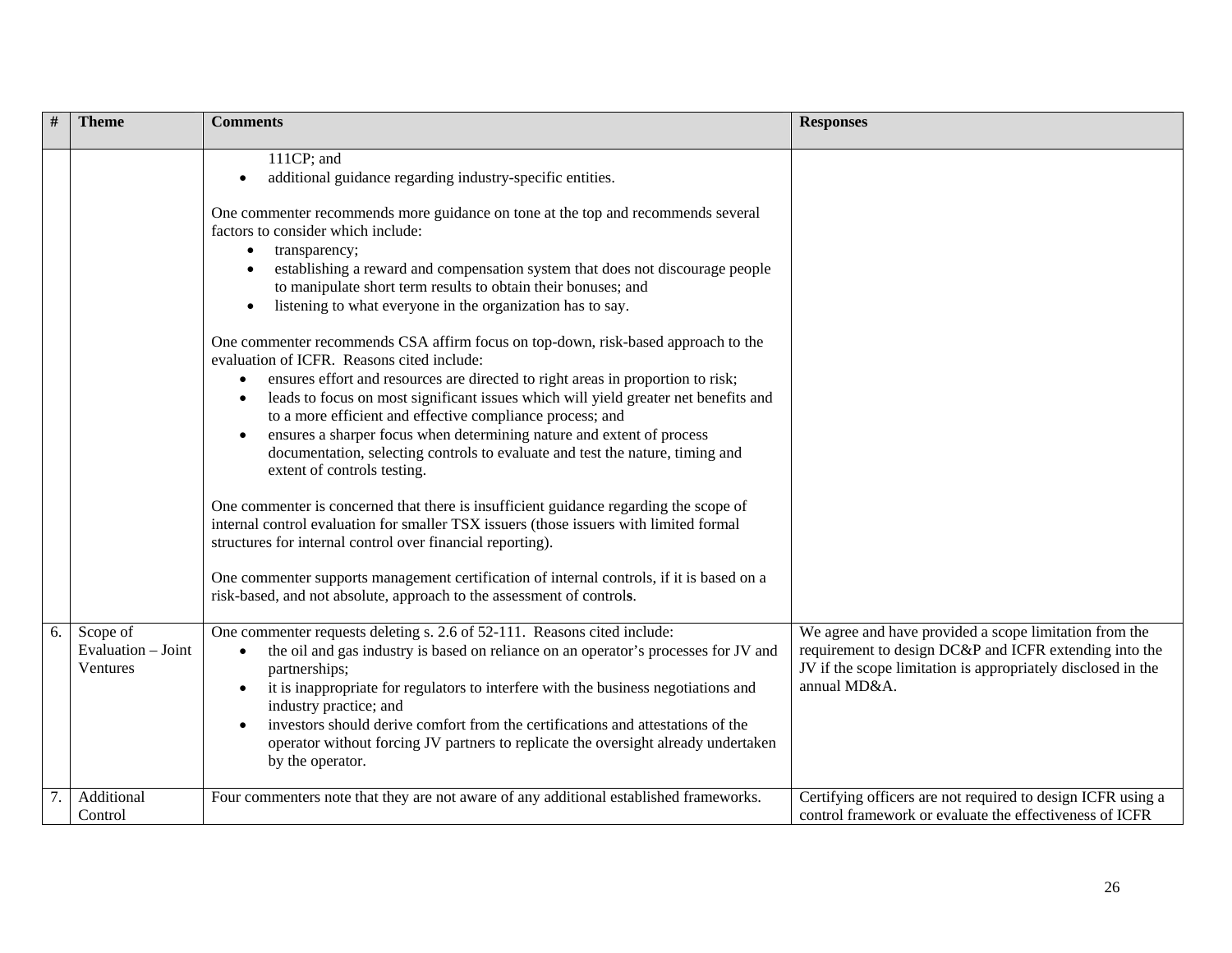| #  | <b>Theme</b>           | <b>Comments</b>                                                                                                                                                                                                                                                                                                                                                                                                                                                                                                                                                                                                                                                                                                                                                                                                                                                                                                                                                                                                                                                                           | <b>Responses</b>                                                                                                                                                                                                                                                                                                                                                                                                                                                                                                                      |
|----|------------------------|-------------------------------------------------------------------------------------------------------------------------------------------------------------------------------------------------------------------------------------------------------------------------------------------------------------------------------------------------------------------------------------------------------------------------------------------------------------------------------------------------------------------------------------------------------------------------------------------------------------------------------------------------------------------------------------------------------------------------------------------------------------------------------------------------------------------------------------------------------------------------------------------------------------------------------------------------------------------------------------------------------------------------------------------------------------------------------------------|---------------------------------------------------------------------------------------------------------------------------------------------------------------------------------------------------------------------------------------------------------------------------------------------------------------------------------------------------------------------------------------------------------------------------------------------------------------------------------------------------------------------------------------|
|    | Frameworks             | One commenter notes that outlined frameworks present solid foundations and will be<br>appropriate in many circumstances.<br>One commenter notes that s. 2.4(4) of the 52-111CP indicates that 52-111 does not<br>encompass elements of control frameworks relating to operational or compliance concerns<br>"with the exception of compliance with applicable laws " If comment remains, note that<br>ICFR may achieve multiple control objectives.<br>Ten commenters make various recommendations regarding the development and<br>identification of appropriate frameworks, which include:<br>industry or similar organizations should be asked to develop frameworks using<br>$\bullet$<br>diverse taskforces:                                                                                                                                                                                                                                                                                                                                                                         | against a control framework. However, control frameworks<br>may provide a useful tool for organizing the evaluation. On<br>July 11, 2006, COSO published guidance for applying the<br>COSO framework to smaller companies. In addition to the<br>control frameworks previously identified, the Control<br>Objectives for Information and Related Technology<br>Framework (COBIT) published by the IT Governance<br>Institute may be a useful tool for applying a control<br>framework to the issuer's information technology systems. |
|    |                        | there should be an identified framework that is constructed with the specific<br>nature of smaller issuers in mind and compliance should be deferred for small<br>TSX issuers until a suitable framework is identified (i.e. COSO);<br>a reference was made to a report written with W.A. Bradshaw for the CICA in<br>$\bullet$<br>1991 regarding the assessment of management control;<br>should identify suitable IT control frameworks (i.e. COBIT) because the required<br>$\bullet$<br>controls include IT controls;<br>recommend adding the anticipated COSO framework for smaller issuers;<br>$\bullet$<br>COSO, CoCo and Turnbull should be the only acceptable standards;<br>a comprehensive review of CoCo and COSO should be considered as complexity<br>of business and internal controls has evolved since frameworks were developed;<br>and<br>recommend adapting traditional internal control models to smaller issuers.<br>One commenter believes it is inappropriate to determine the control frameworks that<br>should be identified in an internal attestation policy. |                                                                                                                                                                                                                                                                                                                                                                                                                                                                                                                                       |
| 8. | Additional<br>Guidance | One commenter submits the following recommendations to avoid the consequences<br>resulting from the interpretation and implementation of SOX 302:<br>require that registrants and auditors focus on the acceptability of residual risk;<br>retain the requirement to develop and maintain control design documentation;<br>require companies update control design documentation quarterly;<br>provide flexibility to management to determine level of control testing necessary<br>to support its assessment conclusion; and                                                                                                                                                                                                                                                                                                                                                                                                                                                                                                                                                             | We have considered the comments and have provided some<br>additional high-level guidance. We believe that the<br>approach certifying officers take in designing and<br>evaluating ICFR should be left to their judgment, acting<br>reasonably, so we have limited the amount of guidance to<br>allow for flexibility. We anticipate that industry-specific<br>guidance and practices will develop.                                                                                                                                    |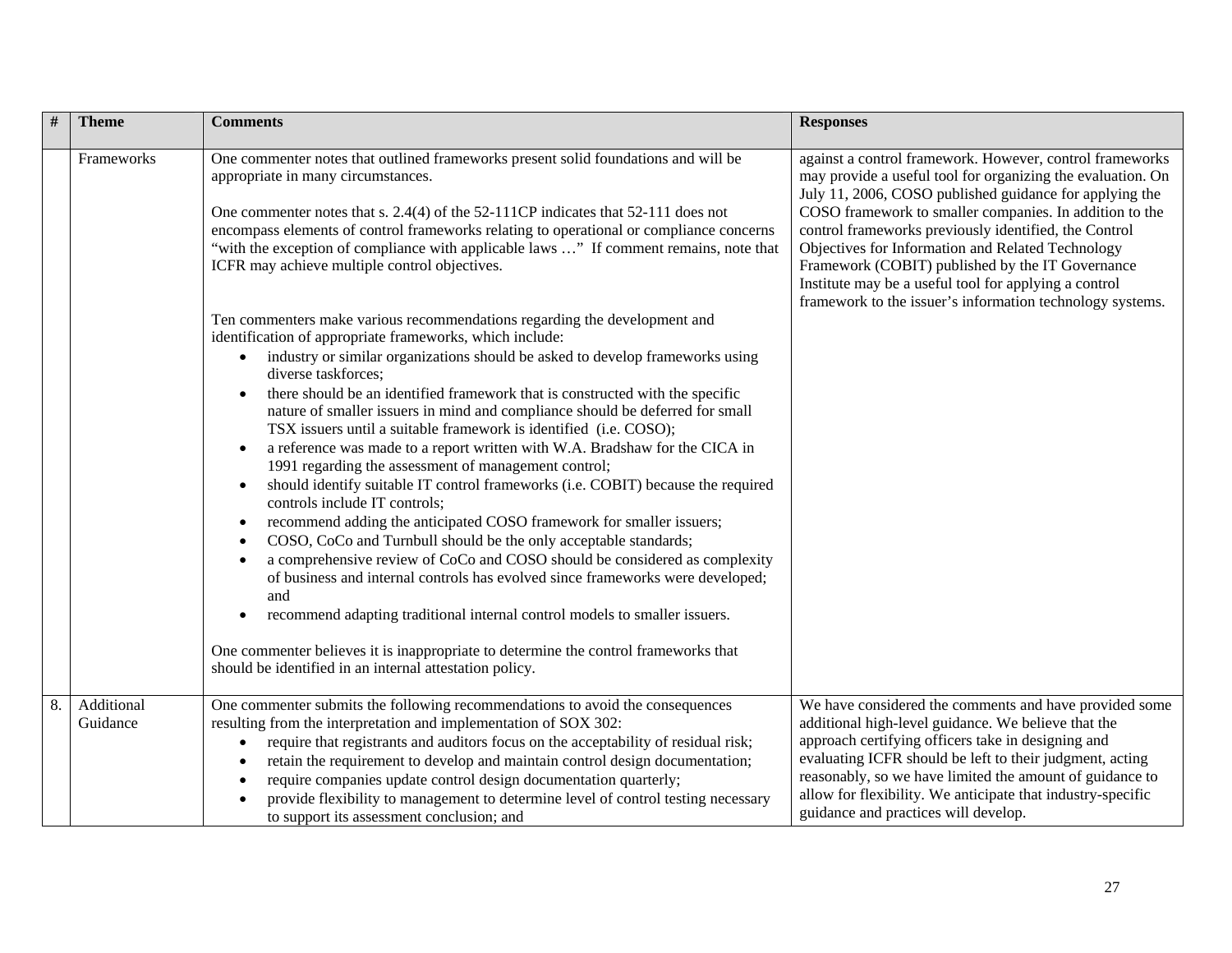| $\#$ | <b>Theme</b> | <b>Comments</b>                                                                                                                                                                                                                                                                                                                                                                                                                                                                                                                                                                                                                                                                                                                                                                                                                       | <b>Responses</b> |
|------|--------------|---------------------------------------------------------------------------------------------------------------------------------------------------------------------------------------------------------------------------------------------------------------------------------------------------------------------------------------------------------------------------------------------------------------------------------------------------------------------------------------------------------------------------------------------------------------------------------------------------------------------------------------------------------------------------------------------------------------------------------------------------------------------------------------------------------------------------------------|------------------|
|      |              | provide guidance for management on how to assess and report on control<br>effectiveness.                                                                                                                                                                                                                                                                                                                                                                                                                                                                                                                                                                                                                                                                                                                                              |                  |
|      |              | Five commenters indicate that issuers and/or auditors would welcome the following further<br>guidance:<br>guidance for the application of control frameworks;<br>$\bullet$<br>guidance for management on testing of controls, scope of documentation, how<br>entity level controls affect the nature, timing and extent of transaction level tests<br>of controls, and to what extent management may rely on is entity level controls as<br>a basis for its assertions;<br>guidance to assist management in moving from a "limited formal structure" to<br>effective ICFR to minimize compliance costs;<br>when sufficient documentation and an appropriate body of knowledge exist to<br>support conclusion on effectiveness of ICFR; and<br>clarifying what constitutes "effective internal control" and "reasonable<br>assurance." |                  |
|      |              | One commenter recommends that a committee be established in Canada to address the<br>concerns of smaller public companies that are unique to the Canadian business<br>environment.                                                                                                                                                                                                                                                                                                                                                                                                                                                                                                                                                                                                                                                    |                  |
|      |              | One commenter recommends the following implementation and application guidance:<br>focus companies on entity-wide risk using a "top-down", risk-based approach to<br>$\bullet$<br>plan and set priorities for the evaluation exercise; and<br>guidance on issuers' best practices will create consistency in approach taken by all<br>companies and reduce uncertainty for expectations of Canadian regulators.                                                                                                                                                                                                                                                                                                                                                                                                                       |                  |
|      |              | One commenter recommends further guidance concerning entity level controls, risk<br>assessment and application to smaller companies. Guidance should address:<br>disclosure controls and ICFR;<br>requirement for a "scope" paragraph in the management report on ICFR<br>describing nature and extent of assessment of ICFR and types of procedures<br>performed to evaluate and test internal controls;<br>recognition that there can be differences in the scope of work performed by<br>management and auditor (audit efficiencies/costs and competency/objectivity of<br>client personnel); and<br>explicit requirement that management perform a meaningful assessment,                                                                                                                                                         |                  |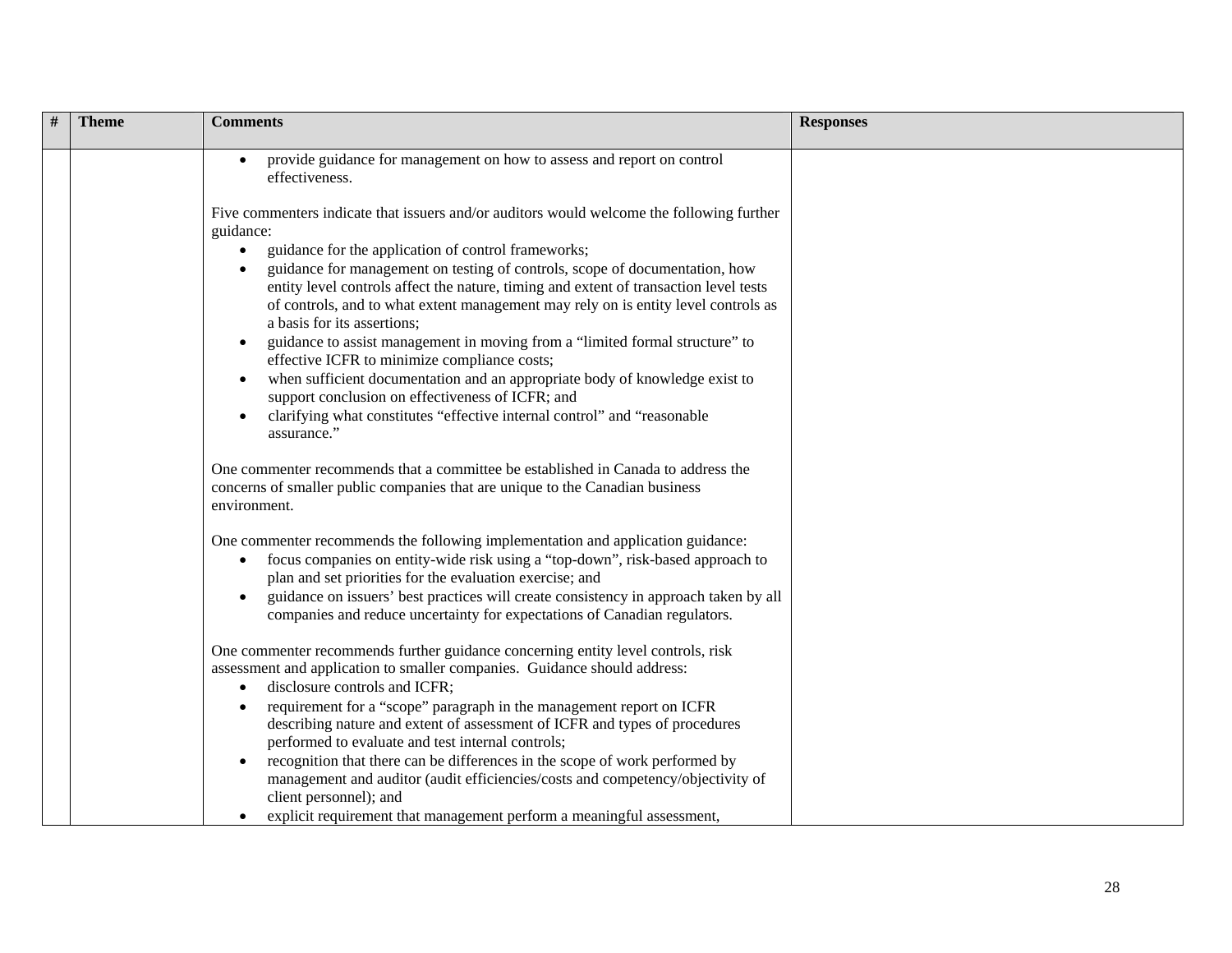| <b>Theme</b> | <b>Comments</b>                                                                                                                                                                                                                                                                                                                                                                                                                                                                                                                                                                                                                                                                                                                                                                                                                                                                                                                                                                                                                                                                                | <b>Responses</b> |
|--------------|------------------------------------------------------------------------------------------------------------------------------------------------------------------------------------------------------------------------------------------------------------------------------------------------------------------------------------------------------------------------------------------------------------------------------------------------------------------------------------------------------------------------------------------------------------------------------------------------------------------------------------------------------------------------------------------------------------------------------------------------------------------------------------------------------------------------------------------------------------------------------------------------------------------------------------------------------------------------------------------------------------------------------------------------------------------------------------------------|------------------|
|              | regardless of the control framework utilized in their assessment, of inherent risk<br>for both disclosure controls and ICFR before evaluation and testing is performed.                                                                                                                                                                                                                                                                                                                                                                                                                                                                                                                                                                                                                                                                                                                                                                                                                                                                                                                        |                  |
|              | Nature and extent of evaluation should be based on assessment of inherent risk so that the<br>majority of testing performed is focused on controls over specific risks or high risk areas.<br>Areas of high risk include recording of transactions or events that are not subject to a<br>formal structured process (manual entries, non-routine/non-systematic transactions) and<br>accounting estimates requiring high degree of judgment.                                                                                                                                                                                                                                                                                                                                                                                                                                                                                                                                                                                                                                                   |                  |
|              | Six commenters recommend additional guidance for management in the following areas:<br>stressing importance of qualitative factors to balance out quantitative criteria,<br>$\bullet$<br>resulting in resources being devoted to more risky areas;<br>52-111 should make reference to the documents the financial market authorities<br>deem pertinent regarding COSO and COBIT;<br>how to assess effectiveness of ICFR, alternatively outline that management can<br>adopt standards and guidance followed by auditors (consider application to<br>management);<br>a more defined view of what "top-down" approach means and how it can be<br>$\bullet$<br>aligned to the auditors' approach;<br>what reliance can be placed on entity versus transactional controls with an<br>effective reliance on a risk-based approach rather than a quantitative materiality<br>calculation;<br>ensure that the assessments are focused on the financial reporting elements of the<br>core framework and that they are cost-effective; and<br>whether certain joint ventures are included.<br>$\bullet$ |                  |
|              | One commenter recommends that the CSA work with the CICA to assist in creating<br>guidance for smaller issuers.                                                                                                                                                                                                                                                                                                                                                                                                                                                                                                                                                                                                                                                                                                                                                                                                                                                                                                                                                                                |                  |
|              | One commenter requests that guidance for management come from the CSA and not the<br>CICA.                                                                                                                                                                                                                                                                                                                                                                                                                                                                                                                                                                                                                                                                                                                                                                                                                                                                                                                                                                                                     |                  |
|              | One commenter makes the following recommendations regarding guidance for<br>management:<br>consider the importance of enterprise-risk management and controls other than<br>$\bullet$<br>financial reporting to ensure all aspects of strong governance are addressed by<br>issuers;<br>considering the UK approach of "comply or explain" where fairly detailed                                                                                                                                                                                                                                                                                                                                                                                                                                                                                                                                                                                                                                                                                                                               |                  |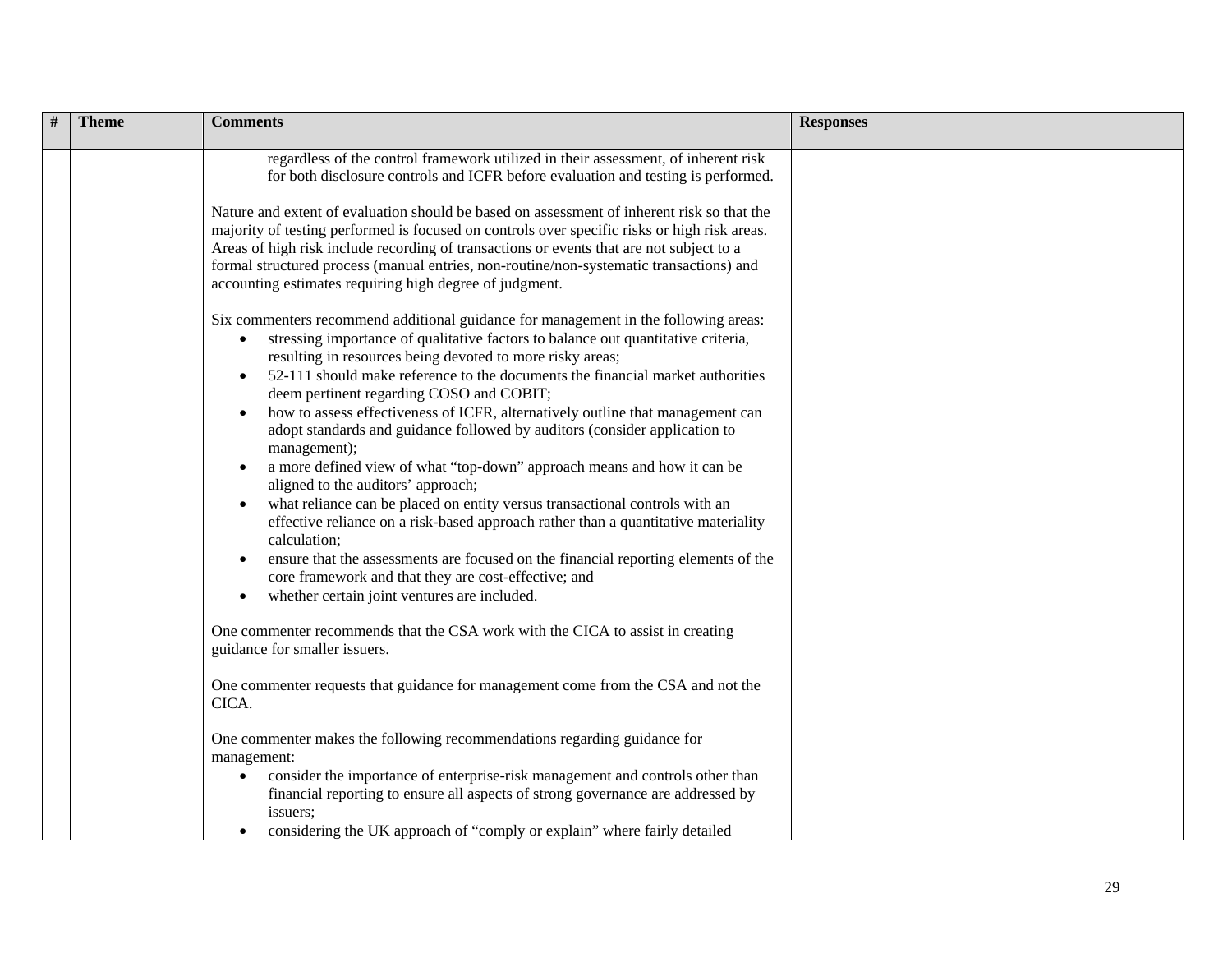| #  | <b>Theme</b>         | <b>Comments</b>                                                                                                                                                                                                                                                                                                                                                                                                                                                                                                                                                                                                                                                                                                                                                                                                                                                                                                                                                                                                           | <b>Responses</b>                                                                                                                                                                                                                                                                                                  |
|----|----------------------|---------------------------------------------------------------------------------------------------------------------------------------------------------------------------------------------------------------------------------------------------------------------------------------------------------------------------------------------------------------------------------------------------------------------------------------------------------------------------------------------------------------------------------------------------------------------------------------------------------------------------------------------------------------------------------------------------------------------------------------------------------------------------------------------------------------------------------------------------------------------------------------------------------------------------------------------------------------------------------------------------------------------------|-------------------------------------------------------------------------------------------------------------------------------------------------------------------------------------------------------------------------------------------------------------------------------------------------------------------|
|    |                      | guidelines are provided to management; and<br>include a definition of "key controls" and "materiality".                                                                                                                                                                                                                                                                                                                                                                                                                                                                                                                                                                                                                                                                                                                                                                                                                                                                                                                   |                                                                                                                                                                                                                                                                                                                   |
| 9. | Evidence-<br>Content | Four commenters agree that the content of evidence is accurate and appropriate<br>One commenter recommends the following changes to 52-111CP:<br>• $2.5(1)$ - referring to management's evaluation of design and operating<br>effectiveness (i.e. management evaluates, auditors test);<br>$2.5(1)(a)$ - "financial disclosure" should read "financial statements";<br>$2.5(2(a)$ - clarify phrase "the evidence should include  the design of controls"<br>and starting bullet (a) with "documentation of";<br>$2.5(3)$ – clarification of "written or non-written form" is confusing including an<br>example.                                                                                                                                                                                                                                                                                                                                                                                                           | We acknowledge the comments and have eliminated the<br>detailed evidence requirements. We have included guidance<br>dealing with the extent and form of documentation that<br>should generally be maintained to provide reasonable<br>support for the certification of design and evaluation of<br>DC&P and ICFR. |
|    |                      | Seven commenters express concern regarding guidance on the content of evidence. The<br>issues mentioned include:<br>indicate how much 'documentation' needs to be created in providing the<br>$\bullet$<br>necessary evidence (particularly for smaller issuers);<br>evidence required to support management's assessment is account and process<br>focused and would result in detailed documentation of a considerable number of<br>processes, reasons cited include;<br>definition of ICFR;<br>$\circ$<br>52-111CP s. 2.3(2) (a), (b), (e) describe broad scope;<br>$\circ$<br>s. 2.2 of 52-111 and CoCo contemplate detailed transaction level<br>$\circ$<br>controls; and<br>CICA Standard contemplates a detailed approach that limits professional<br>$\circ$<br>judgment;<br>the detailed emphasis on processes and transaction level controls, applied without<br>judgment filters, is ineffective because it lacks focus on risk;<br>guidance in 52-111 regarding the type of evidence which must be maintained |                                                                                                                                                                                                                                                                                                                   |
|    |                      | being evidence sufficient to provide reasonable support for management's<br>assessment and not all evidence that provides reasonable support for<br>management's assessment;<br>focus of section 2.5 of 52-111CP appears to be on design and documentation of<br>processes and controls and recommends shifting the focus to risk-based approach;<br>and<br>evidence may vary depending on issuer's size, nature of business and complexity                                                                                                                                                                                                                                                                                                                                                                                                                                                                                                                                                                               |                                                                                                                                                                                                                                                                                                                   |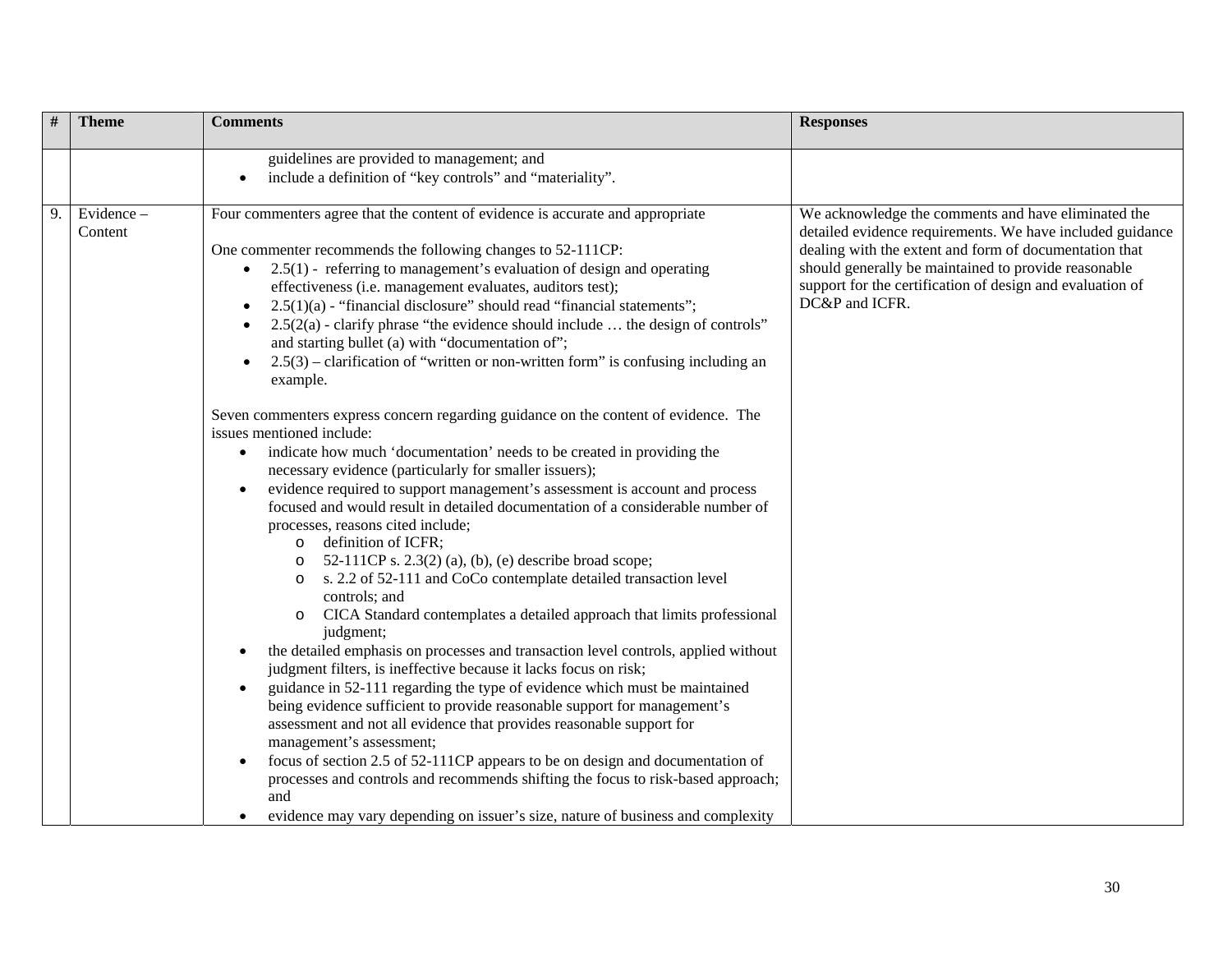|     | <b>Theme</b>                                                  | <b>Comments</b>                                                                                                                                                                                                                                                                                                                                                                                                                                                                                                                                                                                                                                                                                                                                                                                                                                                                                                                                                                                                  | <b>Responses</b>                                                                                                                                                                                                                                                                                                                                                                                                                                                                                                                |
|-----|---------------------------------------------------------------|------------------------------------------------------------------------------------------------------------------------------------------------------------------------------------------------------------------------------------------------------------------------------------------------------------------------------------------------------------------------------------------------------------------------------------------------------------------------------------------------------------------------------------------------------------------------------------------------------------------------------------------------------------------------------------------------------------------------------------------------------------------------------------------------------------------------------------------------------------------------------------------------------------------------------------------------------------------------------------------------------------------|---------------------------------------------------------------------------------------------------------------------------------------------------------------------------------------------------------------------------------------------------------------------------------------------------------------------------------------------------------------------------------------------------------------------------------------------------------------------------------------------------------------------------------|
|     |                                                               | of operations.<br>One commenter recommends the following as to the levels of documentation requirements:<br>enhance and specify requirements and reliance on company level controls;<br>clarify testing requirements for low risk but material processes; and<br>introduce a measurement for promotion of an ethical environment.<br>Two commenters recommend that the requirement in s. $2.5(2)(b)$ of $52-111CP$ refer only to<br>"how significant transactions are recorded, processed or reported" because in many cases,<br>initiation and authorization will have no impact on financial statements.<br>One commenter notes that the guidance is not adequate for issuers that have limited formal<br>structures for ICFR. Issuers lacking formal structures tend to rely heavily on management<br>supervisory types of controls to achieve ICFR. It is considerably more difficult to<br>document testing of management supervisory types of controls, which can be stored and<br>retrieved upon request. |                                                                                                                                                                                                                                                                                                                                                                                                                                                                                                                                 |
|     | 10. Evidence $-$<br>Manner of<br>Maintaining                  | Eight commenters agree and one disagrees that the manner in which evidence must be<br>maintained is adequate and appropriate.<br>One commenter expresses concern that the prescribed time period may not be appropriate<br>and eight commenters agree with the time during which the evidence must be maintained.<br>One commenter recommends that the requirement to maintain evidence should be adjusted<br>for non-Canadian issuers.                                                                                                                                                                                                                                                                                                                                                                                                                                                                                                                                                                          | We acknowledge the comments and have eliminated the<br>detailed evidence requirements.                                                                                                                                                                                                                                                                                                                                                                                                                                          |
| 11. | <b>Board Approval</b><br>of Internal<br><b>Control Report</b> | One commenter recommends that internal control reports should be considered with the<br>financial statements but should not require specific board approval.<br>Three commenters make recommendations regarding approval of the internal control report<br>in s. 2.6:<br>clarifying that if a board refuses to approve an internal control report whether they<br>$\bullet$<br>are in violation of s. 2.6;<br>the board of directors should be able to delegate approval of the internal control<br>report to the audit committee; and<br>clarifying whether the audit committee should review the internal control report<br>$\bullet$<br>and make a recommendation to the board regarding approval.                                                                                                                                                                                                                                                                                                            | We have determined not to proceed with an internal control<br>report. Instead, we propose to require that issuers disclose<br>their conclusions about the effectiveness of ICFR in their<br>annual MD&A. Since the MD&A must be approved by the<br>board of directors before being filed, management's<br>disclosure of their conclusions about the effectiveness of<br>ICFR must be approved by the board of directors.<br>Consistent with the review of MD&A by the board of<br>directors, this approval cannot be delegated. |
|     | 12. Limits on                                                 | Ten commenters agree that it is appropriate to disclose any limitations on management's                                                                                                                                                                                                                                                                                                                                                                                                                                                                                                                                                                                                                                                                                                                                                                                                                                                                                                                          | We continue to believe that DC&P and ICFR should be                                                                                                                                                                                                                                                                                                                                                                                                                                                                             |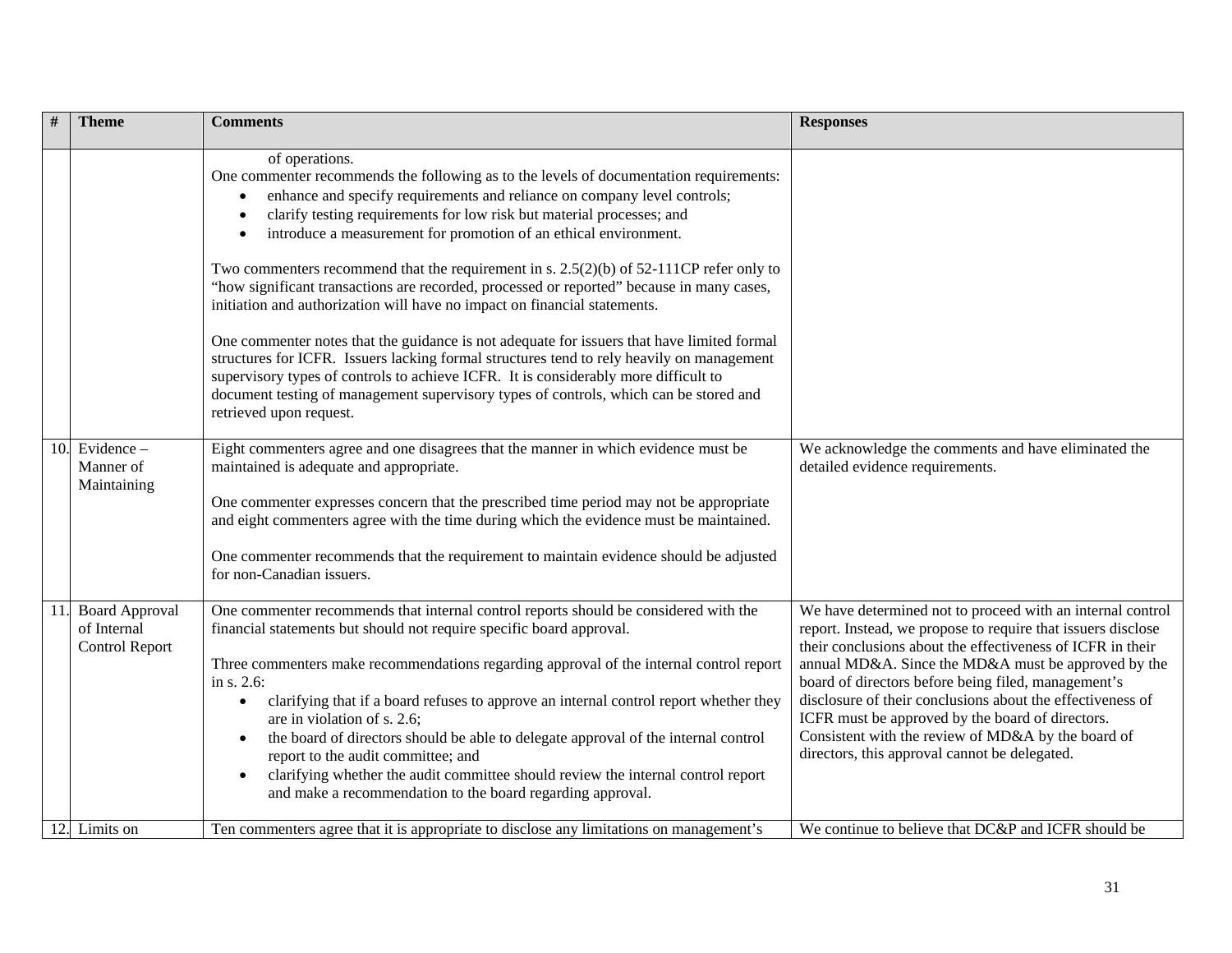| $\#$ | <b>Theme</b>                                           | <b>Comments</b>                                                                                                                                                                                                                                                                                                                                                                                                                                                                                                                                                                                                                                                                                                                                                                                                                                                                                                                                                                                                                                                                                                                                                                                                                                                                                                                                | <b>Responses</b>                                                                                                                                                                                                                                                                                                                                                                                                                                                                                                                                                                                                                                                |
|------|--------------------------------------------------------|------------------------------------------------------------------------------------------------------------------------------------------------------------------------------------------------------------------------------------------------------------------------------------------------------------------------------------------------------------------------------------------------------------------------------------------------------------------------------------------------------------------------------------------------------------------------------------------------------------------------------------------------------------------------------------------------------------------------------------------------------------------------------------------------------------------------------------------------------------------------------------------------------------------------------------------------------------------------------------------------------------------------------------------------------------------------------------------------------------------------------------------------------------------------------------------------------------------------------------------------------------------------------------------------------------------------------------------------|-----------------------------------------------------------------------------------------------------------------------------------------------------------------------------------------------------------------------------------------------------------------------------------------------------------------------------------------------------------------------------------------------------------------------------------------------------------------------------------------------------------------------------------------------------------------------------------------------------------------------------------------------------------------|
|      | $Disclosure - JV,$<br>VIE, Acquired<br><b>Business</b> | assessment of effectiveness of ICFR.<br>One commenter recommends the following regarding disclosure of limitations by<br>management:<br>exempt management from assessing the controls over portfolio and equity<br>$\bullet$<br>investments $(s. 2.6(3))$ ;<br>check references in s. 2.6(4)(b) as they should refer to $5.6(5)(d)(ii)$ only; and<br>clarify the last sentence in s. $2.6(5)$ regarding the implications if management has<br>the ability to evaluate ICFR but not the ability to design.<br>One commenter requests further clarification of the scope of evaluation of ICFR extending<br>to a JV or VIE and if the issuer can rely on the JV or VIE being in compliance with 52-111.<br>One commenter recommends that where there are limitations, disclosure should include a<br>description of the reasons for the limitation and management's action plan and expected<br>timetable to deal with the limitation presented.<br>One commenter recommends that the word "significant" be added when referring to<br>interest in an entity to avoid work on insignificant entities. $(52-111CP s. 2.6(3)$ and 52-<br>111CP s. $2.6(5)$ ).<br>Two commenters agree with disclosure if the business is material and there are actual<br>limitations in management's assessment of the effectiveness of ICFR in those businesses. | designed to extend into underlying entities to the extent<br>necessary to provide reasonable assurance that material<br>information about the entity is made known to the issuer on<br>a timely basis and regarding the reliability of the<br>information. We expect certifying offices to take all<br>reasonable steps to design those controls. Where sufficient<br>access to the underlying entity is not reasonably possible to<br>design controls, the issuer is required to disclose the scope<br>limitation in its MD&A together with summary financial<br>information of the entity that has been consolidated in the<br>issuer's financial statements. |
| 13.  | Limits on<br>$Disclosure - JV$                         | One commenter recommends disclosure of how management can conclude they have joint<br>control but do not have access to the underlying entity (s. 2.6(3)).<br>One commenter requests further clarification of the scope of evaluation of ICFR extending<br>to a JV and if the issuer can rely on the JV being in compliance with 52-111.<br>Five commenters express concern regarding disclosure of any limitations on management's<br>assessment of the effectiveness of ICFR. Reasons cited include:<br>requirement is more onerous than the SOX 404 as JVs are accounted for using the<br>$\bullet$<br>equity method under U.S. GAAP and can be scoped out;<br>could result in a very costly effort to assess internal controls and yet an inability to<br>$\bullet$<br>remediate any weaknesses or deficiencies that are identified;<br>one of the JV partners may not have a reporting requirement or where the<br>٠<br>company who is required to report has no effective control over the JV;                                                                                                                                                                                                                                                                                                                                           | We have provided a scope limitation from the requirement<br>to design DC&P and ICFR extending into the JV if the<br>scope limitation is appropriately disclosed in the annual<br>MD&A.                                                                                                                                                                                                                                                                                                                                                                                                                                                                          |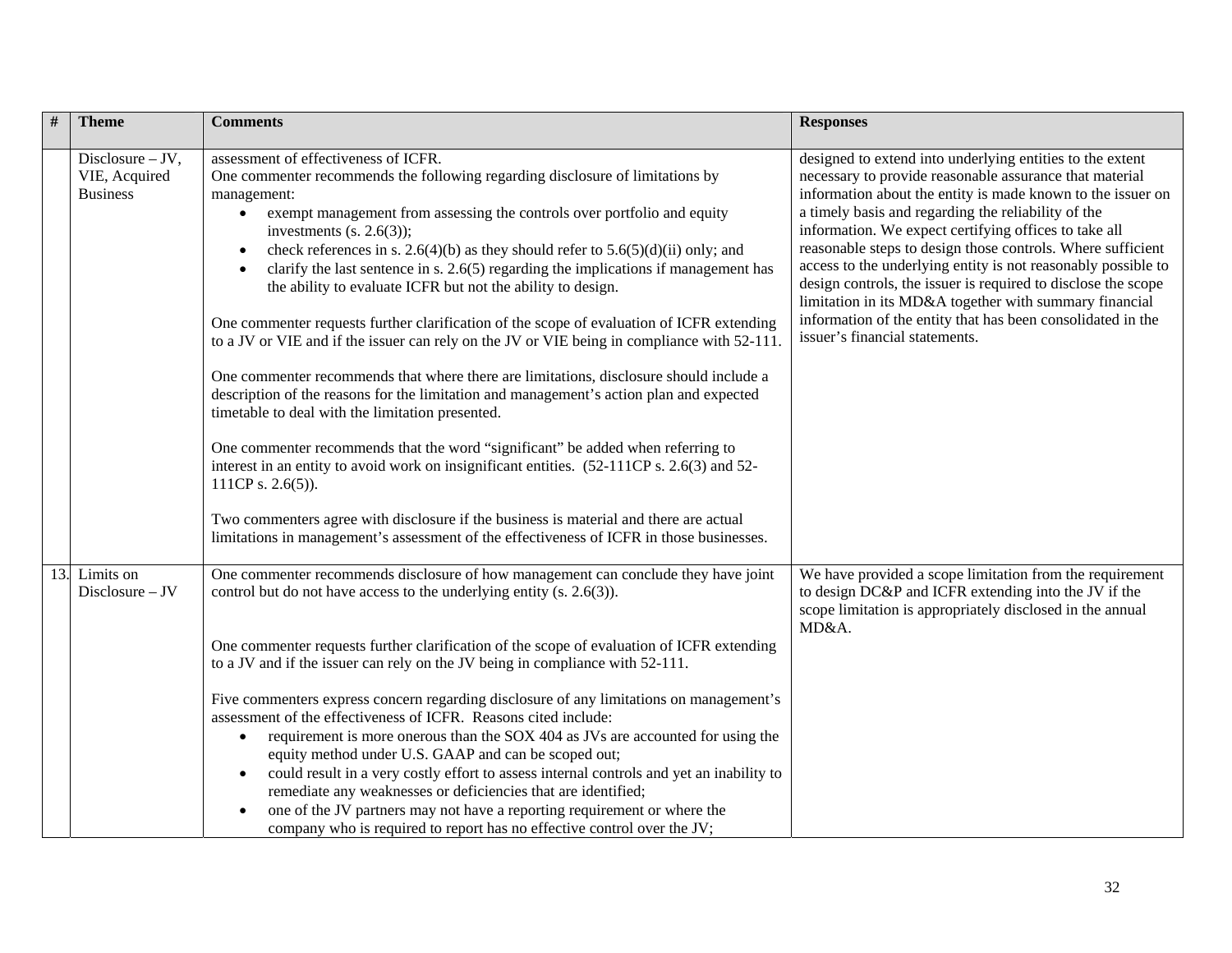| # | <b>Theme</b> | <b>Comments</b>                                                                                                                                                                                                                                                                                                                                                                                                                                                                                                                                                                                                                                                                                                                                                                                                                                                                                                                                                       | <b>Responses</b> |
|---|--------------|-----------------------------------------------------------------------------------------------------------------------------------------------------------------------------------------------------------------------------------------------------------------------------------------------------------------------------------------------------------------------------------------------------------------------------------------------------------------------------------------------------------------------------------------------------------------------------------------------------------------------------------------------------------------------------------------------------------------------------------------------------------------------------------------------------------------------------------------------------------------------------------------------------------------------------------------------------------------------|------------------|
|   |              | disclosure requirements would erode management's ability to focus on<br>implementing strategies and managing business risks; and<br>if JV is material to issuer, then the internal controls will be appropriately<br>addressed if management and auditors take a risk-based approach to review of<br>internal controls.                                                                                                                                                                                                                                                                                                                                                                                                                                                                                                                                                                                                                                               |                  |
|   |              | One commenter recommends revising s. 2.6 where one of the partners is not bound by 52-<br>111. Reasons cited include:                                                                                                                                                                                                                                                                                                                                                                                                                                                                                                                                                                                                                                                                                                                                                                                                                                                 |                  |
|   |              | JV agreements entered into where the issuer is not the sponsor and does not<br>$\bullet$<br>manage financial records of JV;<br>difficult for issuer to force partner to comply (cost borne by issuer);<br>absorbing full cost of compliance will significantly impact issuer's return from JV<br>project; and<br>JV partners not required to comply with 52-111 will choose not to work with<br>issuer if compliance costs are to be borne by the JV.<br>One commenter recommends that the attestation rules should allow for reliance on the<br>operator of a JV and certification by the operator's auditors regarding the operator's<br>internal control process. Reasons cited for the recommendation include:<br>the cost would be exponentially higher as each JV partner would have its own<br>auditor engaged in the attestation of the JV operations oil and gas industry; and<br>inefficient use of business personnel time and potential impact to overall |                  |
|   |              | profitability and operations.<br>One commenter disagrees with disclosing any limitations on management's assessment of<br>the effectiveness of ICFR. Reasons cited include:<br>it is not practical that each JV partner be given access to the operator's systems to<br>$\bullet$<br>evaluate ICFR;<br>it is not possible or practical to request access to a major energy company's<br>systems to audit/evaluate controls;<br>certain service providers would push back in providing access, as they are very<br>concerned over privacy issues;<br>many oil and gas companies outsource accounting functions significant<br>coordination effort required to review ICFR of various entities;<br>materiality thresholds of a large JV partner and a small JV partner make<br>$\bullet$<br>application of 52-111 unfair between them; and<br>companies identifying limitations may be perceived poorly by the markets.                                                 |                  |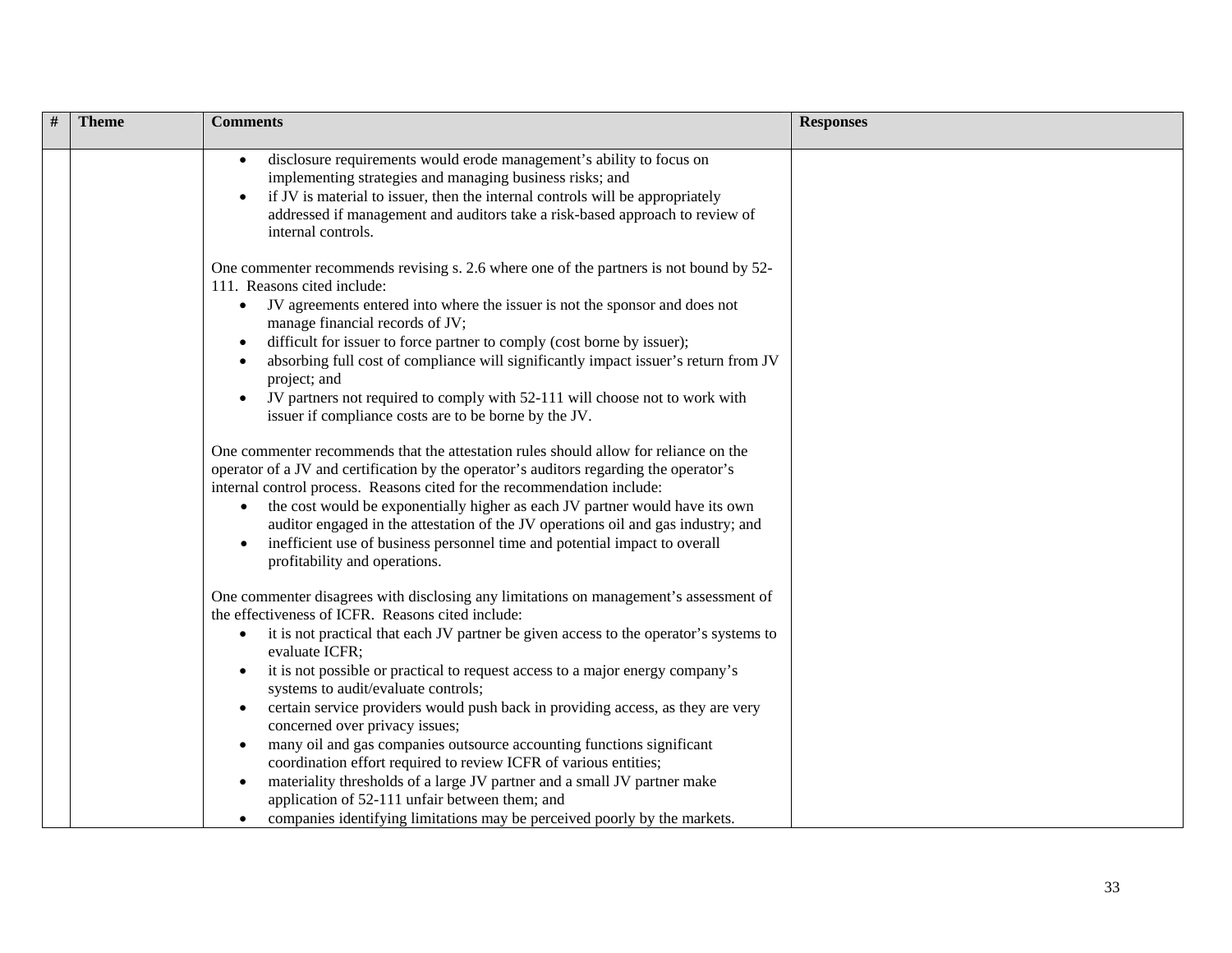| $\#$ | <b>Theme</b>                          | <b>Comments</b>                                                                                                                                                                                                                                                                                                                                                                                                                        | <b>Responses</b>                                                                                                                                                                                                                                                                                                                                                                                                                            |
|------|---------------------------------------|----------------------------------------------------------------------------------------------------------------------------------------------------------------------------------------------------------------------------------------------------------------------------------------------------------------------------------------------------------------------------------------------------------------------------------------|---------------------------------------------------------------------------------------------------------------------------------------------------------------------------------------------------------------------------------------------------------------------------------------------------------------------------------------------------------------------------------------------------------------------------------------------|
|      |                                       |                                                                                                                                                                                                                                                                                                                                                                                                                                        |                                                                                                                                                                                                                                                                                                                                                                                                                                             |
|      | 14. Limits on<br>Disclosure-<br>Other | Three commenters agree with disclosing any limitations in management's assessment of<br>the effectiveness of ICFR.<br>Two commenters recommend additional areas for disclosure:<br>that a subsidiary that has gone into bankruptcy protection;<br>circumstances giving rise to scope limitation;<br>governance and controls in place; and<br>significance/materiality of excluded businesses.                                          | We agree with the comments that disclosure of any<br>limitations on management's assessment should be required<br>and, as noted above, if sufficient access to the underlying<br>entity is not reasonably possible to design controls, the<br>scope limitation should be disclosed in the issuer's MD&A<br>together with summary financial information of the entity<br>that has been consolidated in the issuer's financial<br>statements. |
|      |                                       | One commenter disagrees with disclosure of limits on management's assessment where<br>management is acting in good faith and with the agreement of its auditors and if there are<br>extenuating circumstances that practically limit its assessment (i.e. extreme imbalance<br>between cost and benefit).                                                                                                                              | If issuers face specific challenges in designing and<br>evaluating DC&P and ICFR into underlying entities, the<br>issuer should seek relief which may be provided based on<br>the specific facts on a case-by-case basis.                                                                                                                                                                                                                   |
|      |                                       | One commenter recommends limiting the assessment of an acquisition or merger for two<br>years as of the acquisition or merger date.                                                                                                                                                                                                                                                                                                    | We have considered the comments received on recent<br>acquisitions and our proposals acknowledge that it may not<br>be feasible to design DC&P and ICFR to include controls,                                                                                                                                                                                                                                                                |
|      |                                       | One commenter recommends that disclosure of weaknesses identified should only be<br>reported internally to the audit committee and the external auditors.                                                                                                                                                                                                                                                                              | policies and procedures carried out by a business that was<br>recently acquired by an issuer. Where it is not feasible to<br>design controls, policies and procedures carried out by a                                                                                                                                                                                                                                                      |
|      |                                       | One commenter makes the following recommendations regarding disclosure:<br>management should be able to rely on assessment of subsidiaries subject to<br>similar obligations of internal control certification and/or reporting without having<br>to duplicate review of the subsidiary's systems; and<br>management should disclose any limitations in its assessment, regardless of the<br>reasons s. $2.5(1)(f)$ beyond JV and VIE. | business that the issuer acquired within 90 days before the<br>end of the period to which a certificate relates, the issuer is<br>required to disclose this scope limitation in its MD&A<br>together with summary financial information of the portion<br>of the acquired business that has been consolidated in the<br>issuer's financial statements.                                                                                      |
|      |                                       | One commenter recommends considering limits imposed upon issuers subject of a merger,<br>amalgamation, arrangement, or take-over (or reverse take-over), particularly where the<br>management and board of the resulting issuer are new/different to the resulting entity.                                                                                                                                                             |                                                                                                                                                                                                                                                                                                                                                                                                                                             |
|      |                                       |                                                                                                                                                                                                                                                                                                                                                                                                                                        |                                                                                                                                                                                                                                                                                                                                                                                                                                             |
|      |                                       | 8. PART 3 - INTERNAL CONTROL AUDIT REPORT                                                                                                                                                                                                                                                                                                                                                                                              |                                                                                                                                                                                                                                                                                                                                                                                                                                             |
|      | General<br>comments                   | Three commenters agree with the auditor attestation requirement. Reasons cited include:<br>without auditor attestation there would be little integrity and consistency in the                                                                                                                                                                                                                                                          | We acknowledge the comments, but have decided not to<br>require an issuer to obtain an internal control audit report<br>from its auditor. Our proposals focus on the responsibilities                                                                                                                                                                                                                                                       |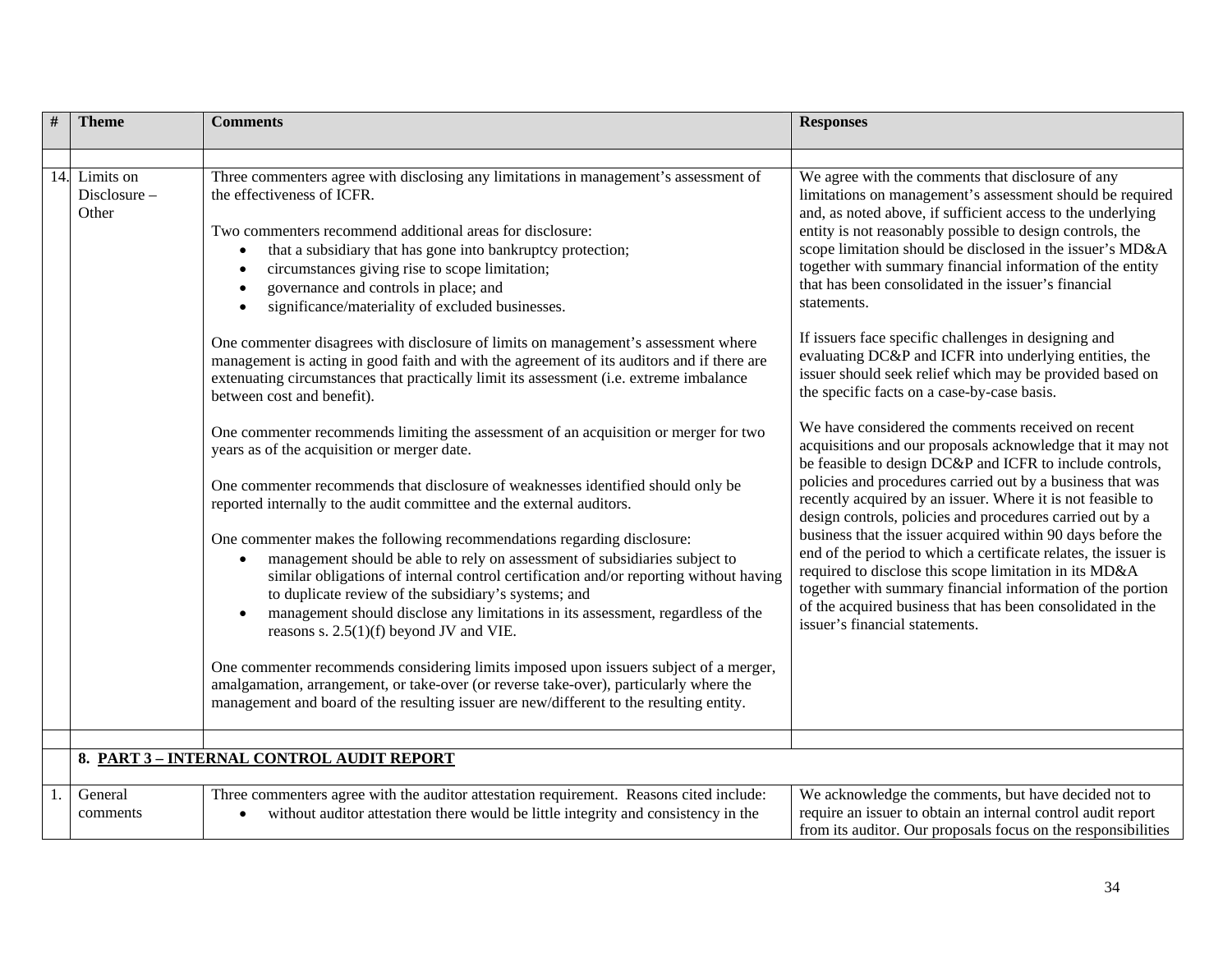| #  | <b>Theme</b>                       | <b>Comments</b>                                                                                                                                                                                                                                                                                                                                                                                                                                                                                                                                                                                                                                                           | <b>Responses</b>                                                                                                                                                                        |
|----|------------------------------------|---------------------------------------------------------------------------------------------------------------------------------------------------------------------------------------------------------------------------------------------------------------------------------------------------------------------------------------------------------------------------------------------------------------------------------------------------------------------------------------------------------------------------------------------------------------------------------------------------------------------------------------------------------------------------|-----------------------------------------------------------------------------------------------------------------------------------------------------------------------------------------|
|    |                                    | certification process;<br>auditor involvement is key to accurate and complete internal control disclosures;<br>audit of ICFR will help ensure objectivity and consistency of management's<br>assessment process; and<br>auditor involvement is one of the significant reasons underlying the increased<br>disclosures of material weaknesses in U.S. filings.                                                                                                                                                                                                                                                                                                             | of management and on the expectation that management<br>will take a vigorous approach to the design and evaluation<br>of ICFR.                                                          |
|    |                                    | One commenter recommends the following areas where a more risk-based approach could<br>be beneficial:<br>ability to rotate testing of key controls based on risk assessment;<br>ability to perform tests of controls during the year for lower risk processes as<br>opposed to performing the tests substantially at year end;<br>ability to vary the extent of testing between routine low-risk processes; and<br>the use of internal auditors to provide principal evidence in certain areas.<br>One commenter recommends that the AASB in consultation with the PCAOB encourage<br>use of professional judgment and that the AASB initiate a project to revise GAAS to |                                                                                                                                                                                         |
|    |                                    | improve existing standards for reporting on internal control, annual financial statements,<br>and interim reviews of quarterly annual reports.<br>One commenter calls for additional guidance to auditors emphasizing the use of a risk-<br>based approach to auditing ICFR to learn from "Year One" experiences with the SOX 404<br>Rules.                                                                                                                                                                                                                                                                                                                               |                                                                                                                                                                                         |
|    |                                    | One commenter recommends placing reliance on the work performed by internal auditors.<br>Suggests that PCAOB AS No. 2 greatly restricts auditor's level of professional judgment,<br>resulting in duplication of evaluation and testing of controls.                                                                                                                                                                                                                                                                                                                                                                                                                      |                                                                                                                                                                                         |
|    |                                    | One commenter notes that over the long-term, independent confirmation of management's<br>assessment of ICFR will provide greater comfort and assurance to investors and<br>stakeholders.                                                                                                                                                                                                                                                                                                                                                                                                                                                                                  |                                                                                                                                                                                         |
| 2. | <b>Integrated Audit</b>            | Six commenters support an integrated audit.                                                                                                                                                                                                                                                                                                                                                                                                                                                                                                                                                                                                                               | We will not require an issuer to obtain an internal control<br>audit report from its auditor.                                                                                           |
| 3. | Other Standards<br>for Preparation | One commenter expresses concern that proposed CICA Handbook in section "Identifying<br>significant accounts" (para. .060-.064) will not allow the same level of professional<br>judgment for auditors. Without any changes, will result in different scoping criteria for<br>management's assessment and auditor's assessment. Commenter agrees guidance in s. 5 is                                                                                                                                                                                                                                                                                                       | We agree with the comments relating to the top-down, risk-<br>based approach and have included guidance in the<br>companion policy focusing management's attention on this<br>approach. |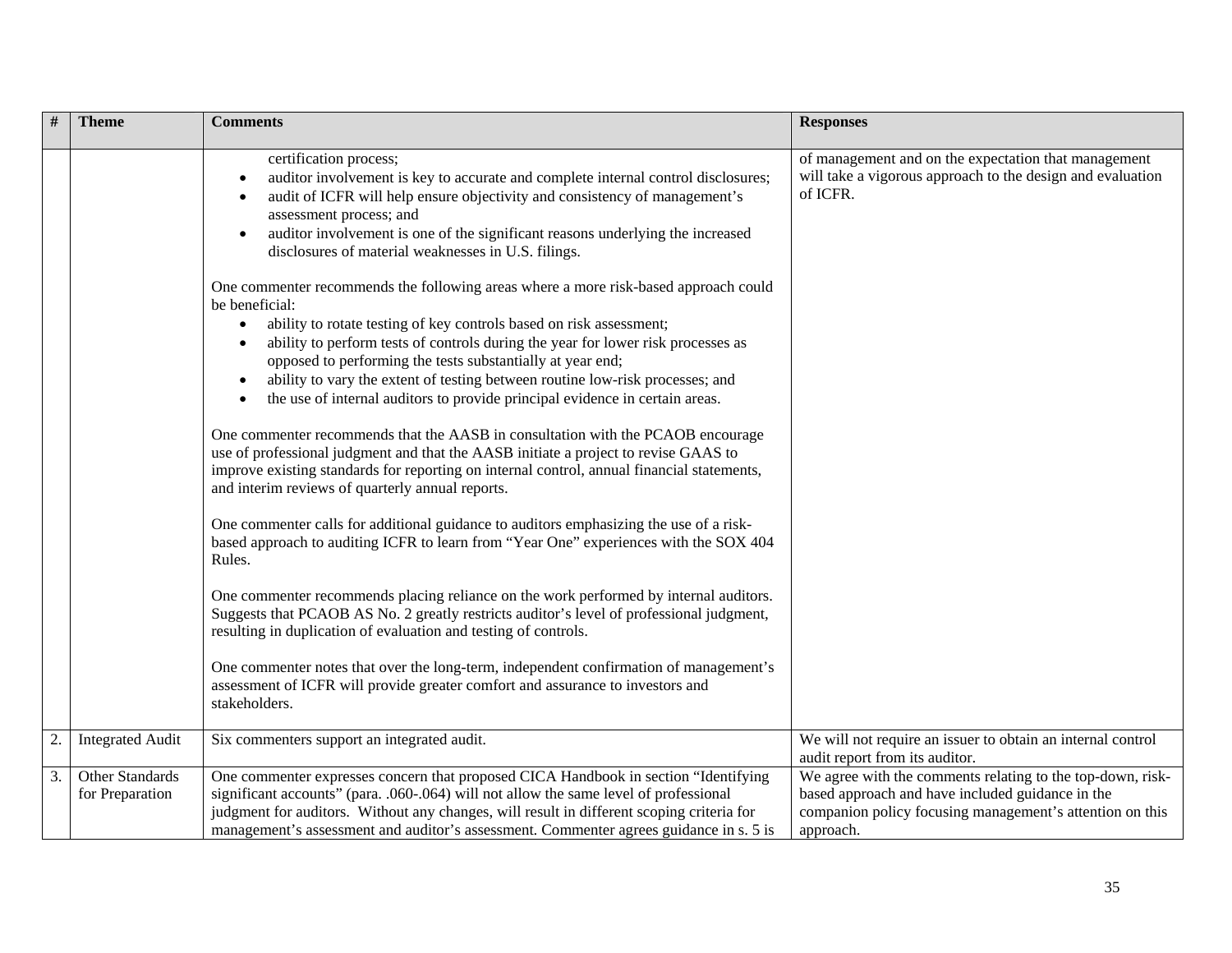| <b>Theme</b> | <b>Comments</b>                                                                                                                                                                                                                                                                                                                                                                                                                                                                                                                                                                                                                                                                                                  | <b>Responses</b> |
|--------------|------------------------------------------------------------------------------------------------------------------------------------------------------------------------------------------------------------------------------------------------------------------------------------------------------------------------------------------------------------------------------------------------------------------------------------------------------------------------------------------------------------------------------------------------------------------------------------------------------------------------------------------------------------------------------------------------------------------|------------------|
|              | adequate and appropriate.<br>Two commenters specifically support a top-down, risk-based approach. Reasons cited<br>include:<br>costs of compliance for Canadian issuers;<br>$\bullet$<br>refers to recent SEC guidance in respect of the standard for auditor review; and<br>provisions in 52-111CP will only accentuate bias for a detailed, risk-averse<br>approach by auditors.                                                                                                                                                                                                                                                                                                                               |                  |
|              | One commenter recommends a more defined view of "top-down" approach and how it<br>aligns with the auditor's approach. The following questions require some guidance:<br>what reliance can be based on company level controls?<br>$\bullet$<br>how does the identification and testing of company level controls impact the<br>requirements for more specific transactional process control documentation,<br>assessment and testing?<br>what account risk profile requires detailed process assessment and testing? and<br>$\bullet$<br>how is materiality used in determining account identification and testing sizes<br>when you have already considered risk, past experience and company level<br>controls? |                  |
|              | One commenter suggests two alternative standards of preparation consistent with a top-<br>down risk-based approach. The first is an engagement to express an opinion on the design<br>and existence of control procedures, would be reasonable and of equivalent value for<br>investors. Alternatively, a limited scope of engagement of entity level controls (combined<br>with a management assessment of controls identified through a risk analysis of entity level<br>controls). Auditor should not be required to review controls underlying the entity level<br>controls unless entity level controls are found to be inadequate.                                                                         |                  |
|              | One commenter strongly recommends that the CSA consider issuing additional guidance<br>that allows for risk-based approach to scoping beyond a pure quantitative approach.                                                                                                                                                                                                                                                                                                                                                                                                                                                                                                                                       |                  |
|              | One commenter notes that, considering the depth and complexity of the COSO and COBIT<br>assessments, it is questionable whether the cost of undertaking comprehensive annual<br>updates would outweigh the benefits unless there is a material change in the business<br>environment.                                                                                                                                                                                                                                                                                                                                                                                                                            |                  |
|              | One commenter recommends modifying the scope of auditors work to cycle through the<br>internal controls over a 3-year period. It still provides the appropriate check and balance to<br>the management evaluation of internal controls. The cycle approach need not be                                                                                                                                                                                                                                                                                                                                                                                                                                           |                  |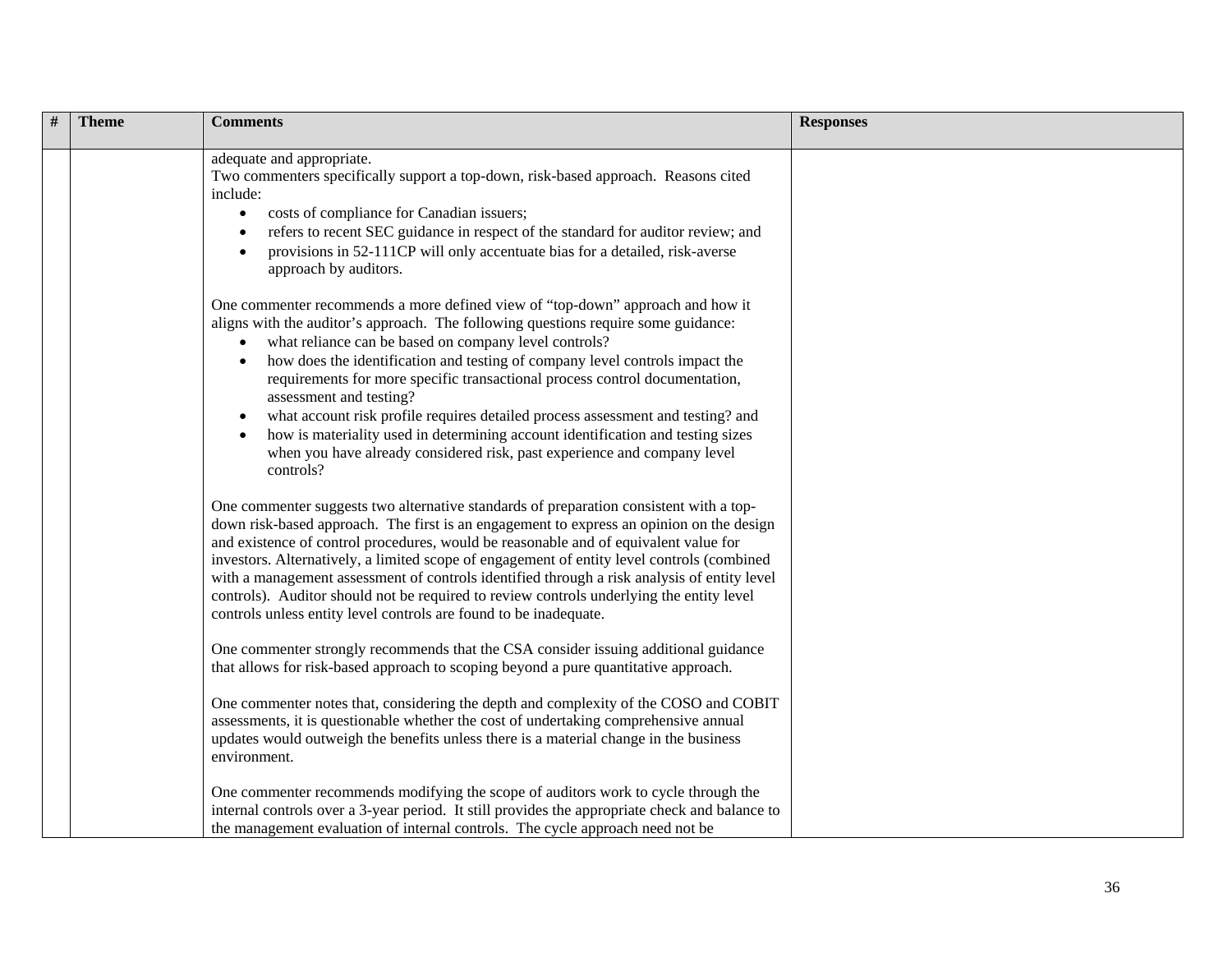| #  | <b>Theme</b>          | <b>Comments</b>                                                                                                                                                                                                                                                                                                                                                                                                                                                                                                                                                                                                                                                                                                                                                                                                       | <b>Responses</b>                                                                                                                                                    |
|----|-----------------------|-----------------------------------------------------------------------------------------------------------------------------------------------------------------------------------------------------------------------------------------------------------------------------------------------------------------------------------------------------------------------------------------------------------------------------------------------------------------------------------------------------------------------------------------------------------------------------------------------------------------------------------------------------------------------------------------------------------------------------------------------------------------------------------------------------------------------|---------------------------------------------------------------------------------------------------------------------------------------------------------------------|
|    |                       | systematic to ensure the element of choice remains with the auditor.<br>One commenter urges the CSA provide guidance to the CICA in setting the CICA<br>Standard. Notes the terms "material" and "remote" in para. .017 of the proposed CICA<br>Standard requires comprehensive review and extensive testing. CSA guidance is necessary<br>to avoid difficulties created by PCAOB AS No. 2. Contends that this will enable the<br>auditor to perform its work within a top-down risk-based framework.                                                                                                                                                                                                                                                                                                                 |                                                                                                                                                                     |
|    |                       | One commenter notes that concern over auditor attestation is particularly acute for smaller<br>issuers. Important that smaller issuers not be overwhelmed with additional costs and<br>efforts that are proportionately much larger and more disruptive.                                                                                                                                                                                                                                                                                                                                                                                                                                                                                                                                                              |                                                                                                                                                                     |
|    |                       | One commenter recommends encouraging external auditor's reliance on the use of work of<br>a competent and independent internal audit function (i.e. IIA's International Standards for<br>the Professional Practice of Internal Auditing). Using the work of internal auditors, where<br>appropriate, would increase efficiencies in testing and reduce costs.                                                                                                                                                                                                                                                                                                                                                                                                                                                         |                                                                                                                                                                     |
|    |                       |                                                                                                                                                                                                                                                                                                                                                                                                                                                                                                                                                                                                                                                                                                                                                                                                                       |                                                                                                                                                                     |
|    |                       | 9. PART 5 - DELIVERY OF INTERNAL CONTROL REPORTS AND INTERNAL CONTROL AUDIT REPORTS                                                                                                                                                                                                                                                                                                                                                                                                                                                                                                                                                                                                                                                                                                                                   |                                                                                                                                                                     |
| 1. | General<br>Comments   | One commenter recommends clarification of section 5.1 when it states that an issuer must<br>send an internal control report when it "must" send its annual financial statements and<br>MD&A under 51-102. Section 4.6 of 51-102 requires issuers to send financial statements<br>to anyone who requests them except where financial statements were filed more than two<br>years before the issuer received the request. Suggests rephrasing s. 5.1 as follows: "When<br>an issuer sends its annual financial statements and annual MD&A for a financial year to a<br>person pursuant to Section 4.6 of 51-102 it must also send to the person or company,<br>concurrently and without charge, a copy of its internal control report and internal control<br>audit report, if any, prepared for that financial year." | We acknowledge the comment, however, since our<br>proposals require disclosure only in the issuer's MD&A,<br>the delivery requirements are dealt with in NI 51-102. |
|    | 10. PART 6 - LANGUAGE |                                                                                                                                                                                                                                                                                                                                                                                                                                                                                                                                                                                                                                                                                                                                                                                                                       |                                                                                                                                                                     |
| 1. | Translation           | One commenter queried whether section $6.1(3)$ would require translation of the reports into<br>French.                                                                                                                                                                                                                                                                                                                                                                                                                                                                                                                                                                                                                                                                                                               | Since our proposals require disclosure only in the issuer's<br>MD&A, the translation requirements are dealt with in NI<br>$51-102.$                                 |
|    |                       | One commenter recommends $s. 6.1(1)$ should be rephrased as "an issuer required to file<br>internal control reports and internal control audit reports under this Instrument may file                                                                                                                                                                                                                                                                                                                                                                                                                                                                                                                                                                                                                                 |                                                                                                                                                                     |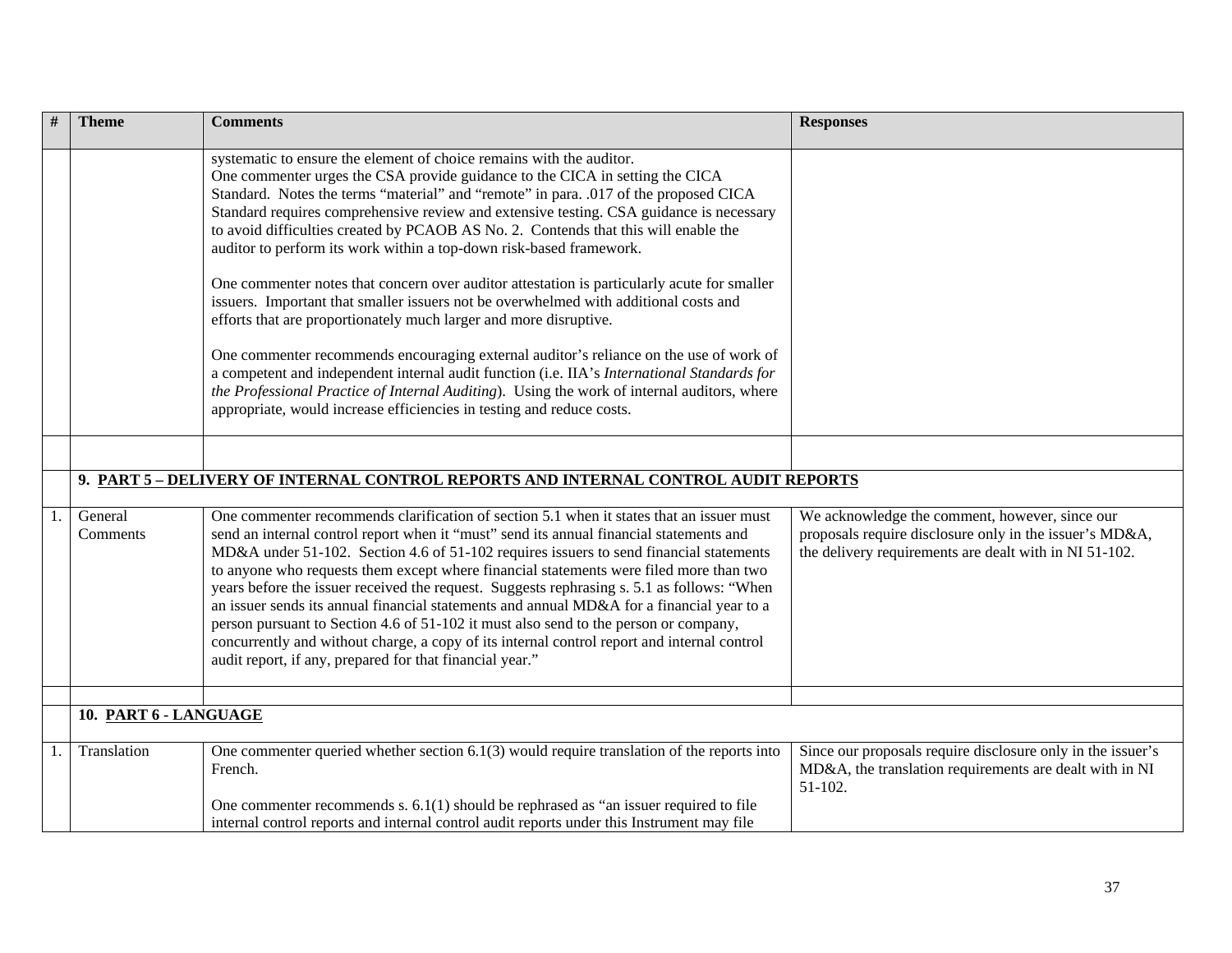| #  | <b>Theme</b>                                              | <b>Comments</b>                                                                                                                                                                                                                                                                                                                                                                                                                                                                                                                                                                                                                                                                                                              | <b>Responses</b>                                                                                                                                                                                                                                                                                                                                                                                                                                                                                                                                               |
|----|-----------------------------------------------------------|------------------------------------------------------------------------------------------------------------------------------------------------------------------------------------------------------------------------------------------------------------------------------------------------------------------------------------------------------------------------------------------------------------------------------------------------------------------------------------------------------------------------------------------------------------------------------------------------------------------------------------------------------------------------------------------------------------------------------|----------------------------------------------------------------------------------------------------------------------------------------------------------------------------------------------------------------------------------------------------------------------------------------------------------------------------------------------------------------------------------------------------------------------------------------------------------------------------------------------------------------------------------------------------------------|
|    |                                                           | them in French or in English" and notes that it is not clear what obligation $6.1(3)$ is<br>intended to impose upon an issuer.                                                                                                                                                                                                                                                                                                                                                                                                                                                                                                                                                                                               |                                                                                                                                                                                                                                                                                                                                                                                                                                                                                                                                                                |
|    | 11. PART 7 - EXEMPTIONS                                   |                                                                                                                                                                                                                                                                                                                                                                                                                                                                                                                                                                                                                                                                                                                              |                                                                                                                                                                                                                                                                                                                                                                                                                                                                                                                                                                |
|    |                                                           |                                                                                                                                                                                                                                                                                                                                                                                                                                                                                                                                                                                                                                                                                                                              |                                                                                                                                                                                                                                                                                                                                                                                                                                                                                                                                                                |
|    | General<br>Comments                                       | Seven commenters agree with the proposed exemptions.<br>One commenter disagrees with the exemptions noting that size tests based on market cap or<br>similar dollar measures often do not recognize the problem. Commenter recommends<br>more exemptions.<br>One commenter notes division on whether there should be differing levels of compliance<br>based on a measure such as company size. Concern that smaller companies would face a<br>disproportionate increase in costs to comply and that the requirements should be reduced<br>for smaller companies.                                                                                                                                                            | We propose that the additional internal control reporting<br>requirements apply to all reporting issuers, other than<br>investment funds, consistent with the current scope of MI<br>52-109. Our proposals recognize that ICFR is important for<br>all reporting issuers, regardless of their size or listing. We<br>recognize that certain venture issuers cannot reasonably<br>overcome all the challenges in designing ICFR and our<br>proposals allow these issuers to disclose a reportable<br>deficiency in their design without having to remediate it. |
| 2. | Transition                                                | One commenter recommends adjusting the exemption transition levels to the following:<br>Transition 1 issuers – market cap of \$500 million or more, but less than \$1 billion;<br>$\bullet$<br>Transition 2 issuers – market cap of \$250 million or more but less than \$500<br>million; and<br>Transition 3 issuers – market cap of \$75 million or more but less than \$250<br>$\bullet$<br>million.<br>One commenter recommends widening scope of exemption given to transition 1 issuers<br>from \$250 million to \$1 billion. Reasons cited: to provide companies with benefit of<br>learning from U.S. experience and to provide auditors with more time to evaluate the issues<br>relating to scope of their audits. | We believe that ICFR is important for all reporting issuers,<br>regardless of their size or listing. Therefore, we are not<br>proposing staggered implementation dates.                                                                                                                                                                                                                                                                                                                                                                                        |
| 3. | Exemption for<br>Issuers that<br>Comply with U.S.<br>Laws | Three commenters support the proposed exemption for issuers that comply with SOX 404.                                                                                                                                                                                                                                                                                                                                                                                                                                                                                                                                                                                                                                        | We have maintained the exemption for issuers that comply<br>with the Sox 302 and Sox 404 Rules.                                                                                                                                                                                                                                                                                                                                                                                                                                                                |
| 4. | Exemption for<br>Foreign Issuers                          | One commenter recommends that the rules under this regulation be conformed to the SOX<br>404 specific foreign issuer rules. Specifically, foreign issuers in Canada should comply but<br>be given extra time to implement.                                                                                                                                                                                                                                                                                                                                                                                                                                                                                                   | We acknowledge the comments and continue to provide an<br>exemption for issuers that comply with U.S. laws.                                                                                                                                                                                                                                                                                                                                                                                                                                                    |
| 5. | Exemption for                                             | One commenter questions appropriateness of requiring issuers of asset-backed securities to                                                                                                                                                                                                                                                                                                                                                                                                                                                                                                                                                                                                                                   | We believe that ICFR is important for all reporting issuers                                                                                                                                                                                                                                                                                                                                                                                                                                                                                                    |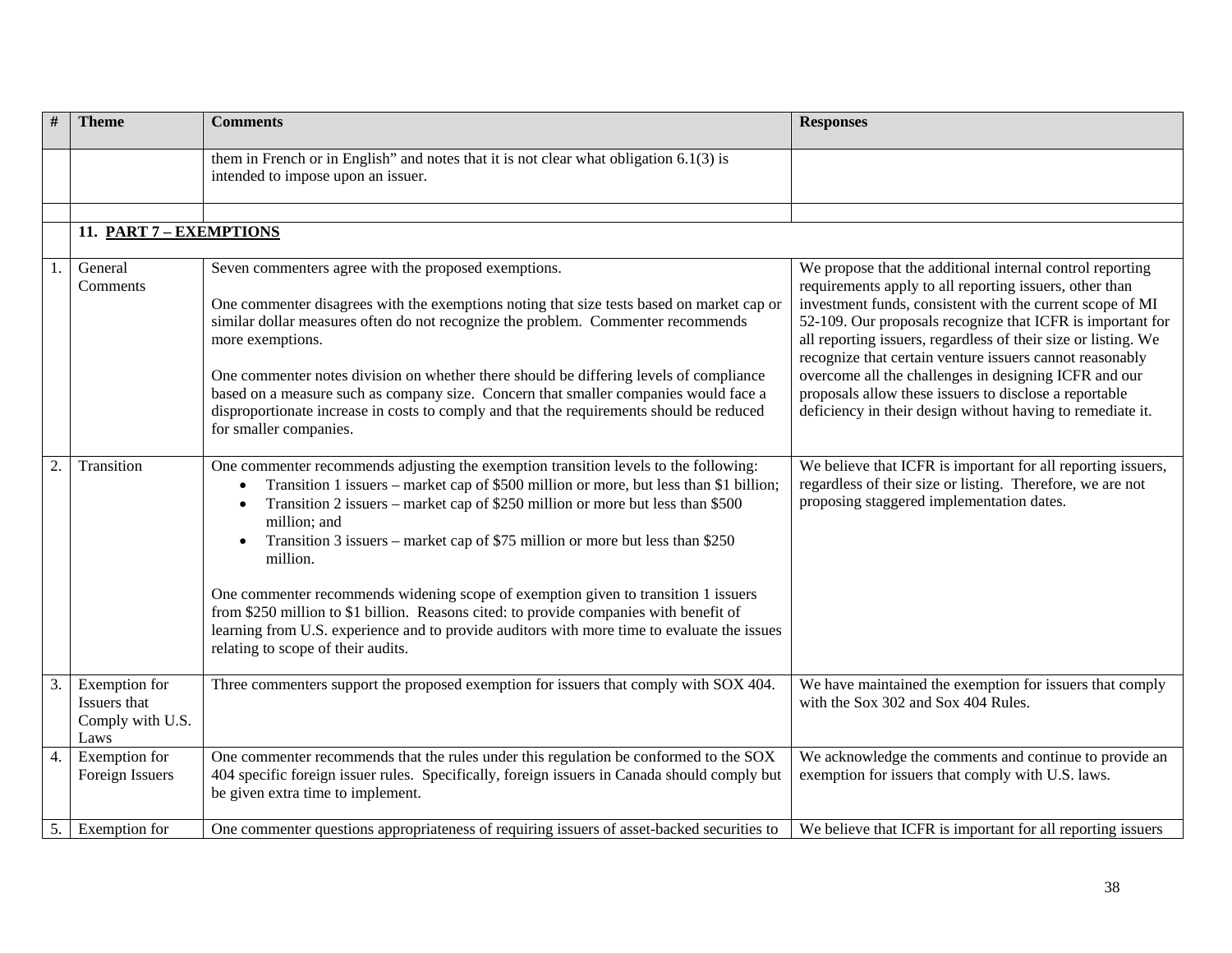| #  | <b>Theme</b>                              | <b>Comments</b>                                                                                                                                                                                                                                                                                                                                                                                                                                                                                                                                                                                                                                                                                                                                                                                                                                                                                                                                                                                                                                                                                                                                                                                                                                                                                                                                                                                                | <b>Responses</b>                                                                                                                                                                                                                                                                                                                                                                                                                                                                                                                         |
|----|-------------------------------------------|----------------------------------------------------------------------------------------------------------------------------------------------------------------------------------------------------------------------------------------------------------------------------------------------------------------------------------------------------------------------------------------------------------------------------------------------------------------------------------------------------------------------------------------------------------------------------------------------------------------------------------------------------------------------------------------------------------------------------------------------------------------------------------------------------------------------------------------------------------------------------------------------------------------------------------------------------------------------------------------------------------------------------------------------------------------------------------------------------------------------------------------------------------------------------------------------------------------------------------------------------------------------------------------------------------------------------------------------------------------------------------------------------------------|------------------------------------------------------------------------------------------------------------------------------------------------------------------------------------------------------------------------------------------------------------------------------------------------------------------------------------------------------------------------------------------------------------------------------------------------------------------------------------------------------------------------------------------|
|    | Asset-Backed<br><b>Securities Issuers</b> | file the full annual certification in Form 52-109F1. It may be more appropriate for these<br>issuers to file the same form of annual certification to be filed by venture issuers (also<br>exempt from $52-111$ ).                                                                                                                                                                                                                                                                                                                                                                                                                                                                                                                                                                                                                                                                                                                                                                                                                                                                                                                                                                                                                                                                                                                                                                                             | and, subject to the design accommodation discussed in our<br>proposals, are proposing that the requirements apply to all<br>issuers other than investment funds. ABS issuers are subject<br>to the continuous disclosure requirements set out in NI 51-<br>102, however, some ABS issuers have obtained relief from<br>certain continuous disclosure requirements. ABS issuers<br>that have obtained relief from certain continuous disclosure<br>requirements may apply for relief which will be considered<br>on a case-by-case basis. |
| 6. | Other Classes of<br><b>Exempt Issuers</b> | Various commenters recommend:<br>compliance be limited to those issuers that must, because of size, type of business<br>and number of employees rely extensively on internal controls;<br>allow issuers under a certain size to have an exemption to disclose those<br>$\bullet$<br>"standard" internal controls that they have chosen to NOT adopt and to say why<br>and what they do instead;<br>companies listed on the equivalent venture exchanges in other countries, other<br>$\bullet$<br>than SEC issuers, should not be subject to 52-111;<br>extend exemption to issuers with market capitalization of less than \$75 million;<br>subsidiary entities should also be exempt from 52-111 if meet the requirements in<br>s. $1.2(e)$ of 52-110;<br>use of bright line tests to determine exclusion for smaller TSX issuers. Suggests<br>that the size test be consistent with an existing test, such as the current size of U.S.<br>\$75 million public float currently applied to issuers using MJDS;<br>exemptions provided in the application sections of MI 52-110 and NI 58-101 be<br>$\bullet$<br>extended and apply to the final version of proposed 52-111. Alternatively, an<br>exemption should be added to allow issuers who have exemptive relief orders<br>allowing them to rely on the financial statements of another issuer to also rely on<br>that issuer's internal control report. | We believe that ICFR is important for all reporting issuers,<br>regardless of their size or listing, thus our proposals apply<br>to all reporting issuers other than investment funds.<br>However, in recognition of the unique challenges that<br>certain venture issuers face in designing ICFR, we have<br>included in our proposals the design accommodation.                                                                                                                                                                        |
|    |                                           | 12. PART 8 - EFFECTIVE DATE AND TRANSITION                                                                                                                                                                                                                                                                                                                                                                                                                                                                                                                                                                                                                                                                                                                                                                                                                                                                                                                                                                                                                                                                                                                                                                                                                                                                                                                                                                     |                                                                                                                                                                                                                                                                                                                                                                                                                                                                                                                                          |
|    |                                           |                                                                                                                                                                                                                                                                                                                                                                                                                                                                                                                                                                                                                                                                                                                                                                                                                                                                                                                                                                                                                                                                                                                                                                                                                                                                                                                                                                                                                |                                                                                                                                                                                                                                                                                                                                                                                                                                                                                                                                          |
| 1. | General<br>Comments                       | Twenty-two commenters recommend delaying implementation for at least one year. The<br>reasons cited include:<br>implementation experience of the SOX 404 Rules shows that compliance exercise is<br>time consuming and a costly diversion of resources away from the core business;<br>SEC delay for foreign private issuers creates additional pressures on resources (same<br>timeline for 52-111) to ensure consistency;                                                                                                                                                                                                                                                                                                                                                                                                                                                                                                                                                                                                                                                                                                                                                                                                                                                                                                                                                                                    | We believe the process of evaluating the effectiveness of<br>ICFR will be a significant undertaking for many<br>issuers. Therefore, we have allowed for a significant<br>lead time for issuers to plan and implement efficiently<br>the activities required to support the additional<br>certifications and disclosure related to ICFR.                                                                                                                                                                                                  |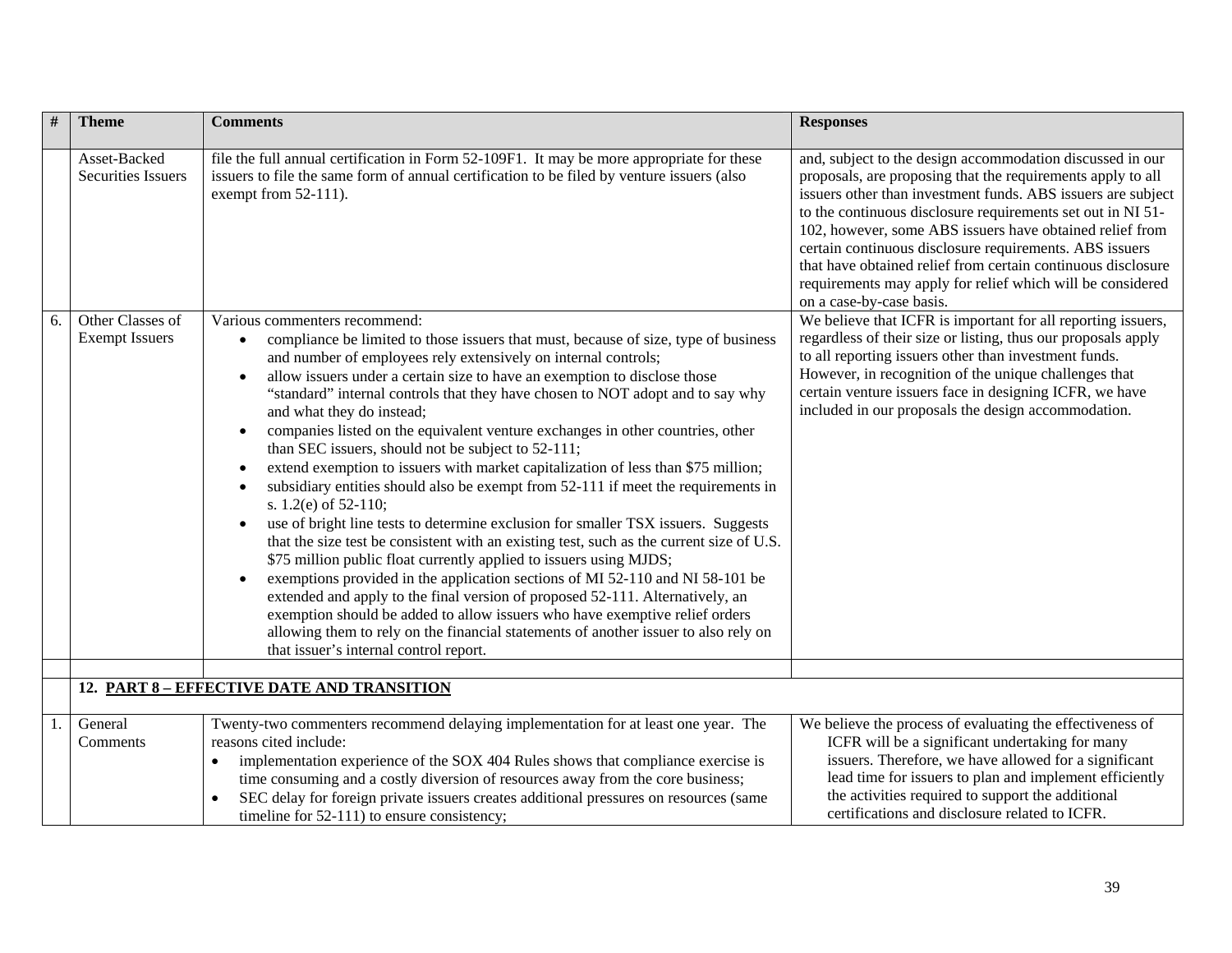| #  | <b>Theme</b>                                      | <b>Comments</b>                                                                                                                                                                                                                                                                                                                                                                                                                                                                                                                                                                                                                                                                                                                                                                                                                                                                                                                                                                                                                                                                                                                                                                                                                                                                                                                                                                                                                                                                                                                                                                                                                             | <b>Responses</b>                                                                                                                                                                                                                                                                                                                                                                 |
|----|---------------------------------------------------|---------------------------------------------------------------------------------------------------------------------------------------------------------------------------------------------------------------------------------------------------------------------------------------------------------------------------------------------------------------------------------------------------------------------------------------------------------------------------------------------------------------------------------------------------------------------------------------------------------------------------------------------------------------------------------------------------------------------------------------------------------------------------------------------------------------------------------------------------------------------------------------------------------------------------------------------------------------------------------------------------------------------------------------------------------------------------------------------------------------------------------------------------------------------------------------------------------------------------------------------------------------------------------------------------------------------------------------------------------------------------------------------------------------------------------------------------------------------------------------------------------------------------------------------------------------------------------------------------------------------------------------------|----------------------------------------------------------------------------------------------------------------------------------------------------------------------------------------------------------------------------------------------------------------------------------------------------------------------------------------------------------------------------------|
|    |                                                   | Canadian issuers are smaller than Canadian SEC registrants and do not have the same<br>$\bullet$<br>financial and human capacity or flexibility;<br>deferral would provide opportunity to more effectively deal with resource constraints;<br>$\bullet$<br>ensure Canadian companies benefit from U.S. experience and the adoption of clear and<br>complete auditing guidelines (PCAOB) to achieve effective and sustained change<br>within the issuer's organization;<br>to determine how to provide guidance for companies attempting to implement changes<br>required by 52-111;<br>enables issuers to have more time to review internal controls and implement<br>improvements that could benefit operations and bring additional value;<br>current standards used by external audit firms require internal controls be effective for<br>$\bullet$<br>6 months to be positively assessed – issuers would be left with a short time period to<br>adjust to the new requirements (less than 1 year across the world);<br>effect on the business (bank) of carrying out this work simultaneously with the work<br>$\bullet$<br>required by the Basel Accord;<br>fraud detection and prevention requirements in the SOX 404 Rules have been causing<br>significant difficulties in the U.S., recommend that the equivalent provisions in 52-111<br>be deferred until SEC has resolved this issue;<br>required changes to IT have to be planned 12 to 18 months in advance; and<br>$\bullet$<br>change in culture requires careful planning, insufficient time would result in<br>$\bullet$<br>unnecessary tension and strain on management. |                                                                                                                                                                                                                                                                                                                                                                                  |
| 2. | Appropriateness<br>of Phased-in<br>Implementation | Sixteen commenters support phased-in implementation. Reasons cited include:<br>reduces the impact of having all issuers fighting for limited skilled resources in<br>$\bullet$<br>the same period to support on-time compliance;<br>allows for more guidance to be available to smaller issuers, based on the<br>$\bullet$<br>experiences of larger issuers;<br>allows for costs of compliance to be spread out over time;<br>٠<br>facilitates orderly implementation;<br>provides smaller issuers and non-venture issuers with a lower market<br>capitalization reasonable time to comply;<br>compliance requires a significant effort and resources are very limited for smaller<br>$\bullet$<br>companies; and<br>allows more studies to be performed on the application of internal control<br>frameworks to smaller companies.<br>Three commenters disagree with phased-in implementation since it does not adequately                                                                                                                                                                                                                                                                                                                                                                                                                                                                                                                                                                                                                                                                                                                 | We believe that ICFR is important for all reporting issuers,<br>regardless of their size or listing. We are no longer<br>proposing staggered implementation dates because we<br>believe our proposals address the concerns about limited<br>resources being available to implement ICFR, which<br>initially led us to consider staggering implementation of the<br>requirements. |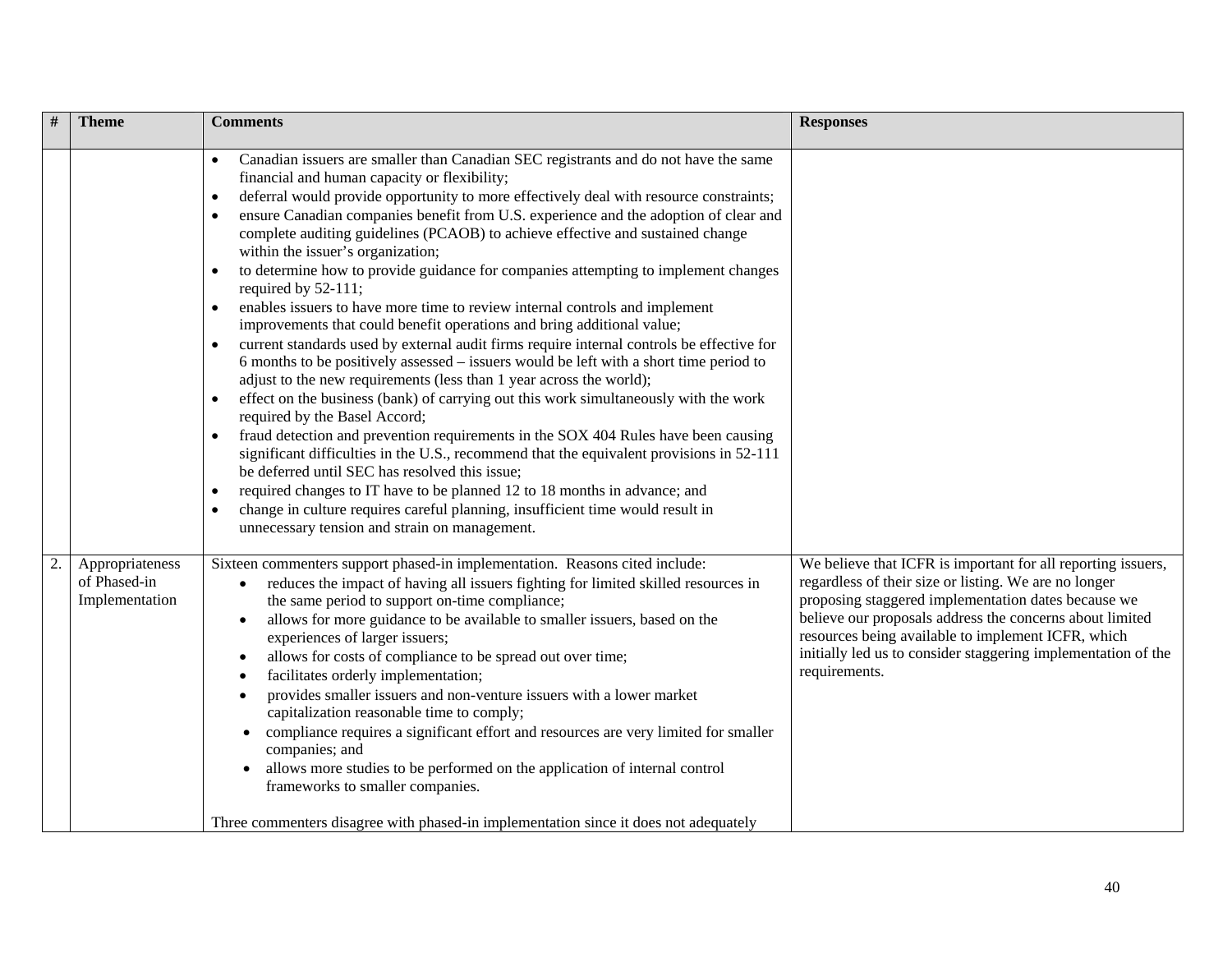|    | <b>Theme</b>                                 | <b>Comments</b>                                                                                                                                                                                                                                                                                                                                                                                                                                         | <b>Responses</b>                                                                                                                                                                                                                                                                               |
|----|----------------------------------------------|---------------------------------------------------------------------------------------------------------------------------------------------------------------------------------------------------------------------------------------------------------------------------------------------------------------------------------------------------------------------------------------------------------------------------------------------------------|------------------------------------------------------------------------------------------------------------------------------------------------------------------------------------------------------------------------------------------------------------------------------------------------|
|    |                                              | address cost and limited expertise and concerns with a long transition period between<br>management's certification of design effectiveness and management certification and<br>auditor attestation of ICFR.                                                                                                                                                                                                                                            |                                                                                                                                                                                                                                                                                                |
|    |                                              | One commenter expresses the phase-in period is too long for smaller issuers $\le$ \$250<br>million market cap). Reasons cited include:<br>exposes investors to a greater degree of risk and provides too large a time lag for<br>$\bullet$<br>management; and<br>discussions reveal that many smaller issuers are starting the process earlier than<br>$\bullet$<br>expected, and do not expect significant resistance to reducing the phase-in period. |                                                                                                                                                                                                                                                                                                |
|    |                                              | One commenter recommends time frame from implementation between transition issuers<br>should be extended to 24 months from 12 months.                                                                                                                                                                                                                                                                                                                   |                                                                                                                                                                                                                                                                                                |
|    |                                              | One commenter agrees that a requirement including auditor attestation should be phased-in<br>by size of company. However, the proposed threshold of \$500 million is too low. Scarcity<br>of resources and lack of guidance respecting internal control frameworks for smaller<br>companies is a challenge.                                                                                                                                             |                                                                                                                                                                                                                                                                                                |
|    |                                              | One commenter recommends breaking down implementation phases further. Aim is to<br>have a more even distribution of issuers based on market cap comply with requirements<br>each year.                                                                                                                                                                                                                                                                  |                                                                                                                                                                                                                                                                                                |
|    |                                              | One commenter disagrees with phased-in implementation, suggesting that 52-111 be<br>restricted to Canada's largest issuers. Following completion of "Year 1", the CSA should<br>examine such issuers' implementation experience to make an informed decision regarding<br>application to smaller issuers.                                                                                                                                               |                                                                                                                                                                                                                                                                                                |
| 3. | Phased-in<br>Implementation<br>and Expertise | Five commenters disagree with the approach because the proposed timeframe requires all<br>issuers to compete for scarce resources.<br>Four commenters agree that phased-in implementation helps address the concerns<br>regarding the costs and limited availability of appropriate expertise.                                                                                                                                                          | We believe that ICFR is important for all reporting issuers,<br>regardless of their size or listing. We are no longer<br>proposing staggered implementation dates because we<br>believe our proposals address the concerns about limited<br>resources being available to implement ICFR, which |
|    |                                              | Five commenters express concern regarding limited availability of appropriate expertise<br>both within issuers and auditors to undertake and complete the evaluation requirements.                                                                                                                                                                                                                                                                      | initially led us to consider staggering implementation of the<br>requirements.                                                                                                                                                                                                                 |
|    |                                              | Two commenters noted the following constraints on resources:                                                                                                                                                                                                                                                                                                                                                                                            |                                                                                                                                                                                                                                                                                                |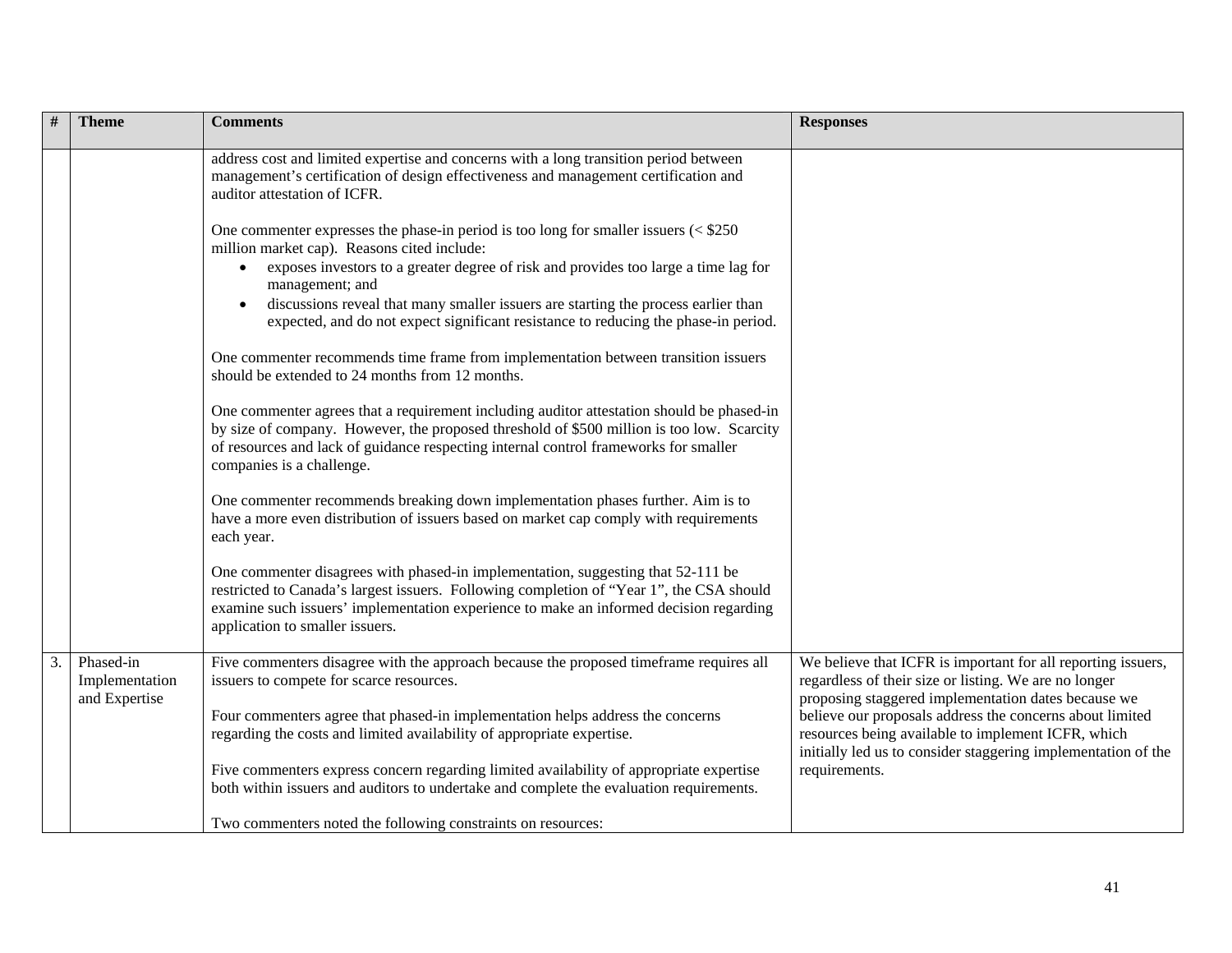| # | <b>Theme</b>        | <b>Comments</b>                                                                                                                                                                                                                                                                                                                                                                                                                                                                                                                                                                                                                                                                                                                                                                                                                                                                                                                                                                                                                                                                                                                                                                                                                                                                                                                                                                                                                                                                                                                                                                                                                                              | <b>Responses</b>                                                                                                                                                                                                                                                                                                                                                                                                                         |
|---|---------------------|--------------------------------------------------------------------------------------------------------------------------------------------------------------------------------------------------------------------------------------------------------------------------------------------------------------------------------------------------------------------------------------------------------------------------------------------------------------------------------------------------------------------------------------------------------------------------------------------------------------------------------------------------------------------------------------------------------------------------------------------------------------------------------------------------------------------------------------------------------------------------------------------------------------------------------------------------------------------------------------------------------------------------------------------------------------------------------------------------------------------------------------------------------------------------------------------------------------------------------------------------------------------------------------------------------------------------------------------------------------------------------------------------------------------------------------------------------------------------------------------------------------------------------------------------------------------------------------------------------------------------------------------------------------|------------------------------------------------------------------------------------------------------------------------------------------------------------------------------------------------------------------------------------------------------------------------------------------------------------------------------------------------------------------------------------------------------------------------------------------|
|   |                     | many recent regulatory changes (Basel Accord, CICA);<br>delay in application of SOX to FPI results in recruiting difficulties for issuers and<br>auditors;<br>operating in a French environment limits recruiting abilities.<br>One commenter notes that phased-in implementation does not adequately address the cost<br>and limited resource concerns, and will not sufficiently ease the burden on smaller issuers.<br>The commenter recommends delaying compliance for Canadian issuers who are not<br>already complying with SOX 404, until the CSA has sufficient time to study and digest the<br>impact of SOX on SEC registrants.                                                                                                                                                                                                                                                                                                                                                                                                                                                                                                                                                                                                                                                                                                                                                                                                                                                                                                                                                                                                                    |                                                                                                                                                                                                                                                                                                                                                                                                                                          |
|   |                     |                                                                                                                                                                                                                                                                                                                                                                                                                                                                                                                                                                                                                                                                                                                                                                                                                                                                                                                                                                                                                                                                                                                                                                                                                                                                                                                                                                                                                                                                                                                                                                                                                                                              |                                                                                                                                                                                                                                                                                                                                                                                                                                          |
|   |                     | 13. REVISED CERTIFICATION MATERIALS                                                                                                                                                                                                                                                                                                                                                                                                                                                                                                                                                                                                                                                                                                                                                                                                                                                                                                                                                                                                                                                                                                                                                                                                                                                                                                                                                                                                                                                                                                                                                                                                                          |                                                                                                                                                                                                                                                                                                                                                                                                                                          |
|   | General<br>Comments | One commenter recommends that smaller companies exempt from 52-111 should still be<br>required to certify ICFR. Possible legal ramifications of making such certifications without<br>appropriate due diligence should encourage signing authorities to ensure their internal<br>control processes are appropriate for the scale and scope of their operations.<br>One commenter notes that the revised certification materials require management to focus<br>on internal controls and ensure the appropriate control environment is instituted. The<br>additional responsibility on the CEO and CFO to sign these certificates will require such<br>officers to ensure there is an environment from the top of the organization downward to<br>have proper accounting and disclosure processes in place.<br>Two commenters request adding to 52-109 the requirement for management to disclose any<br>material weaknesses to the audit committee and auditors.<br>One commenter recommends maintaining the requirements of CEO/CFO certifications in<br>52-109. Most companies will be compelled to establish a suitable internal control<br>framework (i.e. COSO) to meet the requirements of full annual certification. Hence, the<br>requirements in Part 2 of 52-111 (up to and incl. 2.3) will be a natural outcome.<br>One commenter endorses exemption provided in 7.1 of 52-109 for issuers that comply with<br>the certification requirements of SOX 302.<br>One commenter notes that the certifying officers would not necessarily be involved in the<br>design of internal controls and procedures and ICFR. Requests review of wording in Form | We agree that all issuers should be required to certify ICFR<br>since we believe ICFR is important for all issuers,<br>regardless of size. We believe our proposals will increase<br>managements focus on, and accountability for, the quality<br>of ICFR. We have also included a requirement that<br>reportable deficiencies existing at the end of the period to<br>which a certificate relates be disclosed in the issuer's<br>MD&A. |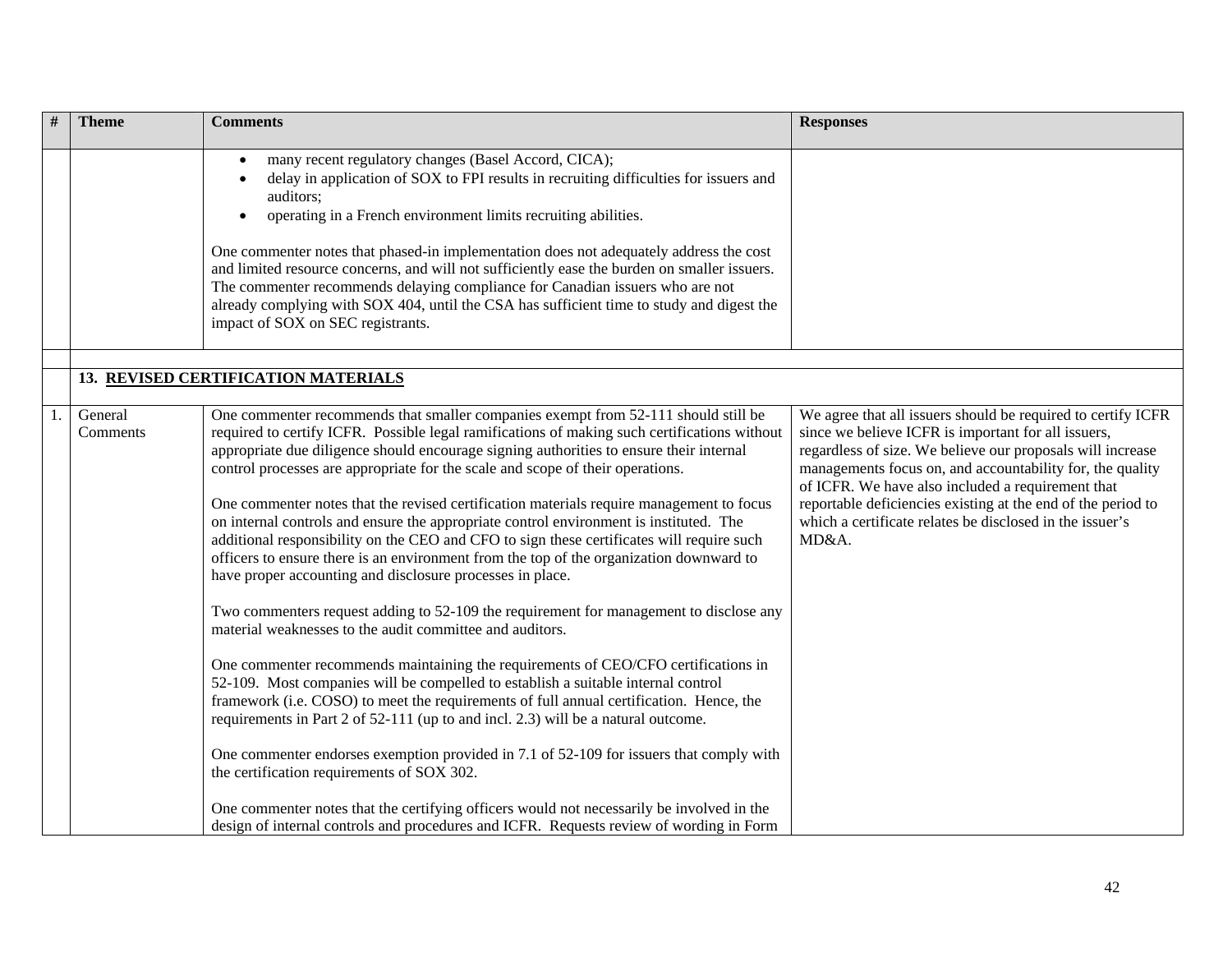| $\#$ | <b>Theme</b>                                       | <b>Comments</b>                                                                                                                                                                                                                                                                                                                                                                                                                                                                                                                                                                                                                                                                                                                                                                                                                                                                                                                                                                                                                                                                                                                                                                                                                                                                                                                                                                                                                              | <b>Responses</b>                                                                                                                                                                                                                                                                                                                                                                                                                                                                                                                                                                                                  |
|------|----------------------------------------------------|----------------------------------------------------------------------------------------------------------------------------------------------------------------------------------------------------------------------------------------------------------------------------------------------------------------------------------------------------------------------------------------------------------------------------------------------------------------------------------------------------------------------------------------------------------------------------------------------------------------------------------------------------------------------------------------------------------------------------------------------------------------------------------------------------------------------------------------------------------------------------------------------------------------------------------------------------------------------------------------------------------------------------------------------------------------------------------------------------------------------------------------------------------------------------------------------------------------------------------------------------------------------------------------------------------------------------------------------------------------------------------------------------------------------------------------------|-------------------------------------------------------------------------------------------------------------------------------------------------------------------------------------------------------------------------------------------------------------------------------------------------------------------------------------------------------------------------------------------------------------------------------------------------------------------------------------------------------------------------------------------------------------------------------------------------------------------|
|      |                                                    | 52-109 to this effect. Notes that in most circumstances, benefit from internal control<br>processes are put in place over the years by their predecessors.                                                                                                                                                                                                                                                                                                                                                                                                                                                                                                                                                                                                                                                                                                                                                                                                                                                                                                                                                                                                                                                                                                                                                                                                                                                                                   |                                                                                                                                                                                                                                                                                                                                                                                                                                                                                                                                                                                                                   |
| 2.   | Venture Issuer to<br>Refile Annual<br>Certificates | One commentator disagrees with the requirement of a venture issuer to refile its annual<br>certificates for a financial year when it voluntarily files an AIF for that financial year after<br>it has filed its annual financial statements, MD&A and certificates for that financial year.<br>One commenter notes that it is not appropriate to require refiling because of timing gap.<br>Although AIF is filed with respect to a financial year, it should take into account<br>subsequent events. Certificate will also bear a later date. However, annual financial<br>statements and MD&A, since they have already been filed, will not have been updated. It<br>may be difficult to still conclude financial statements and MD&A "fairly present" matters<br>without taking into account events subsequent to year end.<br>Three commenters believe it is appropriate for venture issuer to refile annual certificates.<br>Reasons cited include:<br>If issuer is relying on the AIF as a document incorporated by reference in order to<br>raise capital, or as part of its continuous disclosure record, it will need to be<br>protected by the certifications. Otherwise, there may be a gap in identifying<br>reliance by investors and corresponding liability by the issuer and its CEO and<br><b>CFO</b><br>serves to confirm that there have been no material changes to the related financial<br>statements and annual MD&A. | We acknowledge the comments but continue to believe that<br>the subsequently filed AIF may include more current<br>information than is included in the annual financial<br>statements and MD&A that must also be certified. The<br>refiled annual certificate relates to the annual filing, which<br>consists of the annual financial statements, MD&A and<br>AIF, not to each of the individual documents. If a venture<br>issuer is concerned with refiling its annual certificates, it<br>may be possible to reorganize its affairs to file its AIF<br>together with its annual financial statements and MD&A. |
| 3.   | Timing Gap                                         | One commenter notes timing gap may be problematic, but needs to be addressed by<br>companies. Certificates should cover up to the last of filing documents.<br>One commenter believes that AIF should clearly set forth any material changes to the<br>information presented in related financial statements and annual MD&A. Assuming this is<br>the case, the proposed certificates would be appropriate and desirable as the "annual<br>filings" referred to in the certificates should collectively be "certifiable" using the proposed<br>certificate wording.<br>One commenter does not see the timing gap as problematic. Any subsequent information<br>obtained including updates on ICFR would need to be looked at if it impacted the financial<br>statements already issued and what appropriate actions, if any, would need to be taken.<br>Assessment of significant deficiencies and material weaknesses disclosures required would<br>be taken into consideration.                                                                                                                                                                                                                                                                                                                                                                                                                                                            | We acknowledge the comments and agree that issuers need<br>to address the issues. It may be possible for the issuer to<br>reorganize its affairs to file its AIF together with its annual<br>financial statements and MD&A.                                                                                                                                                                                                                                                                                                                                                                                       |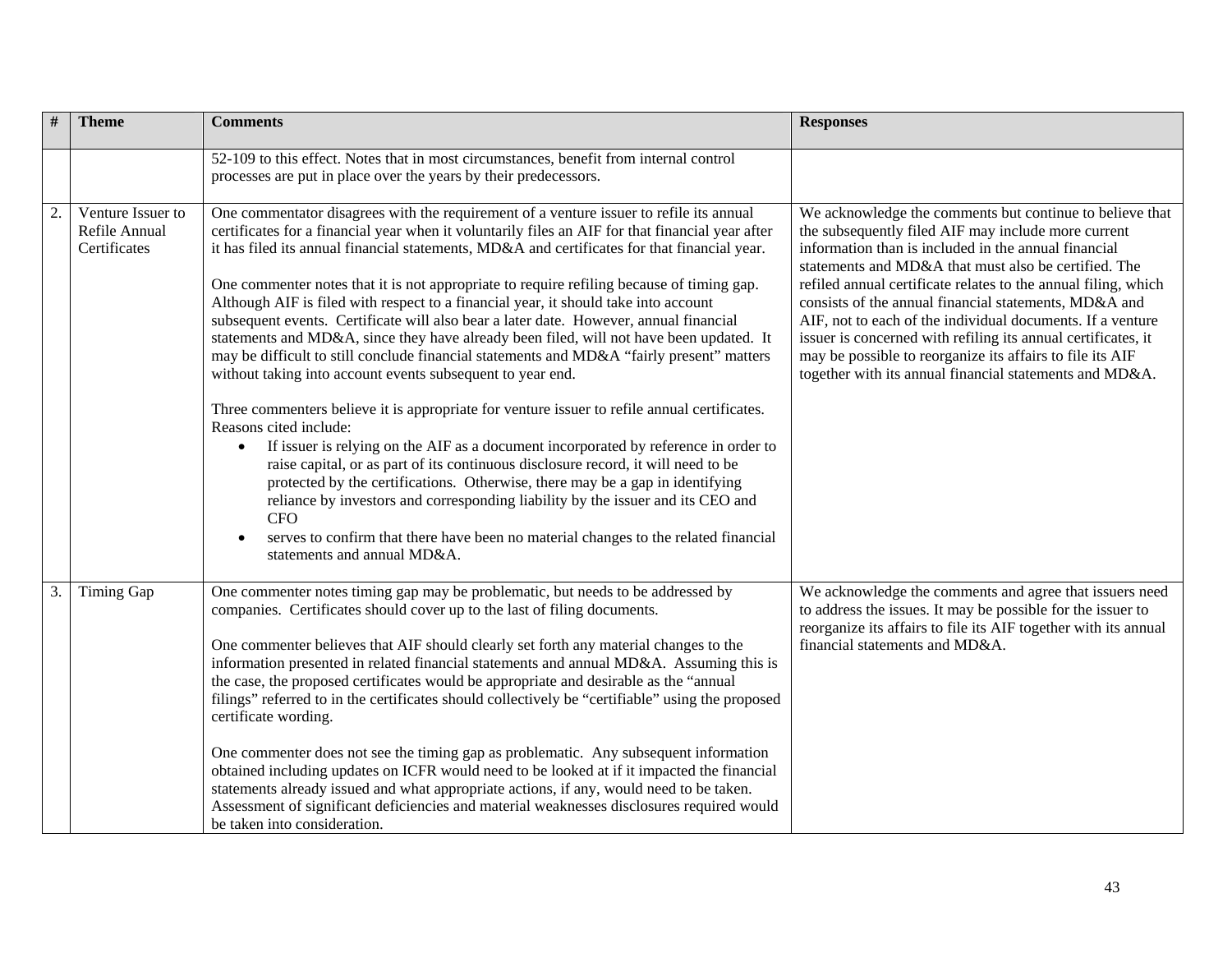| #                         | <b>Theme</b>                                                   | <b>Comments</b>                                                                                                                                                                                                                                                                                                                                                                                                                                                                                                                                                                               | <b>Responses</b>                                                                                                                                                                                                                                                                                                                                                                                                                                                                                                                                                                                         |
|---------------------------|----------------------------------------------------------------|-----------------------------------------------------------------------------------------------------------------------------------------------------------------------------------------------------------------------------------------------------------------------------------------------------------------------------------------------------------------------------------------------------------------------------------------------------------------------------------------------------------------------------------------------------------------------------------------------|----------------------------------------------------------------------------------------------------------------------------------------------------------------------------------------------------------------------------------------------------------------------------------------------------------------------------------------------------------------------------------------------------------------------------------------------------------------------------------------------------------------------------------------------------------------------------------------------------------|
|                           |                                                                | One commenter notes that a significant timing gap may create confusion. It must be clear<br>from the revised certificate that the representations relating to previously filed documents<br>remain unchanged and that the certificate has been filed solely to cover the voluntarily filed<br>AIF. This can occur if a separate certificate covering the voluntarily filed AIF must be<br>filed.                                                                                                                                                                                              |                                                                                                                                                                                                                                                                                                                                                                                                                                                                                                                                                                                                          |
| 4.                        | Inability to<br>Certify Under 52-<br>109                       | One commenter notes that one should be able to expressly qualify one's certification, with<br>an explanation, without putting the issuer and others off-side and thus liable to penalties for<br>not filing the certificates in the form required.                                                                                                                                                                                                                                                                                                                                            | Our proposals allow management of an issuer, in certain<br>circumstances, to disclose scope limitations in their<br>certification, if the issuer makes appropriate disclosure in<br>its annual MD&A.                                                                                                                                                                                                                                                                                                                                                                                                     |
| 5.                        | Certification<br>Extending into<br>Underlying<br>Entities      | Three commenters note the following:<br>expectation that management will have sufficient access to a subsidiary to<br>$\bullet$<br>evaluate issuer's ICFR in the subsidiary will not be true in all cases, especially<br>where the subsidiary is a public company;<br>most companies are complex, with subsidiaries, equity interests and venture<br>investments. The guidance on the boundaries cannot override judgment and<br>applying the risk-based approach; and<br>generally the guidance is adequate and appropriate. The phrase "all reasonable<br>steps" is open to interpretation; | Our proposals allow management of an issuer, in certain<br>circumstances, to disclose scope limitations in their<br>certification, if the issuer makes appropriate disclosure in<br>its annual MD&A. We may consider granting relief in other<br>situations where certification is not feasible, on a case-by-<br>case basis.                                                                                                                                                                                                                                                                            |
| 6.                        | Treatment of<br>Underlying<br>Securities                       | One commenter finds that the guidance regarding the treatment of underlying entities set<br>out in the Revised Certification Policy is inadequate and inappropriate.                                                                                                                                                                                                                                                                                                                                                                                                                          | We have revised the guidance regarding the treatment of<br>certain underlying entities in our proposals.                                                                                                                                                                                                                                                                                                                                                                                                                                                                                                 |
| $\overline{7}$ .          | Form of<br>Certification for<br>Asset-Backed<br><b>Issuers</b> | One commenter questions appropriateness of requiring issuers of asset-backed securities to<br>file full annual certification in Form 52-109F1.                                                                                                                                                                                                                                                                                                                                                                                                                                                | We believe that ICFR is important for all reporting issuers<br>and, subject to the design accommodation discussed in our<br>proposals, are proposing that the requirements apply to all<br>issuers other than investment funds. ABS issuers are subject<br>to the continuous disclosure requirements set out in NI 51-<br>102, however, some ABS issuers have obtained relief from<br>certain continuous disclosure requirements. ABS issuers<br>that have obtained relief from certain continuous disclosure<br>requirements may apply for relief, which will be considered<br>on a case-by-case basis. |
|                           |                                                                |                                                                                                                                                                                                                                                                                                                                                                                                                                                                                                                                                                                               |                                                                                                                                                                                                                                                                                                                                                                                                                                                                                                                                                                                                          |
| <b>14. OTHER COMMENTS</b> |                                                                |                                                                                                                                                                                                                                                                                                                                                                                                                                                                                                                                                                                               |                                                                                                                                                                                                                                                                                                                                                                                                                                                                                                                                                                                                          |
| 1.                        | Drafting                                                       | One commenter recommends that 52-111, 52-111CP and 52-109 be amended [particularly                                                                                                                                                                                                                                                                                                                                                                                                                                                                                                            | We have not amended the definition of ICFR, but we have                                                                                                                                                                                                                                                                                                                                                                                                                                                                                                                                                  |